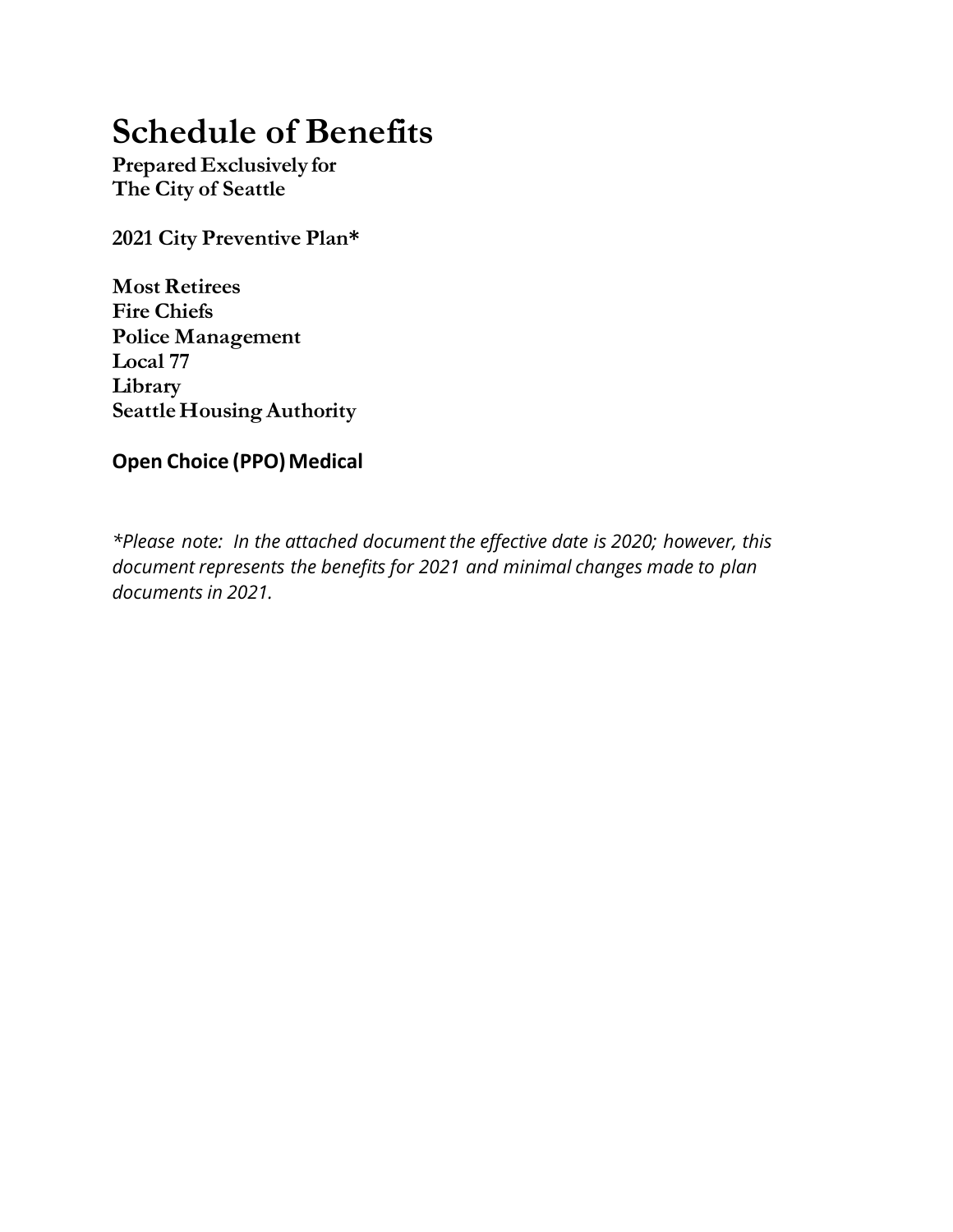# **Aexcel Plus Open Choice (PPO Medical) - Most City Preventive Retiree Plan Schedule of Benefits**

| <b>Prepared exclusively for:</b> |  |  |  |
|----------------------------------|--|--|--|
| The City of Seattle              |  |  |  |
| ASC-100290                       |  |  |  |
| Schedule of Benefits 8A          |  |  |  |
| January 1, 2020                  |  |  |  |
| October 19, 2020                 |  |  |  |
|                                  |  |  |  |

**These benefits are not insured with Aetna but will be paid from the Employer's funds. Aetna will provide certain administrative services under the Aetna medical benefits plan.**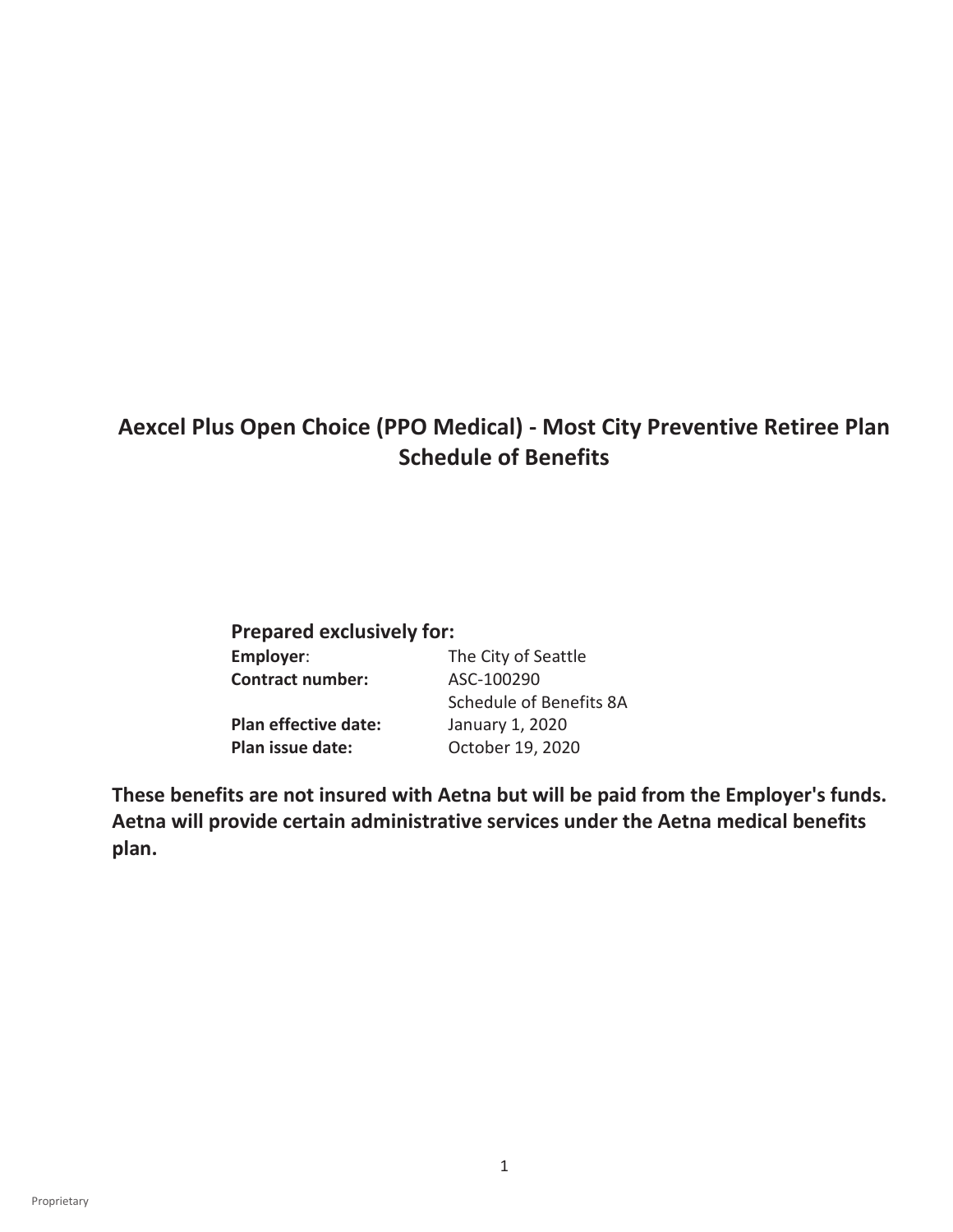## **Schedule of benefits**

This schedule of benefits lists the **deductibles** and **copayments**/**payment percentage**, if any, that apply to the services you receive under this plan. You should review this schedule to become familiar with your **deductibles** and **copayments**/**payment percentage** and any limits that apply to the services.

#### **How to read your schedule of benefits**

- $\bullet$  When we say:
	- "In-network coverage", we mean you get care from **network providers**.
	- "Out-of-network coverage", we mean you can get care from **out-of-network providers**.
	- "Other health care coverage", we mean you can get care from an **out-of-network provider** when you could not reasonably get the services and supplies needed from a **network provider**. This includes when you get care from **out-of-network providers** during your **stay** in a **network hospital**.
- x The **deductibles** and **copayments**/**payment percentage** listed in the schedule of benefits below reflect the **deductibles** and **copayment**/**payment percentage** amounts under your plan.
- **Any payment percentage** listed in the schedule of benefits reflects the plan **payment percentage**. This is the amount the Plan pays. You are responsible to pay any **deductibles**, **copayments**, and the remaining **payment percentage**.
- x You are responsible for full payment of any health care services you receive that are not a **covered benefit**.
- **•** This plan has maximums for specific **covered benefits**. For example, these could be visit, day or dollar maximums. They are combined maximums between **network providers** and **out-of-network providers** unless we state otherwise.
- At the end of this schedule you will find detailed explanations about your:
	- **Deductible**
	- **Maximum out-of-pocket limits**
	- **Maximums**

#### **Important note:**

All **covered benefits** are subject to the Calendar Year **deductible** and **copayment**/**payment percentage** unless otherwise noted in the schedule of benefits below.

We are here to answer any questions. Contact Member Services by logging onto your Aetna secure member website at www.aetna.com or at the toll-free number on your ID card.

This schedule of benefits replaces any schedule of benefits previously in effect under your plan of benefits. Keep this schedule of benefits with your booklet.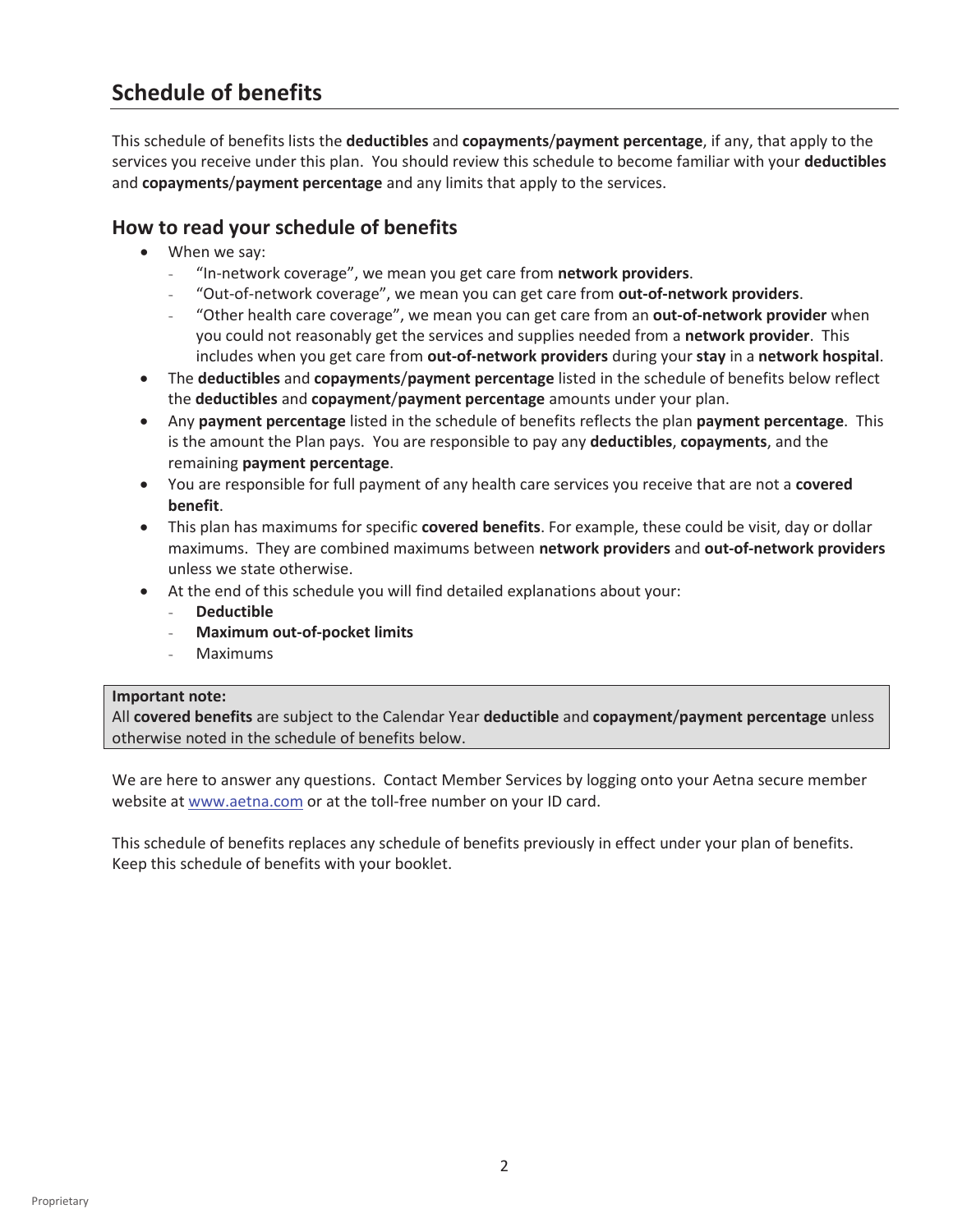# **Schedule of Benefits**

This schedule of benefits lists the **deductibles** and **copayments**/**payment percentage**, if any, that apply to the services you receive under this plan. You should review this schedule to become familiar with your **deductibles** and **copayments**/**payment percentage** and any limits that apply to the services.

# **Important Information about Your Cost Share as it Applies** to **Aexcel Designated Network Specialists, Non-Designated Network Specialists and All Other Network Providers**

This plan provides access to covered services and supplies through a network of health care providers. The plan is designed to lower your out-of-pocket costs when you use **network providers** for **covered expenses**. Your cost-sharing will generally be lower when you use **network providers**.

*In addition to the network providers described above,* this plan provides access to **covered expenses** through designated network of specialty **physicians** that are unique to your plan. These **network providers** are shown as **Aexcel designated specialists and non-designated specialists** and all other network providers. Your cost sharing will be lower when you use the **Aexcel designated network specialists**. The **Aexcel designated network specialists**, **non-designated network specialists,** and "all other network provider groups" are identified in the printed **directory** and the on-line version of the **directory** via provider search at www.aetna.com. Please be sure to look at the appropriate **directory** that applies to your plan, since different **Aetna** plans use different networks of providers. Your plan includes different benefit levels based upon the type of **network provider** that you use (designated, non-designated or all other network provider) or if you choose to see an **out-of-network** provider. The Aexcel designated specialists include 12 medical specialties which are listed below.

The *Aexcel* medical specialties include:

- Cardiology
- Cardiothoracic surgery
- **•** Gastroenterology
- General surgery
- Neurology
- Neurosurgery
- Obstetrics and Gynecology
- Orthopedics
- Otolaryngology/ENT
- Plastic surgery
- Urology
- Vascular surgery

#### **Important Notes:**

- 1. **Aexcel Designated Network Specialists** can be found in the paper **directory** with an asterisk and on the online version of the **directory** via provider search with a blue star.
- 2. If you obtain covered services and supplies from an **Aexcel designated network specialist**, separate cost sharing applies to these types of providers. If your **PCP** is also an **Aexcel designated network specialist** or a **non-designated network specialist**, in this situation, you will be subject to the applicable **specialist copay** (if any) that applies to these types of providers and *not* the **copay** that applies to **PCP's** under this Plan. The cost sharing amounts are described later in this *Schedule of Benefits*.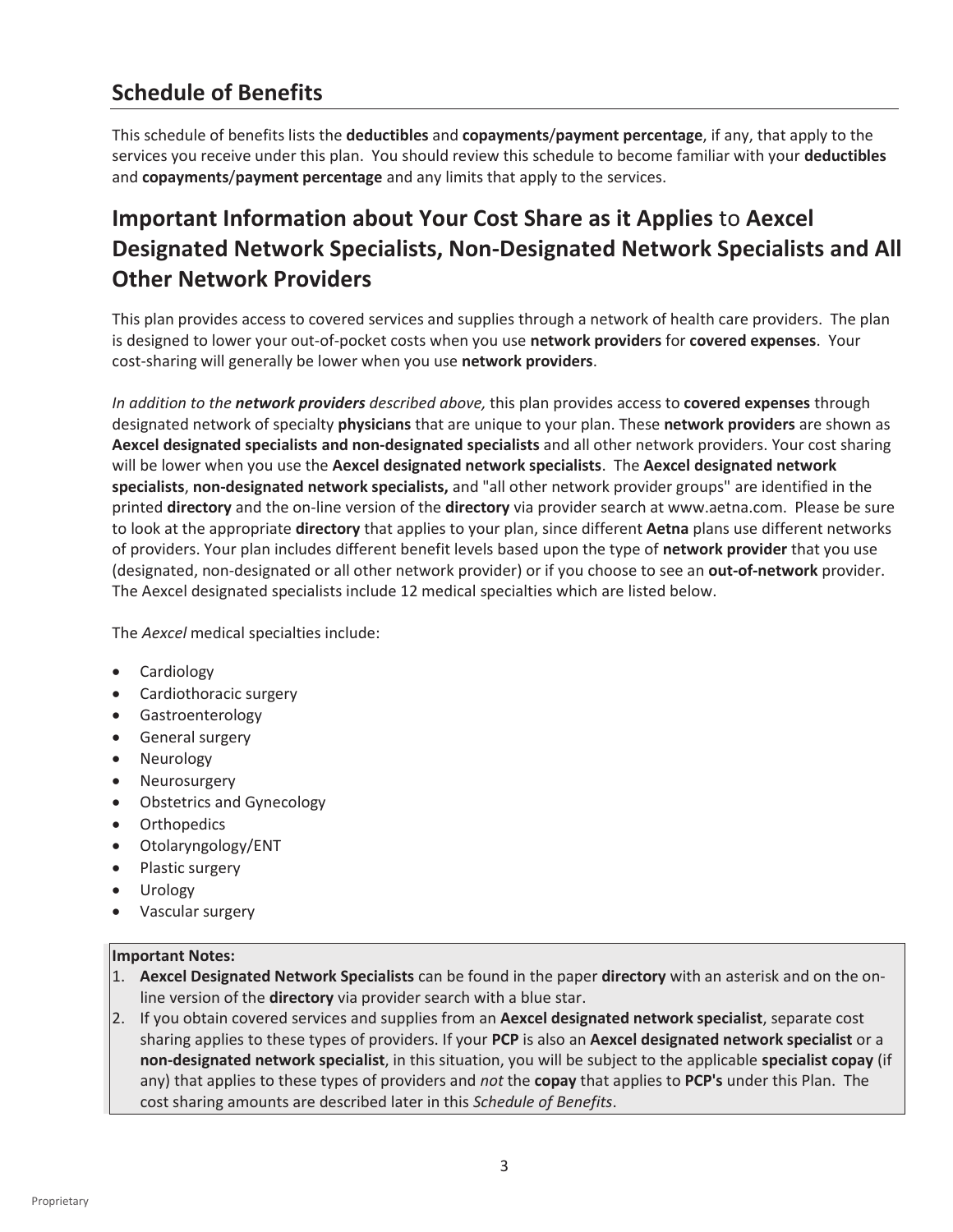#### **Important Note:**

**If you live in an area with an "***Aexcel***" network, for maximum savings, you must select an** Aexcel designated network specialist **for specialty care in these Aexcel specialties. If you select a** non-designated network specialist **for your specialty care, your out-of-pocket expenses will be higher than if you selected an** Aexcel designated network specialist **in that same specialty or certain benefits may not be covered under this Plan.**  *Carefully read the details on cost-sharing provided later in this Schedule of Benefits.*

|                                                                                                                                      | <b>IN-NETWORK COVERAGE</b>  |                                         |                                    | <b>OUT-OF-</b><br><b>NETWORK</b><br><b>COVERAGE</b> |
|--------------------------------------------------------------------------------------------------------------------------------------|-----------------------------|-----------------------------------------|------------------------------------|-----------------------------------------------------|
| <b>Eligible health</b><br>services                                                                                                   | Aexcel<br><b>Designated</b> | <b>Non-Designated</b><br><b>Network</b> | <b>All Other</b><br><b>Network</b> | <b>Out-of-Network</b><br><b>Providers</b>           |
|                                                                                                                                      | <b>Network</b>              | <b>Specialists</b>                      | <b>Providers</b>                   |                                                     |
|                                                                                                                                      | <b>Specialists</b>          |                                         |                                    |                                                     |
| <b>Services</b><br>performed by a<br>specialist listed<br>in one of the<br>Aexcel medical<br>specialty<br>categories listed<br>above | 90% per visit               | 80% per visit                           | 90% per visit                      | 60% per visit                                       |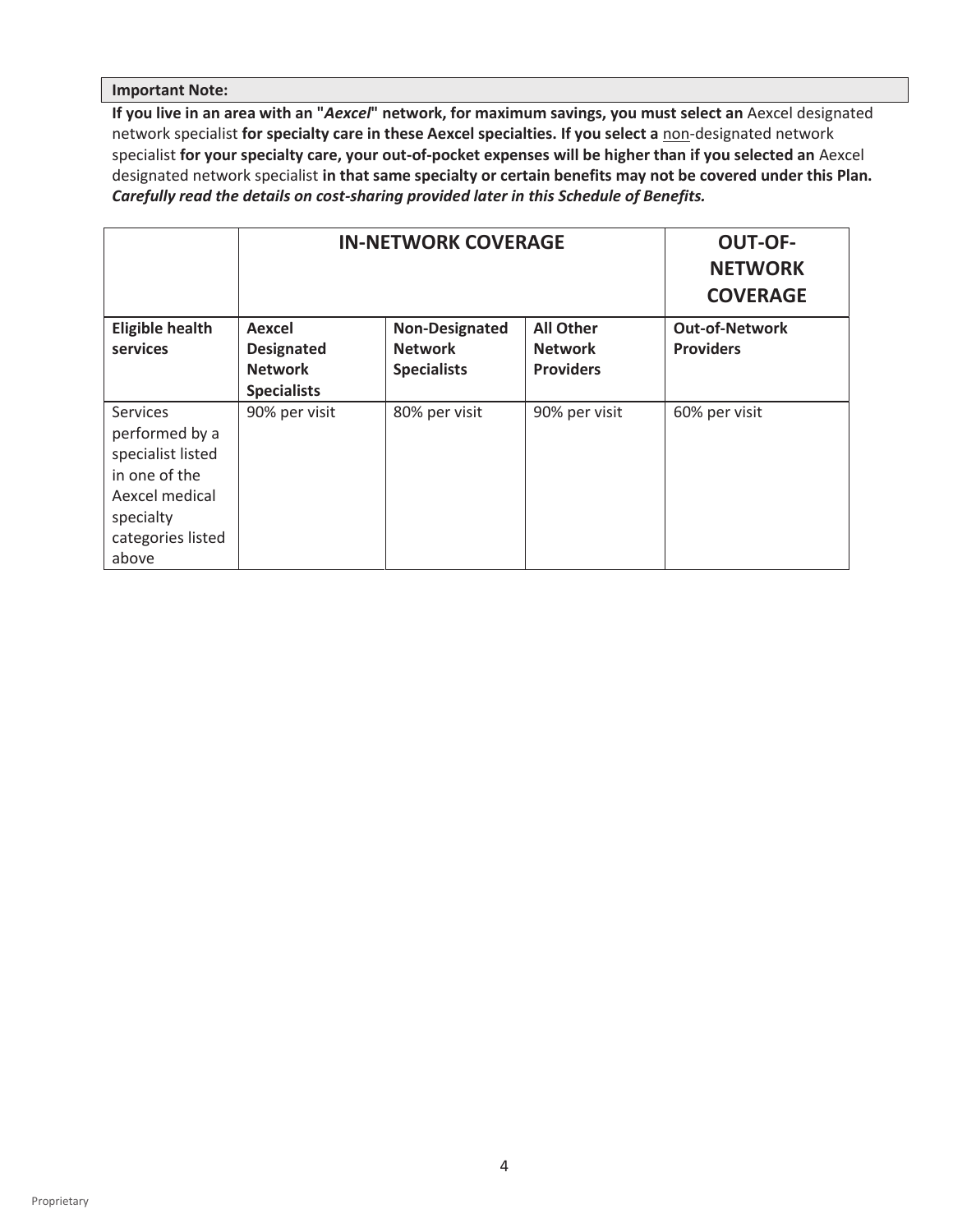| <b>Plan features</b>                 |                                                                                    | <b>Deductible/Maximums</b> |                           |  |
|--------------------------------------|------------------------------------------------------------------------------------|----------------------------|---------------------------|--|
|                                      | In-network                                                                         | <b>Out-of-network</b>      | Other health care*        |  |
|                                      | coverage*                                                                          | coverage*                  |                           |  |
| <b>Deductible</b>                    |                                                                                    |                            |                           |  |
|                                      | You have to meet your Calendar Year deductible before this plan pays for benefits. |                            |                           |  |
|                                      |                                                                                    |                            |                           |  |
| Individual                           | \$100 per Calendar Year                                                            | \$450 per Calendar Year    | \$100 per Calendar Year   |  |
| Family                               | \$300 per Calendar Year                                                            | \$1,350 per Calendar Year  | \$300 per Calendar Year   |  |
| <b>Common Accident Deductible</b>    |                                                                                    |                            |                           |  |
|                                      |                                                                                    |                            |                           |  |
| <b>Common Accident</b><br>Deductible | \$100                                                                              | \$450                      | \$100                     |  |
|                                      |                                                                                    |                            |                           |  |
| Per admission copayment              |                                                                                    |                            |                           |  |
| Per admission                        | \$200 per admission                                                                | Not applicable             | Not applicable            |  |
| copayment                            |                                                                                    |                            |                           |  |
| Per admission deductible             |                                                                                    |                            |                           |  |
| Per admission<br>deductible          | Not applicable                                                                     | \$200 per admission        | \$200 per admission       |  |
|                                      |                                                                                    |                            |                           |  |
| <b>Maximum out-of-pocket limit</b>   |                                                                                    |                            |                           |  |
|                                      | Maximum out-of-pocket limit per Calendar Year.                                     |                            |                           |  |
| Individual                           | \$2,000 per Calendar Year                                                          | \$3,000 per Calendar Year  | \$2,000 per Calendar Year |  |
|                                      |                                                                                    |                            |                           |  |
| Family                               | \$4,000 per Calendar Year                                                          | \$6,000 per Calendar Year  | \$4,000 per Calendar Year |  |
|                                      |                                                                                    |                            |                           |  |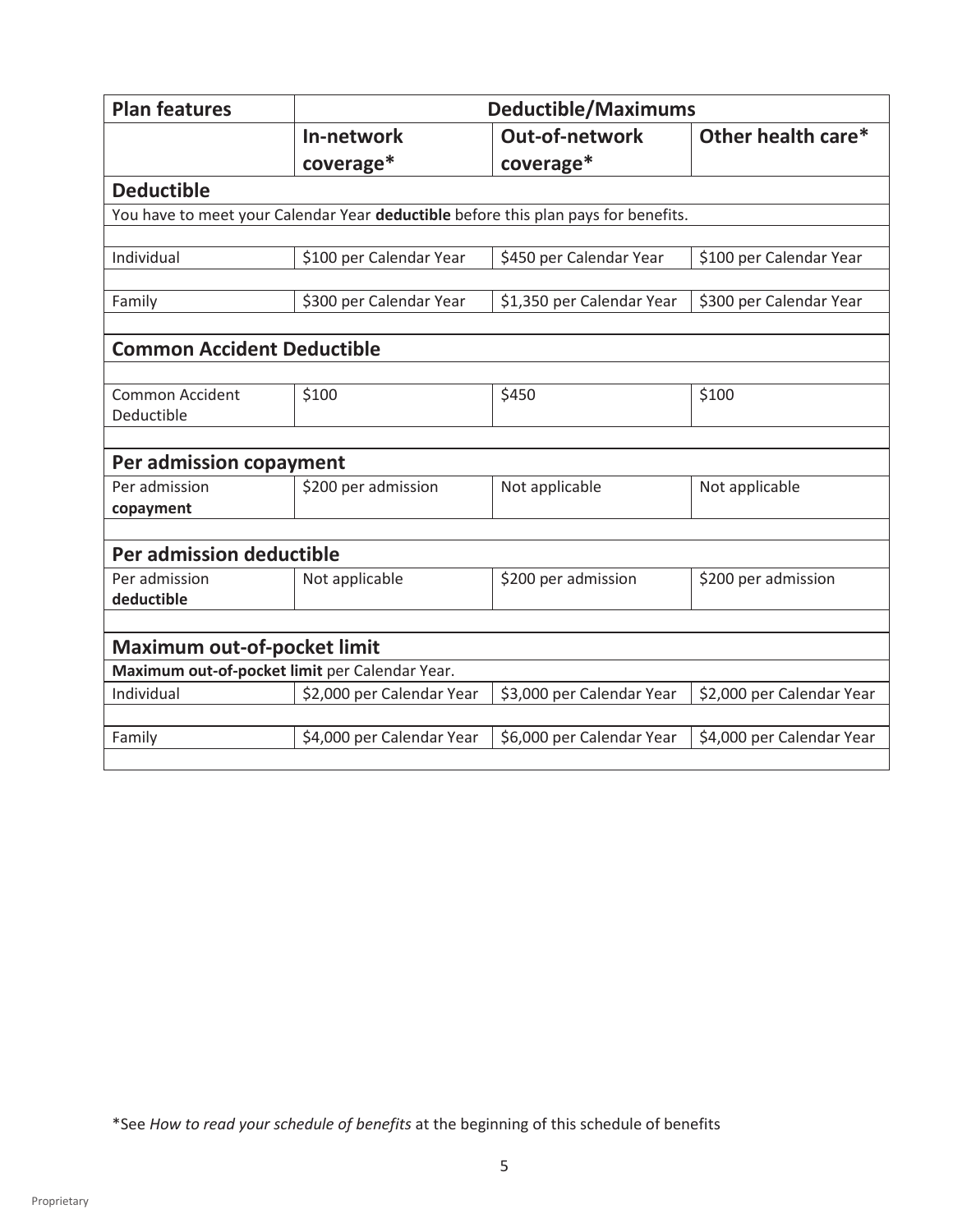| <b>Eligible health</b><br>services                                                          | In-network<br>coverage*                                                                                                                                                                                                                                                                                                                                                                                                                             | <b>Out-of-network</b><br>coverage*          | <b>Other health care</b>                                                                                                                                                                                                                                                                                                                                                                                                                            |  |  |  |
|---------------------------------------------------------------------------------------------|-----------------------------------------------------------------------------------------------------------------------------------------------------------------------------------------------------------------------------------------------------------------------------------------------------------------------------------------------------------------------------------------------------------------------------------------------------|---------------------------------------------|-----------------------------------------------------------------------------------------------------------------------------------------------------------------------------------------------------------------------------------------------------------------------------------------------------------------------------------------------------------------------------------------------------------------------------------------------------|--|--|--|
| <b>Preventive care and wellness</b>                                                         |                                                                                                                                                                                                                                                                                                                                                                                                                                                     |                                             |                                                                                                                                                                                                                                                                                                                                                                                                                                                     |  |  |  |
| <b>Routine physical exams</b>                                                               |                                                                                                                                                                                                                                                                                                                                                                                                                                                     |                                             |                                                                                                                                                                                                                                                                                                                                                                                                                                                     |  |  |  |
| Performed at a<br>physician's office                                                        | 100% (of the negotiated<br>charge) per visit<br>No deductible applies                                                                                                                                                                                                                                                                                                                                                                               | Not Covered                                 | 100% (of the recognized<br>charge) per visit<br>No deductible applies                                                                                                                                                                                                                                                                                                                                                                               |  |  |  |
| Covered persons<br>through age 21:                                                          | Subject to any age and<br>visit limits provided for in<br>the comprehensive<br>guidelines supported by<br>the American Academy of<br>Pediatrics/Bright<br><b>Futures/Health Resources</b><br>and Services<br>Administration guidelines<br>for children and<br>adolescents.<br>For details, contact your<br>physician or Member<br>Services by logging onto<br>your Aetna's secure<br>member website at<br>www.aetna.com or<br>calling the number on | Not Covered                                 | Subject to any age and<br>visit limits provided for in<br>the comprehensive<br>guidelines supported by<br>the American Academy of<br>Pediatrics/Bright<br><b>Futures/Health Resources</b><br>and Services<br>Administration guidelines<br>for children and<br>adolescents.<br>For details, contact your<br>physician or Member<br>Services by logging onto<br>your Aetna's secure<br>member website at<br>www.aetna.com or<br>calling the number on |  |  |  |
| Covered persons age 22<br>and over but less than<br>65: Maximum visits per<br>Calendar Year | your ID card.<br>1 visit                                                                                                                                                                                                                                                                                                                                                                                                                            | Not Covered                                 | your ID card.<br>1 visit                                                                                                                                                                                                                                                                                                                                                                                                                            |  |  |  |
| Covered persons age 65<br>and over: Maximum<br>visits per Calendar Year                     | 1 visit                                                                                                                                                                                                                                                                                                                                                                                                                                             | Not Covered                                 | 1 visit                                                                                                                                                                                                                                                                                                                                                                                                                                             |  |  |  |
|                                                                                             |                                                                                                                                                                                                                                                                                                                                                                                                                                                     |                                             |                                                                                                                                                                                                                                                                                                                                                                                                                                                     |  |  |  |
| Well woman preventive visits                                                                |                                                                                                                                                                                                                                                                                                                                                                                                                                                     |                                             |                                                                                                                                                                                                                                                                                                                                                                                                                                                     |  |  |  |
|                                                                                             | routine gynecological exams (including pap smears)                                                                                                                                                                                                                                                                                                                                                                                                  |                                             |                                                                                                                                                                                                                                                                                                                                                                                                                                                     |  |  |  |
| Performed at a<br>physician's office                                                        | 100% (of the negotiated<br>charge) per visit                                                                                                                                                                                                                                                                                                                                                                                                        | 60% (of the recognized<br>charge) per visit | 90% (of the recognized<br>charge) per visit                                                                                                                                                                                                                                                                                                                                                                                                         |  |  |  |
|                                                                                             | No deductible applies                                                                                                                                                                                                                                                                                                                                                                                                                               |                                             | No deductible applies                                                                                                                                                                                                                                                                                                                                                                                                                               |  |  |  |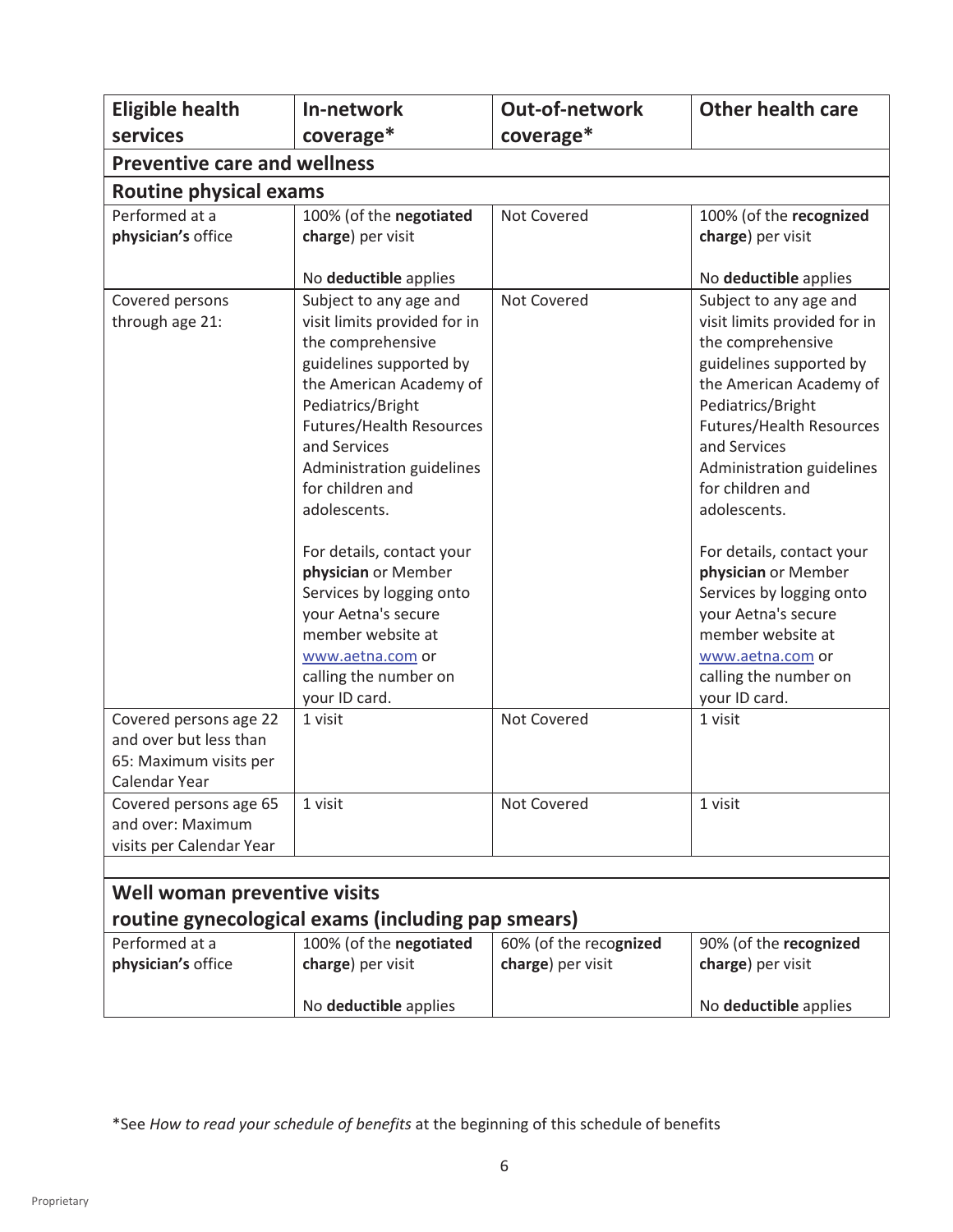| Maximums                                 | Subject to any age limits<br>provided for in the                                               | Subject to any age limits<br>provided for in the | Subject to any age limits<br>provided for in the |
|------------------------------------------|------------------------------------------------------------------------------------------------|--------------------------------------------------|--------------------------------------------------|
|                                          | comprehensive guidelines                                                                       | comprehensive guidelines                         | comprehensive guidelines                         |
|                                          | supported by the Health                                                                        | supported by the Health                          | supported by the Health                          |
|                                          | <b>Resources and Services</b>                                                                  | <b>Resources and Services</b>                    | <b>Resources and Services</b>                    |
|                                          | Administration.                                                                                | Administration.                                  | Administration.                                  |
| Maximum visits per                       | 1 visit                                                                                        | 1 visit                                          | 1 visit                                          |
| Calendar Year                            |                                                                                                |                                                  |                                                  |
|                                          | Preventive screening and counseling services                                                   |                                                  |                                                  |
| Office visits                            | 100% (of the negotiated                                                                        | Not Covered                                      | 90% (of the recognized                           |
| Obesity and/or<br>$\bullet$              | charge) per visit                                                                              |                                                  | charge) per visit                                |
| healthy diet                             |                                                                                                |                                                  |                                                  |
| counseling                               | No deductible applies                                                                          |                                                  | No deductible applies                            |
| Misuse of alcohol                        |                                                                                                |                                                  |                                                  |
| and/or drugs                             |                                                                                                |                                                  |                                                  |
| Use of tobacco                           |                                                                                                |                                                  |                                                  |
| products                                 |                                                                                                |                                                  |                                                  |
| Sexually transmitted                     |                                                                                                |                                                  |                                                  |
| infection counseling                     |                                                                                                |                                                  |                                                  |
| Genetic risk                             |                                                                                                |                                                  |                                                  |
| counseling for breast                    |                                                                                                |                                                  |                                                  |
| and ovarian cancer                       |                                                                                                |                                                  |                                                  |
|                                          |                                                                                                |                                                  |                                                  |
|                                          | Obesity and/or healthy diet counseling maximums:                                               |                                                  |                                                  |
| Maximum visits per                       | 26 visits (however, of                                                                         | Not Covered                                      | 26 visits (however, of                           |
| Calendar Year                            | these, only 10 visits will                                                                     |                                                  | these, only 10 visits will                       |
|                                          | be allowed under the                                                                           |                                                  | be allowed under the                             |
| (This maximum applies                    | plan for healthy diet                                                                          |                                                  | plan for healthy diet                            |
| only to covered persons                  | counseling provided in                                                                         |                                                  | counseling provided in                           |
| age 22 and older.)                       | connection with                                                                                |                                                  | connection with                                  |
|                                          | Hyperlipidemia (high                                                                           |                                                  | Hyperlipidemia (high                             |
|                                          | cholesterol) and other<br>known risk factors for                                               |                                                  | cholesterol) and other<br>known risk factors for |
|                                          | cardiovascular and diet-                                                                       |                                                  | cardiovascular and diet-                         |
|                                          | related chronic disease)*                                                                      |                                                  | related chronic disease)*                        |
|                                          | *Note: In figuring the maximum visits, each session of up to 60 minutes is equal to one visit. |                                                  |                                                  |
|                                          |                                                                                                |                                                  |                                                  |
| Misuse of alcohol and/or drugs maximums: |                                                                                                |                                                  |                                                  |
| Maximum visits per                       | 5 visits*                                                                                      | Not Covered                                      | 5 visits*                                        |
| Calendar Year                            | *Note: In figuring the maximum visits, each session of up to 60 minutes is equal to one visit. |                                                  |                                                  |
|                                          |                                                                                                |                                                  |                                                  |
| Use of tobacco products maximums:        |                                                                                                |                                                  |                                                  |
| Maximum visits per                       | 8 visits*                                                                                      | Not Covered v                                    | 8 visits*                                        |
| Calendar Year                            |                                                                                                |                                                  |                                                  |
|                                          | *Note: In figuring the maximum visits, each session of up to 60 minutes is equal to one visit. |                                                  |                                                  |
|                                          |                                                                                                |                                                  |                                                  |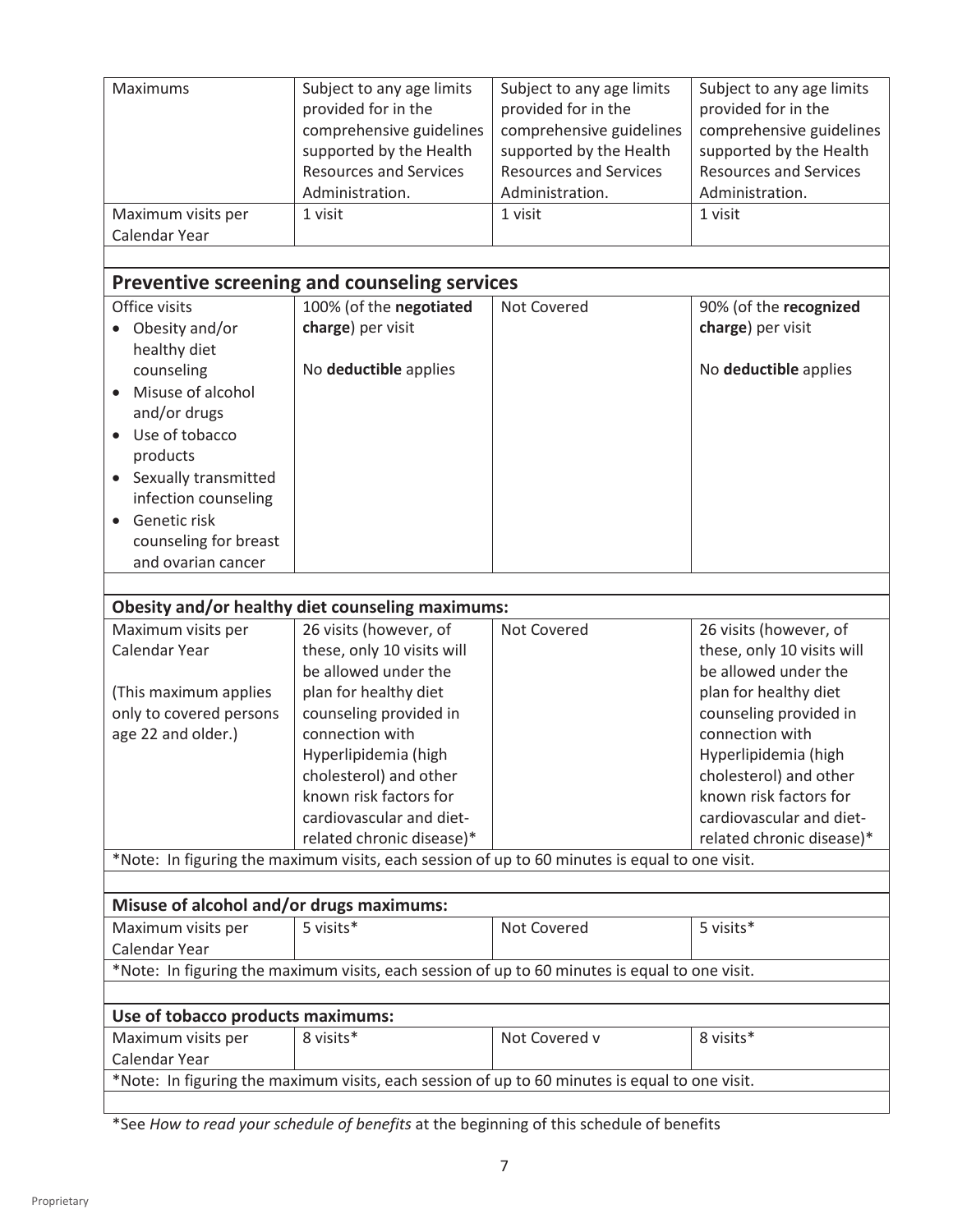| <b>Sexually transmitted infection counseling maximums:</b> |                                                                                                |                               |                               |  |
|------------------------------------------------------------|------------------------------------------------------------------------------------------------|-------------------------------|-------------------------------|--|
| Maximum visits per                                         | 2 visits*                                                                                      | Not Covered                   | 2 visits*                     |  |
| Calendar Year                                              |                                                                                                |                               |                               |  |
|                                                            | *Note: In figuring the maximum visits, each session of up to 30 minutes is equal to one visit. |                               |                               |  |
|                                                            |                                                                                                |                               |                               |  |
|                                                            | Genetic risk counseling for breast and ovarian cancer maximums:                                |                               |                               |  |
| Genetic risk counseling                                    | Not subject to any age or                                                                      | Not Covered                   | Not subject to any age or     |  |
| for breast and ovarian                                     | frequency limitations                                                                          |                               | frequency limitations         |  |
| cancer                                                     |                                                                                                |                               |                               |  |
|                                                            |                                                                                                |                               |                               |  |
| <b>Routine cancer screenings</b>                           |                                                                                                |                               |                               |  |
|                                                            | (applies whether performed at a physician's, specialist office or facility)                    |                               |                               |  |
| <b>Mammograms</b>                                          | 100% (of the negotiated                                                                        | 60% (of the recognized        | 100% (of the recognized       |  |
|                                                            | charge) per test                                                                               | charge) per test              | charge) per test              |  |
|                                                            |                                                                                                |                               |                               |  |
|                                                            | No deductible applies                                                                          |                               | No deductible applies         |  |
| <b>Maximums</b>                                            | Subject to any age, family                                                                     | Subject to any age, family    | Subject to any age, family    |  |
|                                                            | history, and frequency                                                                         | history, and frequency        | history, and frequency        |  |
|                                                            | guidelines as set forth in                                                                     | guidelines as set forth in    | guidelines as set forth in    |  |
|                                                            | the most current:                                                                              | the most current:             | the most current:             |  |
|                                                            |                                                                                                |                               |                               |  |
|                                                            | Evidence-based items<br>$\bullet$                                                              | • Evidence-based items        | • Evidence-based items        |  |
|                                                            | that have in effect a                                                                          | that have in effect a         | that have in effect a         |  |
|                                                            | rating of A or B in the                                                                        | rating of A or B in the       | rating of A or B in the       |  |
|                                                            | current                                                                                        | current                       | current                       |  |
|                                                            | recommendations of                                                                             | recommendations of            | recommendations of            |  |
|                                                            | the United States                                                                              | the United States             | the United States             |  |
|                                                            | <b>Preventive Services</b>                                                                     | <b>Preventive Services</b>    | <b>Preventive Services</b>    |  |
|                                                            | Task Force; and                                                                                | Task Force; and               | Task Force; and               |  |
|                                                            | The comprehensive<br>$\bullet$                                                                 | • The comprehensive           | The comprehensive             |  |
|                                                            | guidelines supported                                                                           | guidelines supported          | guidelines supported          |  |
|                                                            | by the Health                                                                                  | by the Health                 | by the Health                 |  |
|                                                            | <b>Resources and Services</b>                                                                  | <b>Resources and Services</b> | <b>Resources and Services</b> |  |
|                                                            | Administration.                                                                                | Administration.               | Administration.               |  |
|                                                            | For details, contact your                                                                      | For details, contact your     | For details, contact your     |  |
|                                                            | physician or Member                                                                            | physician or Member           | physician or Member           |  |
|                                                            | Services by logging onto                                                                       | Services by logging onto      | Services by logging onto      |  |
|                                                            | your Aetna's secure                                                                            | your Aetna's secure           | your Aetna's secure           |  |
|                                                            | member website at                                                                              | member website at             | member website at             |  |
|                                                            | www.aetna.com or                                                                               | www.aetna.com or              | www.aetna.com or              |  |
|                                                            | calling the number on                                                                          | calling the number on         | calling the number on         |  |
|                                                            | your ID card.                                                                                  | your ID card.                 | your ID card.                 |  |
|                                                            |                                                                                                |                               |                               |  |
| <b>Prostate specific</b>                                   | 100% (of the negotiated                                                                        | Not Covered                   | 100% (of the recognized       |  |
| antigen (PSA) tests                                        | charge) per test                                                                               |                               | charge) per test              |  |
|                                                            |                                                                                                |                               |                               |  |
|                                                            | No deductible applies                                                                          |                               | No deductible applies         |  |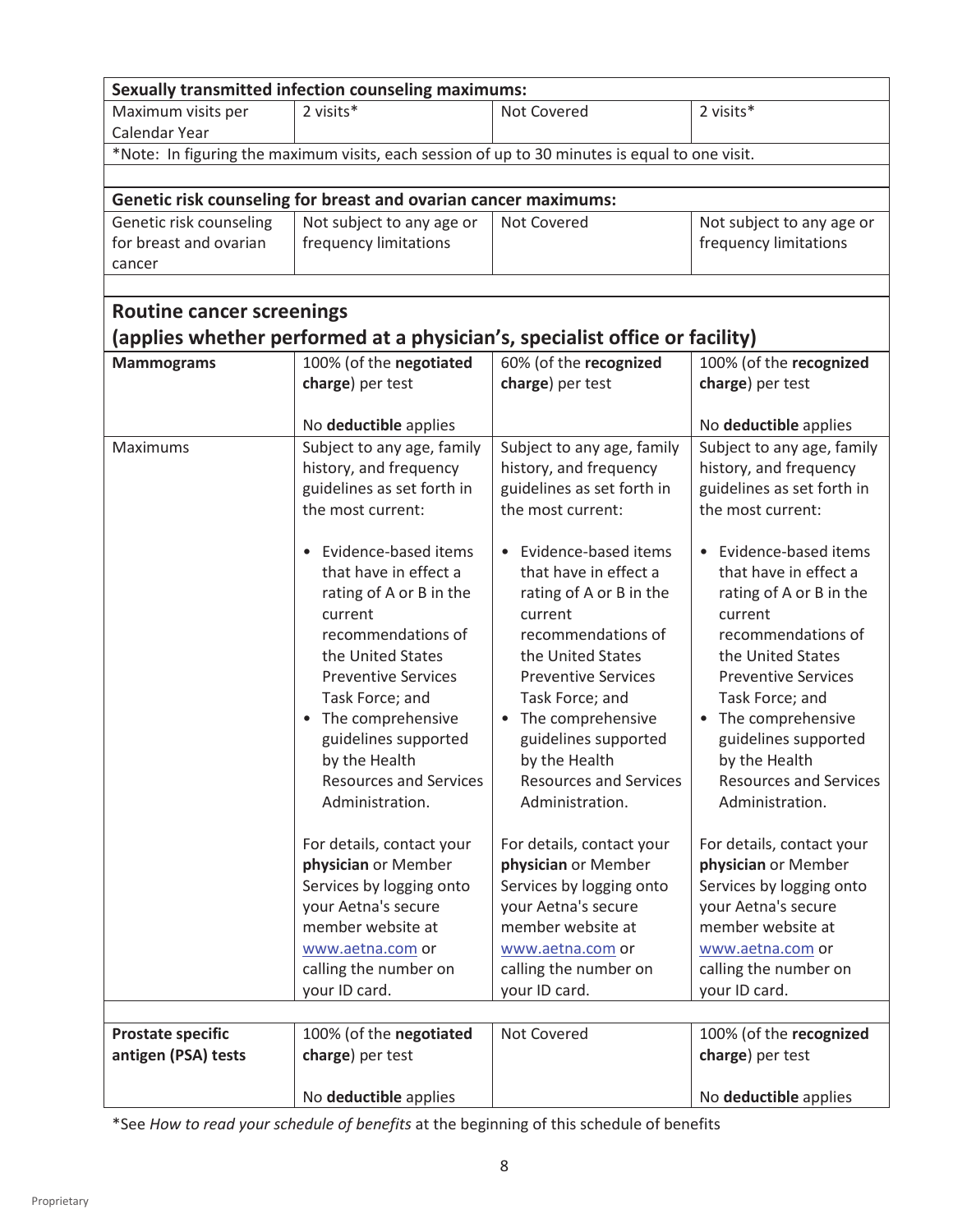|                             |                                   | Not Covered |                                   |
|-----------------------------|-----------------------------------|-------------|-----------------------------------|
| Maximums                    | Subject to any age, family        |             | Subject to any age, family        |
|                             | history, and frequency            |             | history, and frequency            |
|                             | guidelines as set forth in        |             | guidelines as set forth in        |
|                             | the most current:                 |             | the most current:                 |
|                             | Evidence-based items              |             | Evidence-based items              |
|                             | that have in effect a             |             | that have in effect a             |
|                             | rating of A or B in the           |             | rating of A or B in the           |
|                             | current                           |             | current                           |
|                             | recommendations of                |             | recommendations of                |
|                             | the United States                 |             | the United States                 |
|                             |                                   |             |                                   |
|                             | <b>Preventive Services</b>        |             | <b>Preventive Services</b>        |
|                             | Task Force; and                   |             | Task Force; and                   |
|                             | The comprehensive<br>$\bullet$    |             | • The comprehensive               |
|                             | guidelines supported              |             | guidelines supported              |
|                             | by the Health                     |             | by the Health                     |
|                             | <b>Resources and Services</b>     |             | <b>Resources and Services</b>     |
|                             | Administration.                   |             | Administration.                   |
|                             | For details, contact your         |             | For details, contact your         |
|                             | physician or Member               |             | physician or Member               |
|                             |                                   |             |                                   |
|                             | Services by logging onto          |             | Services by logging onto          |
|                             | your Aetna's secure               |             | your Aetna's secure               |
|                             | member website at                 |             | member website at                 |
|                             | www.aetna.com or                  |             | www.aetna.com or                  |
|                             | calling the number on             |             | calling the number on             |
|                             | your ID card.                     |             | your ID card.                     |
|                             |                                   |             |                                   |
| <b>Digital rectal exams</b> | 100% (of the negotiated           | Not Covered | 100% (of the recognized           |
|                             | charge) per exam                  |             | charge) per exam                  |
|                             | No deductible applies             |             | No deductible applies             |
| Maximums                    | Subject to any age, family        | Not Covered | Subject to any age, family        |
|                             | history, and frequency            |             | history, and frequency            |
|                             | guidelines as set forth in        |             | guidelines as set forth in        |
|                             | the most current:                 |             | the most current:                 |
|                             |                                   |             |                                   |
|                             | Evidence-based items<br>$\bullet$ |             | Evidence-based items<br>$\bullet$ |
|                             | that have in effect a             |             | that have in effect a             |
|                             | rating of A or B in the           |             | rating of A or B in the           |
|                             | current                           |             | current                           |
|                             | recommendations of                |             | recommendations of                |
|                             | the United States                 |             | the United States                 |
|                             | <b>Preventive Services</b>        |             | <b>Preventive Services</b>        |
|                             | Task Force; and                   |             | Task Force; and                   |
|                             | • The comprehensive               |             | • The comprehensive               |
|                             | guidelines supported              |             | guidelines supported              |
|                             | by the Health                     |             | by the Health                     |
|                             | <b>Resources and Services</b>     |             | <b>Resources and Services</b>     |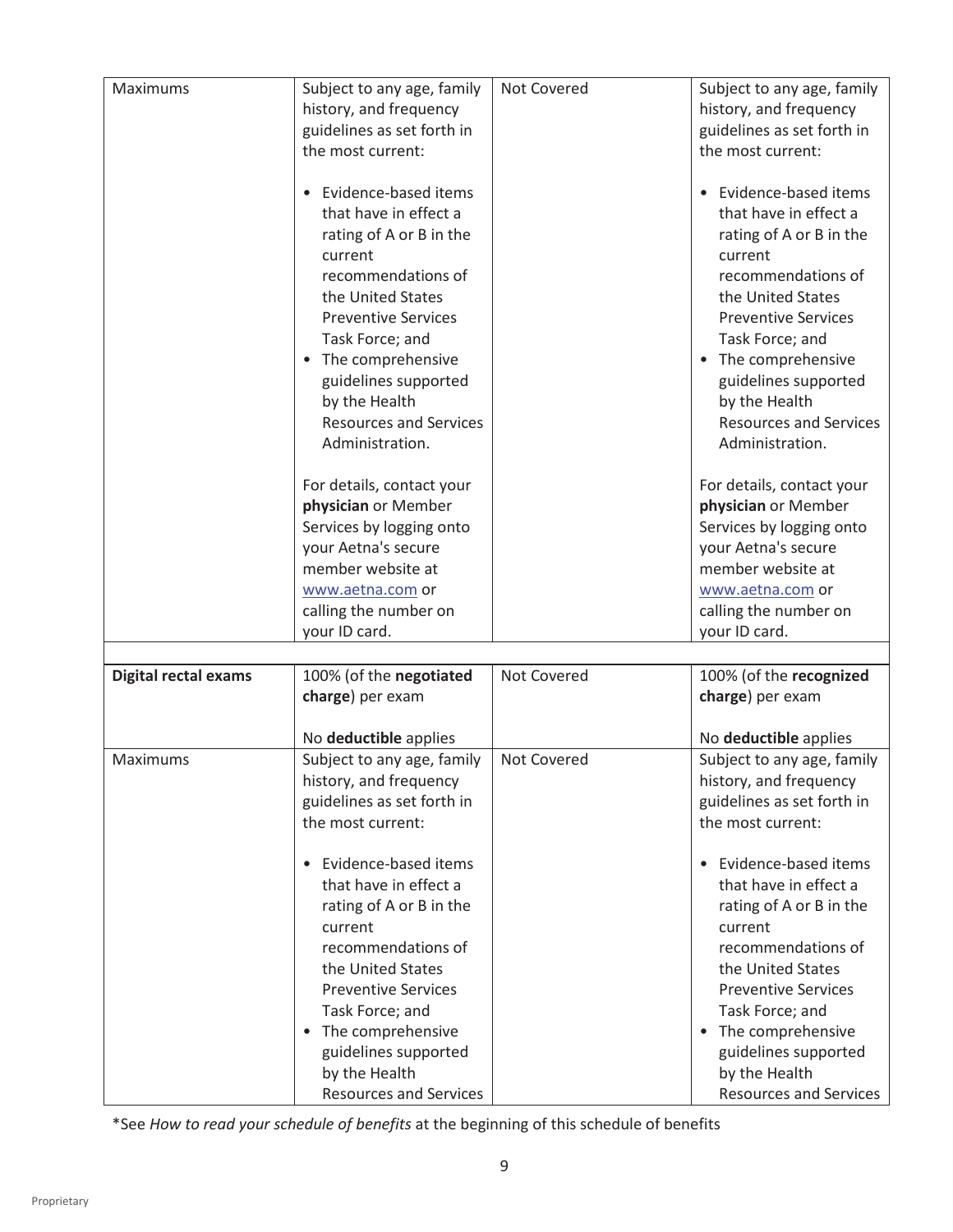|                                                     | Administration.                                                                                                                                                               |                        | Administration.                                                                                                                                                               |
|-----------------------------------------------------|-------------------------------------------------------------------------------------------------------------------------------------------------------------------------------|------------------------|-------------------------------------------------------------------------------------------------------------------------------------------------------------------------------|
|                                                     | For details, contact your<br>physician or Member<br>Services by logging onto<br>your Aetna member<br>website at<br>www.aetna.com or<br>calling the number on<br>your ID card. |                        | For details, contact your<br>physician or Member<br>Services by logging onto<br>your Aetna member<br>website at<br>www.aetna.com or<br>calling the number on<br>your ID card. |
| Lung cancer screening                               | 100% per test                                                                                                                                                                 | Not Covered            | 100% (of the recognized                                                                                                                                                       |
|                                                     | No deductible applies                                                                                                                                                         |                        | charge) per test                                                                                                                                                              |
|                                                     |                                                                                                                                                                               |                        | No deductible applies                                                                                                                                                         |
| Lung cancer screening<br>maximums                   | 1 screening every 12<br>months*                                                                                                                                               | Not Covered            | 1 screening every 12<br>months*                                                                                                                                               |
| *Important Note:                                    |                                                                                                                                                                               |                        |                                                                                                                                                                               |
|                                                     | Any lung cancer screenings that exceed the lung cancer screening maximum above are covered under the                                                                          |                        |                                                                                                                                                                               |
|                                                     |                                                                                                                                                                               |                        |                                                                                                                                                                               |
| Outpatient diagnostic testing section.              |                                                                                                                                                                               |                        |                                                                                                                                                                               |
|                                                     |                                                                                                                                                                               |                        |                                                                                                                                                                               |
|                                                     |                                                                                                                                                                               |                        |                                                                                                                                                                               |
| <b>Prenatal care</b>                                |                                                                                                                                                                               |                        | Prenatal care services (provided by an obstetrician (OB), gynecologist (GYN), and/or                                                                                          |
| OB/GYN)                                             |                                                                                                                                                                               |                        |                                                                                                                                                                               |
| Performed in a facility or                          | \$15 then the plan pays                                                                                                                                                       | 60% (of the recognized | 90% (of the recognized                                                                                                                                                        |
| at a <i>physician's</i> office                      | 100% (of the balance of                                                                                                                                                       | charge) per visit      | charge) per visit                                                                                                                                                             |
|                                                     | the negotiated charge)<br>per visit thereafter                                                                                                                                |                        | No deductible applies                                                                                                                                                         |
|                                                     | No deductible applies                                                                                                                                                         |                        |                                                                                                                                                                               |
| Important note:                                     |                                                                                                                                                                               |                        |                                                                                                                                                                               |
|                                                     | You should review the Maternity and related newborn care sections. They will give you more information on                                                                     |                        |                                                                                                                                                                               |
| coverage levels for maternity care under this plan. |                                                                                                                                                                               |                        |                                                                                                                                                                               |
|                                                     |                                                                                                                                                                               |                        |                                                                                                                                                                               |
|                                                     | <b>Breast feeding durable medical equipment</b>                                                                                                                               |                        |                                                                                                                                                                               |
| Breast pump supplies                                | 100% (of the negotiated                                                                                                                                                       | Not covered            | 90% (of the recognized                                                                                                                                                        |
| and accessories                                     | charge) per item                                                                                                                                                              |                        | charge) per item                                                                                                                                                              |
|                                                     | No deductible applies                                                                                                                                                         |                        | No deductible applies                                                                                                                                                         |
| Important note:                                     |                                                                                                                                                                               |                        |                                                                                                                                                                               |
| supplies.                                           | See the Breast feeding durable medical equipment section of the booklet for limitations on breast pump and                                                                    |                        |                                                                                                                                                                               |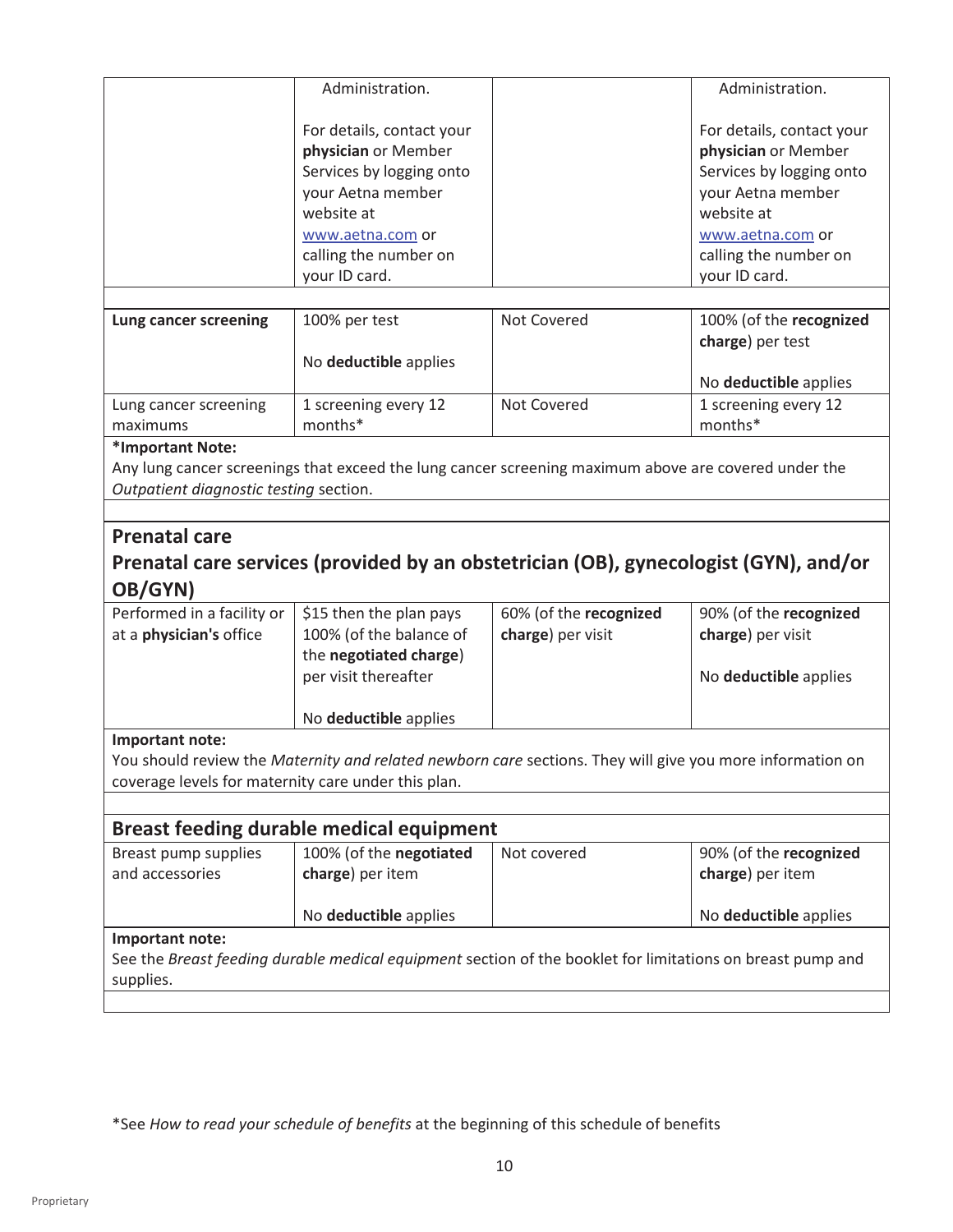| Family planning services - female contraceptives |                                                                                              |                        |                                                                                                              |  |
|--------------------------------------------------|----------------------------------------------------------------------------------------------|------------------------|--------------------------------------------------------------------------------------------------------------|--|
| <b>Counseling services</b>                       |                                                                                              |                        |                                                                                                              |  |
| Female contraceptive                             | \$15 then the plan pays                                                                      | 60% (of the recognized | 90% (of the recognized                                                                                       |  |
| counseling services                              | 100% (of the balance of                                                                      | charge) per visit      | charge) per visit                                                                                            |  |
| office visit                                     | the negotiated charge)                                                                       |                        |                                                                                                              |  |
|                                                  | per visit thereafter                                                                         |                        | No deductible applies                                                                                        |  |
|                                                  |                                                                                              |                        |                                                                                                              |  |
|                                                  | No deductible applies                                                                        |                        |                                                                                                              |  |
|                                                  |                                                                                              |                        |                                                                                                              |  |
| <b>Devices</b>                                   |                                                                                              |                        |                                                                                                              |  |
| Female contraceptive                             | \$15 then the plan pays                                                                      | 60% (of the recognized | 90% (of the recognized                                                                                       |  |
| device provided,                                 | 100% (of the balance of                                                                      | charge) per item       | charge) per item                                                                                             |  |
| administered, or                                 | the negotiated charge)                                                                       |                        |                                                                                                              |  |
| removed, by a physician                          | per item thereafter                                                                          |                        | No deductible applies                                                                                        |  |
| during an office visit                           |                                                                                              |                        |                                                                                                              |  |
|                                                  | No deductible applies                                                                        |                        |                                                                                                              |  |
|                                                  |                                                                                              |                        |                                                                                                              |  |
| <b>Female voluntary sterilization</b>            |                                                                                              |                        |                                                                                                              |  |
| Inpatient                                        | 90% (of the negotiated                                                                       | 60% (of the recognized | 90% (of the recognized                                                                                       |  |
|                                                  | charge) per admission                                                                        | charge) per admission  | charge) per admission                                                                                        |  |
| Outpatient                                       | 90% (of the negotiated                                                                       | 60% (of the recognized | 90% (of the recognized                                                                                       |  |
|                                                  | charge) per visit                                                                            | charge) per visit      | charge) per visit                                                                                            |  |
|                                                  |                                                                                              |                        |                                                                                                              |  |
|                                                  |                                                                                              |                        |                                                                                                              |  |
| <b>Eligible health</b>                           | In-network                                                                                   | <b>Out-of-network</b>  | <b>Other health care</b>                                                                                     |  |
| services                                         | coverage*                                                                                    | coverage*              |                                                                                                              |  |
|                                                  |                                                                                              |                        |                                                                                                              |  |
|                                                  | Physicians and other health professionals                                                    |                        |                                                                                                              |  |
|                                                  | Physicians and specialists office visits (non-surgical)                                      |                        |                                                                                                              |  |
| <b>Physician services</b>                        |                                                                                              |                        |                                                                                                              |  |
| Office hours visits (non-                        | \$15 then the plan pays                                                                      | 60% (of the recognized | 90% (of the recognized                                                                                       |  |
| surgical) non preventive                         | 100% (of the balance of                                                                      | charge) per visit      | charge) per visit                                                                                            |  |
| care                                             | the negotiated charge)                                                                       |                        |                                                                                                              |  |
|                                                  | per visit thereafter                                                                         |                        | No deductible applies                                                                                        |  |
|                                                  |                                                                                              |                        |                                                                                                              |  |
|                                                  | No deductible applies                                                                        |                        |                                                                                                              |  |
|                                                  |                                                                                              |                        |                                                                                                              |  |
| <b>Telemedicine Consultations</b>                |                                                                                              |                        |                                                                                                              |  |
|                                                  |                                                                                              |                        | *The plan may utilize one or more telemedicine vendors. To obtain information regarding potential cost share |  |
|                                                  | when utilizing a telemedicine vendor, contact member services at the number on your ID card. |                        |                                                                                                              |  |
|                                                  |                                                                                              |                        |                                                                                                              |  |
| <b>Allergy injections</b>                        |                                                                                              |                        |                                                                                                              |  |
| Performed at a                                   | 90% (of the negotiated                                                                       | 60% (of the recognized | 90% (of the recognized                                                                                       |  |
| physician's or specialist                        | charge) per visit                                                                            | charge) per visit      | charge) per visit                                                                                            |  |
| office when you do not                           |                                                                                              |                        |                                                                                                              |  |
| see the physician                                | No deductible applies                                                                        |                        | No deductible applies                                                                                        |  |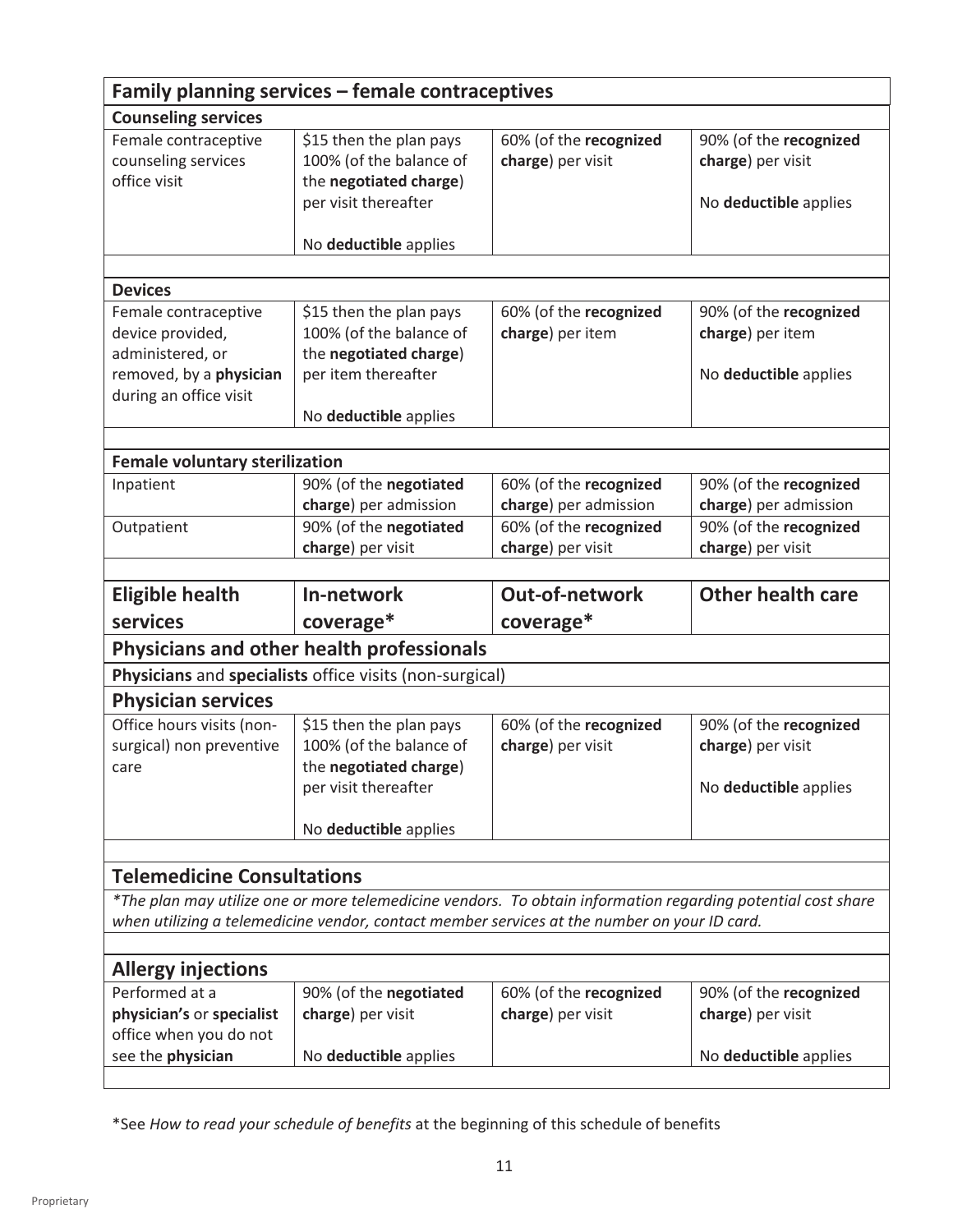| Immunizations that are not considered preventive care                          |                                                                                                                               |                                                                                                |                                                                                                |  |
|--------------------------------------------------------------------------------|-------------------------------------------------------------------------------------------------------------------------------|------------------------------------------------------------------------------------------------|------------------------------------------------------------------------------------------------|--|
| Immunizations that are<br>not considered<br>preventive care                    | Covered according to the<br>type of benefit and the<br>place where the service is<br>received.                                | Covered according to the<br>type of benefit and the<br>place where the service is<br>received. | Covered according to the<br>type of benefit and the<br>place where the service is<br>received. |  |
| <b>Specialist</b>                                                              |                                                                                                                               |                                                                                                |                                                                                                |  |
| <b>Specialist office visits</b>                                                |                                                                                                                               |                                                                                                |                                                                                                |  |
| Office hours visits (non-<br>surgical)                                         | \$15 then the plan pays<br>100% (of the balance of<br>the negotiated charge)<br>per visit thereafter<br>No deductible applies | 60% (of the recognized<br>charge) per visit                                                    | 90% (of the recognized<br>charge) per visit<br>No deductible applies                           |  |
|                                                                                |                                                                                                                               |                                                                                                |                                                                                                |  |
| <b>Physician surgical services</b><br>Physicians and specialists office visits |                                                                                                                               |                                                                                                |                                                                                                |  |
| Performed at a<br>physician's office                                           | 90% (of the negotiated<br>charge) per visit                                                                                   | 60% (of the recognized<br>charge) per visit                                                    | 90% (of the recognized<br>charge) per visit                                                    |  |
| Performed at a<br>specialist's office                                          | 90% (of the negotiated<br>charge) per visit                                                                                   | 60% (of the recognized<br>charge) per visit                                                    | 90% (of the recognized<br>charge) per visit                                                    |  |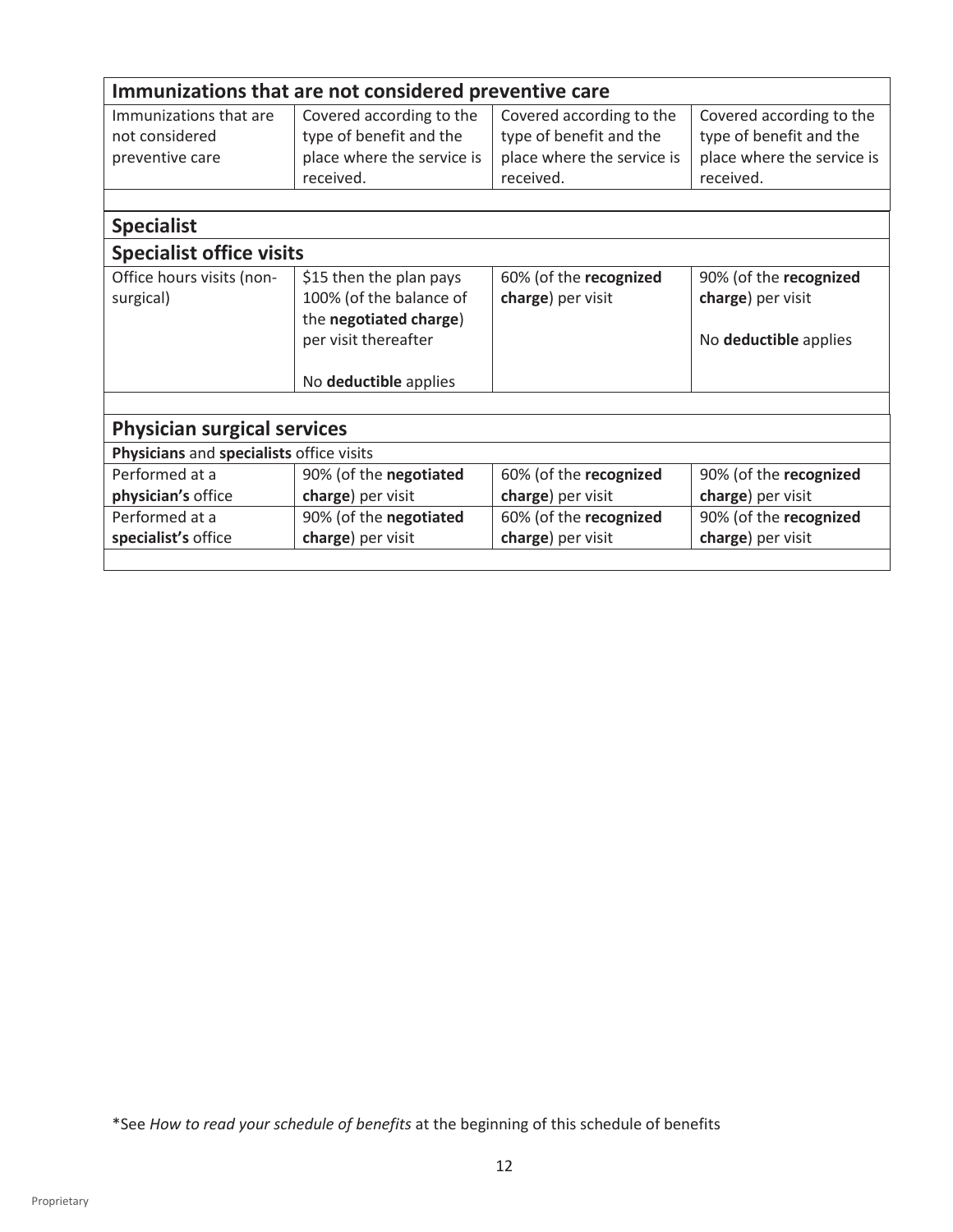| Alternatives to physician office visits |                               |                                  |                               |
|-----------------------------------------|-------------------------------|----------------------------------|-------------------------------|
| <b>Walk-in clinic visits</b>            |                               |                                  |                               |
| Walk-in clinic non-                     | \$15 then the plan pays       | 60% (of the recognized           | 90% (of the recognized        |
| emergency visit                         | 100% (of the balance of       | charge) per visit                | charge) per visit             |
| (includes coverage for                  | the negotiated charge)        |                                  |                               |
| <i>immunizations</i> )                  | per visit thereafter          |                                  | No deductible applies         |
|                                         |                               |                                  |                               |
|                                         | No deductible applies         |                                  |                               |
|                                         | Subject to any age limits     | Subject to any age limits        | Subject to any age limits     |
|                                         | provided for in the           | provided for in the              | provided for in the           |
|                                         | comprehensive                 | comprehensive guidelines         | comprehensive                 |
|                                         | guidelines supported by       | supported by Advisory            | guidelines supported by       |
|                                         | Advisory Committee on         | Committee on                     | Advisory Committee on         |
|                                         | <b>Immunization Practices</b> | <b>Immunization Practices of</b> | <b>Immunization Practices</b> |
|                                         | of the Centers for            | the Centers for Disease          | of the Centers for            |
|                                         | Disease Control and           | Control and Prevention.          | Disease Control and           |
|                                         | Prevention.                   |                                  | Prevention.                   |
|                                         |                               | For details, contact your        |                               |
|                                         | For details, contact your     | physician or Member              | For details, contact your     |
|                                         | physician or Member           | Services by logging onto         | physician or Member           |
|                                         | Services by logging onto      | your secure member               | Services by logging onto      |
|                                         | your secure member            | website at                       | your secure member            |
|                                         | website at                    | www.aetna.com or calling         | website at                    |
|                                         | www.aetna.com or              | the number on your ID            | www.aetna.com or              |
|                                         | calling the number on         | card.                            | calling the number on         |
|                                         | your ID card.                 |                                  | your ID card.                 |
|                                         |                               |                                  |                               |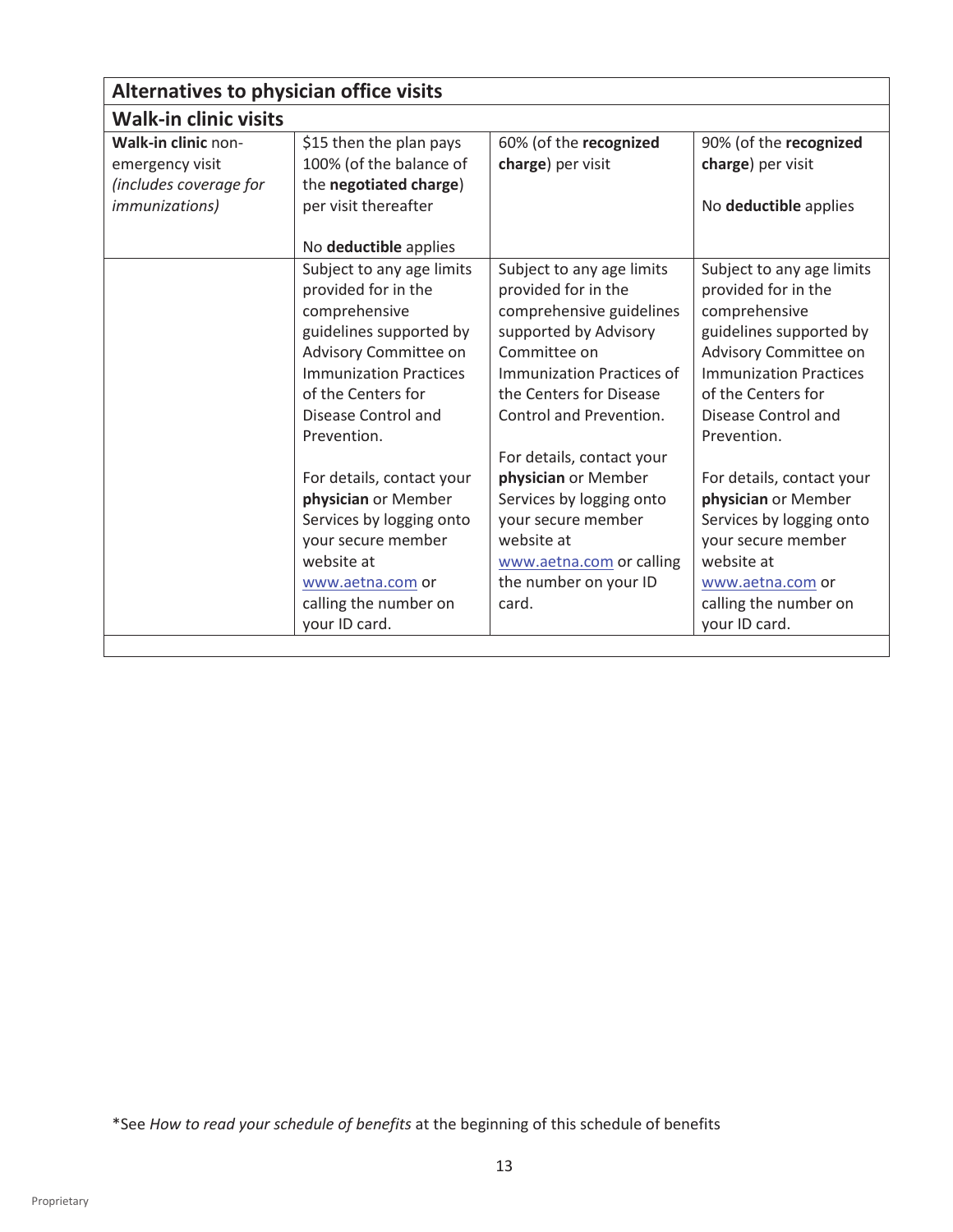| <b>Eligible health</b>                                       | In-network                                                                                                                                                                                                                                                                                                                                                                                       | <b>Out-of-network</b>                                                                                                                                                                                                                                                                                                                                                                            | <b>Other health care</b>                                                                                                                                                                                                                                                                                                                                                                         |  |
|--------------------------------------------------------------|--------------------------------------------------------------------------------------------------------------------------------------------------------------------------------------------------------------------------------------------------------------------------------------------------------------------------------------------------------------------------------------------------|--------------------------------------------------------------------------------------------------------------------------------------------------------------------------------------------------------------------------------------------------------------------------------------------------------------------------------------------------------------------------------------------------|--------------------------------------------------------------------------------------------------------------------------------------------------------------------------------------------------------------------------------------------------------------------------------------------------------------------------------------------------------------------------------------------------|--|
| services                                                     | coverage*                                                                                                                                                                                                                                                                                                                                                                                        | coverage*                                                                                                                                                                                                                                                                                                                                                                                        |                                                                                                                                                                                                                                                                                                                                                                                                  |  |
| <b>Hospital and other facility care</b>                      |                                                                                                                                                                                                                                                                                                                                                                                                  |                                                                                                                                                                                                                                                                                                                                                                                                  |                                                                                                                                                                                                                                                                                                                                                                                                  |  |
| <b>Hospital care</b>                                         |                                                                                                                                                                                                                                                                                                                                                                                                  |                                                                                                                                                                                                                                                                                                                                                                                                  |                                                                                                                                                                                                                                                                                                                                                                                                  |  |
| Inpatient hospital                                           | \$200 then the plan pays<br>90% (of the balance of<br>the negotiated charge)<br>per admission                                                                                                                                                                                                                                                                                                    | \$200 then the plan pays<br>60% (of the balance of<br>the recognized charge)<br>per admission thereafter                                                                                                                                                                                                                                                                                         | \$200 then the plan pays<br>90% (of the balance of<br>the recognized charge)<br>per admission                                                                                                                                                                                                                                                                                                    |  |
|                                                              | No deductible applies                                                                                                                                                                                                                                                                                                                                                                            | No deductible applies                                                                                                                                                                                                                                                                                                                                                                            | No deductible applies                                                                                                                                                                                                                                                                                                                                                                            |  |
| Outpatient hospital                                          | 90% (of the negotiated<br>charge) per visit                                                                                                                                                                                                                                                                                                                                                      | 60% (of the recognized<br>charge) per visit                                                                                                                                                                                                                                                                                                                                                      | 90% (of the recognized<br>charge) per visit                                                                                                                                                                                                                                                                                                                                                      |  |
| <b>Alternatives to hospital stays</b>                        |                                                                                                                                                                                                                                                                                                                                                                                                  |                                                                                                                                                                                                                                                                                                                                                                                                  |                                                                                                                                                                                                                                                                                                                                                                                                  |  |
|                                                              | <b>Outpatient surgery and physician surgical services</b>                                                                                                                                                                                                                                                                                                                                        |                                                                                                                                                                                                                                                                                                                                                                                                  |                                                                                                                                                                                                                                                                                                                                                                                                  |  |
| (performed at a hospital<br>or other outpatient<br>facility) | 90% (of the negotiated<br>charge) per visit                                                                                                                                                                                                                                                                                                                                                      | 60% (of the recognized<br>charge) per visit                                                                                                                                                                                                                                                                                                                                                      | 90% (of the recognized<br>charge) per visit                                                                                                                                                                                                                                                                                                                                                      |  |
|                                                              |                                                                                                                                                                                                                                                                                                                                                                                                  |                                                                                                                                                                                                                                                                                                                                                                                                  |                                                                                                                                                                                                                                                                                                                                                                                                  |  |
| <b>Home health care</b>                                      |                                                                                                                                                                                                                                                                                                                                                                                                  |                                                                                                                                                                                                                                                                                                                                                                                                  |                                                                                                                                                                                                                                                                                                                                                                                                  |  |
| Outpatient                                                   | 90% (of the negotiated<br>charge) per visit                                                                                                                                                                                                                                                                                                                                                      | 60% (of the recognized<br>charge) per visit                                                                                                                                                                                                                                                                                                                                                      | 90% (of the recognized<br>charge) per visit                                                                                                                                                                                                                                                                                                                                                      |  |
| Maximum visits per<br>Calendar Year                          | Limited to: 3 intermittent<br>visits per day provided by<br>a participating home<br>health care agency; 1<br>visit equals a period of 4<br>hours or less.<br>Intermittent visits are<br>considered periodic and<br>recurring visits that<br>skilled nurses make to<br>ensure your proper care<br>The intermittent<br>requirement may be<br>waived to allow coverage<br>for up to 12 hours with a | Limited to: 3 intermittent<br>visits per day provided by<br>a participating home<br>health care agency; 1<br>visit equals a period of 4<br>hours or less.<br>Intermittent visits are<br>considered periodic and<br>recurring visits that<br>skilled nurses make to<br>ensure your proper care<br>The intermittent<br>requirement may be<br>waived to allow coverage<br>for up to 12 hours with a | Limited to: 3 intermittent<br>visits per day provided by<br>a participating home<br>health care agency; 1<br>visit equals a period of 4<br>hours or less.<br>Intermittent visits are<br>considered periodic and<br>recurring visits that<br>skilled nurses make to<br>ensure your proper care<br>The intermittent<br>requirement may be<br>waived to allow coverage<br>for up to 12 hours with a |  |
|                                                              | daily maximum of 3 visits.<br>Services must be<br>provided within 10 days<br>of discharge                                                                                                                                                                                                                                                                                                        | daily maximum of 3 visits.<br>Services must be<br>provided within 10 days<br>of discharge                                                                                                                                                                                                                                                                                                        | daily maximum of 3 visits.<br>Services must be<br>provided within 10 days<br>of discharge                                                                                                                                                                                                                                                                                                        |  |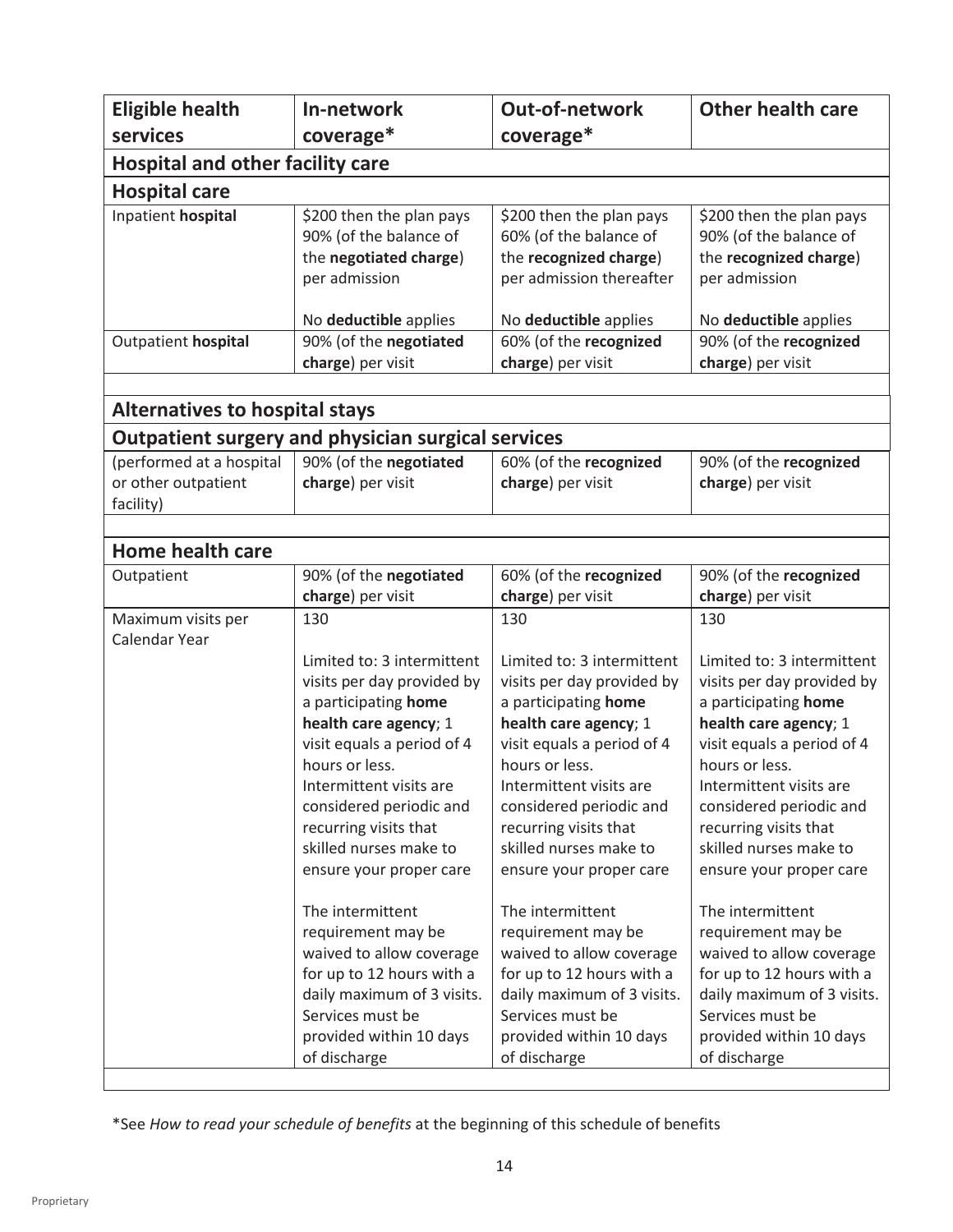| <b>Hospice care</b>                                                                                                                                                                                             |                                                                                               |                                                                                               |                                                                                               |
|-----------------------------------------------------------------------------------------------------------------------------------------------------------------------------------------------------------------|-----------------------------------------------------------------------------------------------|-----------------------------------------------------------------------------------------------|-----------------------------------------------------------------------------------------------|
| Inpatient facility                                                                                                                                                                                              | 90% (of the negotiated<br>charge) per visit                                                   | Not Covered                                                                                   | 90% (of the recognized<br>charge) per visit                                                   |
| Maximum days per<br>lifetime                                                                                                                                                                                    | Unlimited                                                                                     | Not Covered                                                                                   | Unlimited                                                                                     |
| <b>Hospice care</b>                                                                                                                                                                                             |                                                                                               |                                                                                               |                                                                                               |
| Outpatient                                                                                                                                                                                                      | 90% (of the negotiated<br>charge) per visit                                                   | Not Covered                                                                                   | 90% (of the recognized<br>charge) per visit                                                   |
| <b>Outpatient private duty nursing</b>                                                                                                                                                                          |                                                                                               |                                                                                               |                                                                                               |
| Outpatient private duty                                                                                                                                                                                         | 90% (of the negotiated                                                                        | 60% (of the recognized                                                                        | 90% (of the recognized                                                                        |
| nursing                                                                                                                                                                                                         | charge) per visit                                                                             | charge) per visit                                                                             | charge) per visit                                                                             |
|                                                                                                                                                                                                                 |                                                                                               |                                                                                               |                                                                                               |
| <b>Skilled nursing facility</b>                                                                                                                                                                                 |                                                                                               |                                                                                               |                                                                                               |
| Inpatient facility                                                                                                                                                                                              | \$200 then the plan pays<br>90% (of the balance of<br>the negotiated charge)<br>per admission | \$200 then the plan pays<br>60% (of the balance of<br>the recognized charge)<br>per admission | \$200 then the plan pays<br>90% (of the balance of<br>the recognized charge)<br>per admission |
|                                                                                                                                                                                                                 | No deductible applies                                                                         |                                                                                               | No deductible applies                                                                         |
| Maximum days per<br>Calendar Year                                                                                                                                                                               | 120                                                                                           | 120                                                                                           | 120                                                                                           |
| <b>Inpatient Rehabilitation</b><br>Maximum Days per<br>Calendar Year (Physical,<br>Occupational, Speech,<br><b>Cardiac and Pulmonary</b><br>Therapy combined - in a<br>hospital or skilled<br>nursing facility) | 120                                                                                           | 120                                                                                           | 120                                                                                           |
|                                                                                                                                                                                                                 |                                                                                               |                                                                                               |                                                                                               |
| <b>Eligible health</b><br>services                                                                                                                                                                              | In-network<br>coverage*                                                                       | Out-of-network<br>coverage*                                                                   | <b>Other health care</b>                                                                      |
| <b>Emergency services and urgent care</b>                                                                                                                                                                       |                                                                                               |                                                                                               |                                                                                               |
|                                                                                                                                                                                                                 |                                                                                               |                                                                                               |                                                                                               |
| <b>Emergency services</b><br>Hospital emergency                                                                                                                                                                 | \$150 then the plan pays                                                                      | Paid the same as in-                                                                          | Paid the same as in-                                                                          |
| room                                                                                                                                                                                                            | 90%<br>(of the balance of the<br>negotiated charge) per<br>visit                              | network coverage.                                                                             | network coverage.                                                                             |
|                                                                                                                                                                                                                 | No deductible applies                                                                         |                                                                                               |                                                                                               |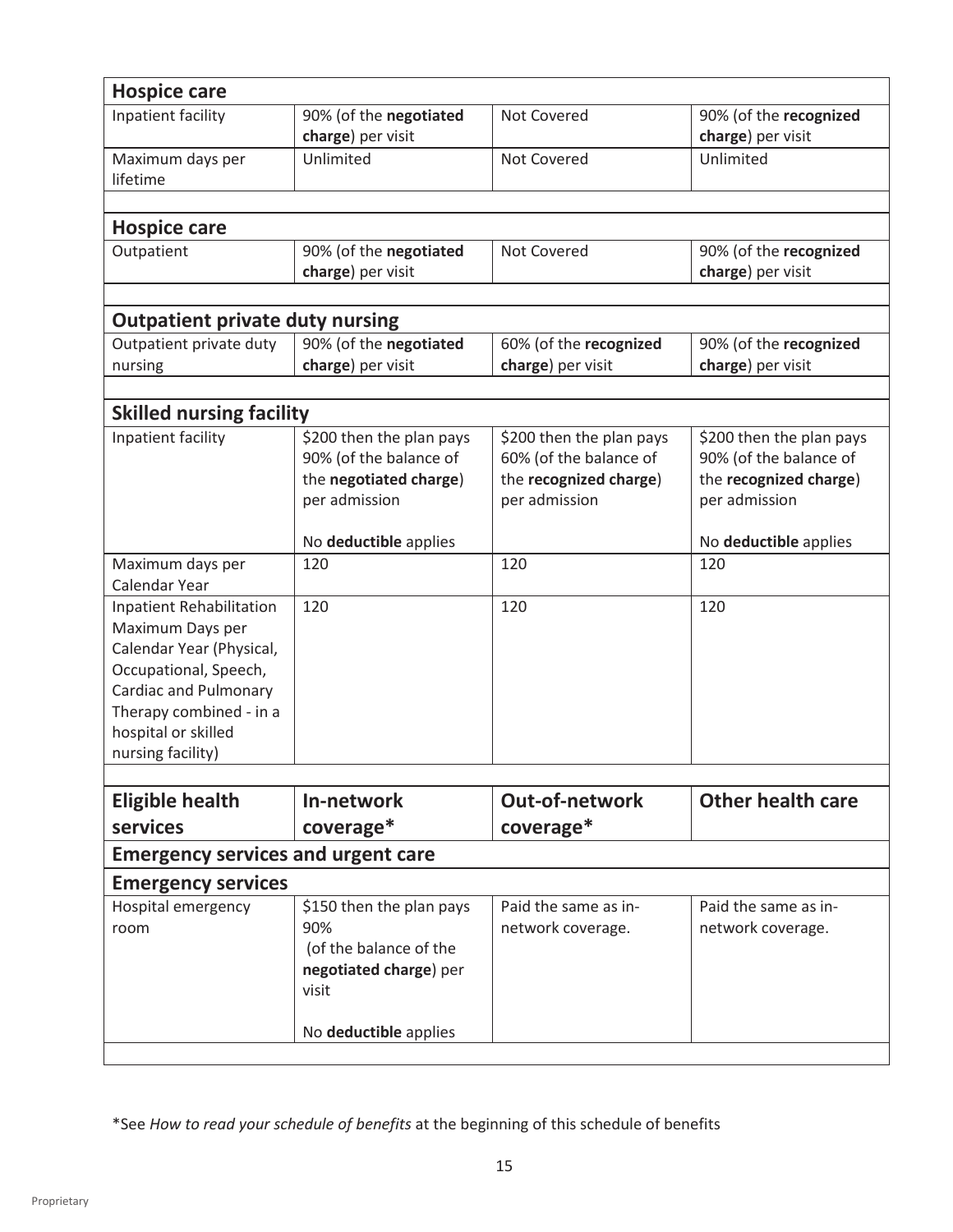| room |                        |                       | $\frac{1}{2}$ \$150 then the pays 60%<br>(of the recognized |
|------|------------------------|-----------------------|-------------------------------------------------------------|
|      | charge) per visit      | charge) per visit     | charge) per visit                                           |
|      | No deductible applies. | No deductible applies | No deductible applies                                       |

#### **Important Note:**

- As **out-of-network providers** do not have a contract with us the **provider** may not accept payment of your cost share, (**deductible, copayment** and **payment percentage**), as payment in full. You may receive a bill for the difference between the amount billed by the **provider** and the amount paid by this plan. If the **provider** bills you for an amount above your cost share, you are not responsible for paying that amount. You should send the bill to the address listed on your ID card, and we will resolve any payment dispute with the **provider** over that amount. Make sure the member's ID number is on the bill.
- A separate hospital emergency room **copayment/payment percentage** will apply for each visit to an emergency room. If you are admitted to a hospital as an inpatient right after a visit to an emergency room, your emergency room **copayment/payment percentage** will be waived and your inpatient **copayment/payment percentage** will apply.

| <b>Urgent care</b>                                                           |                                                                                                       |                                             |                                                                                                     |
|------------------------------------------------------------------------------|-------------------------------------------------------------------------------------------------------|---------------------------------------------|-----------------------------------------------------------------------------------------------------|
| Urgent medical care (at<br>a non- <b>hospital</b> free<br>standing facility) | \$15 then the plan pays<br>100% ( of the balance of<br>the negotiated charge)<br>per visit thereafter | 60% (of the recognized<br>charge) per visit | \$15 then the plan pays<br>90% (of the balance of<br>the recognized charge)<br>per visit thereafter |
|                                                                              | No deductible applies                                                                                 |                                             | No deductible applies                                                                               |
|                                                                              |                                                                                                       |                                             |                                                                                                     |

A separate urgent care **deductible** or **copayment**/**payment percentage** will apply for each visit to an **urgent care provider**.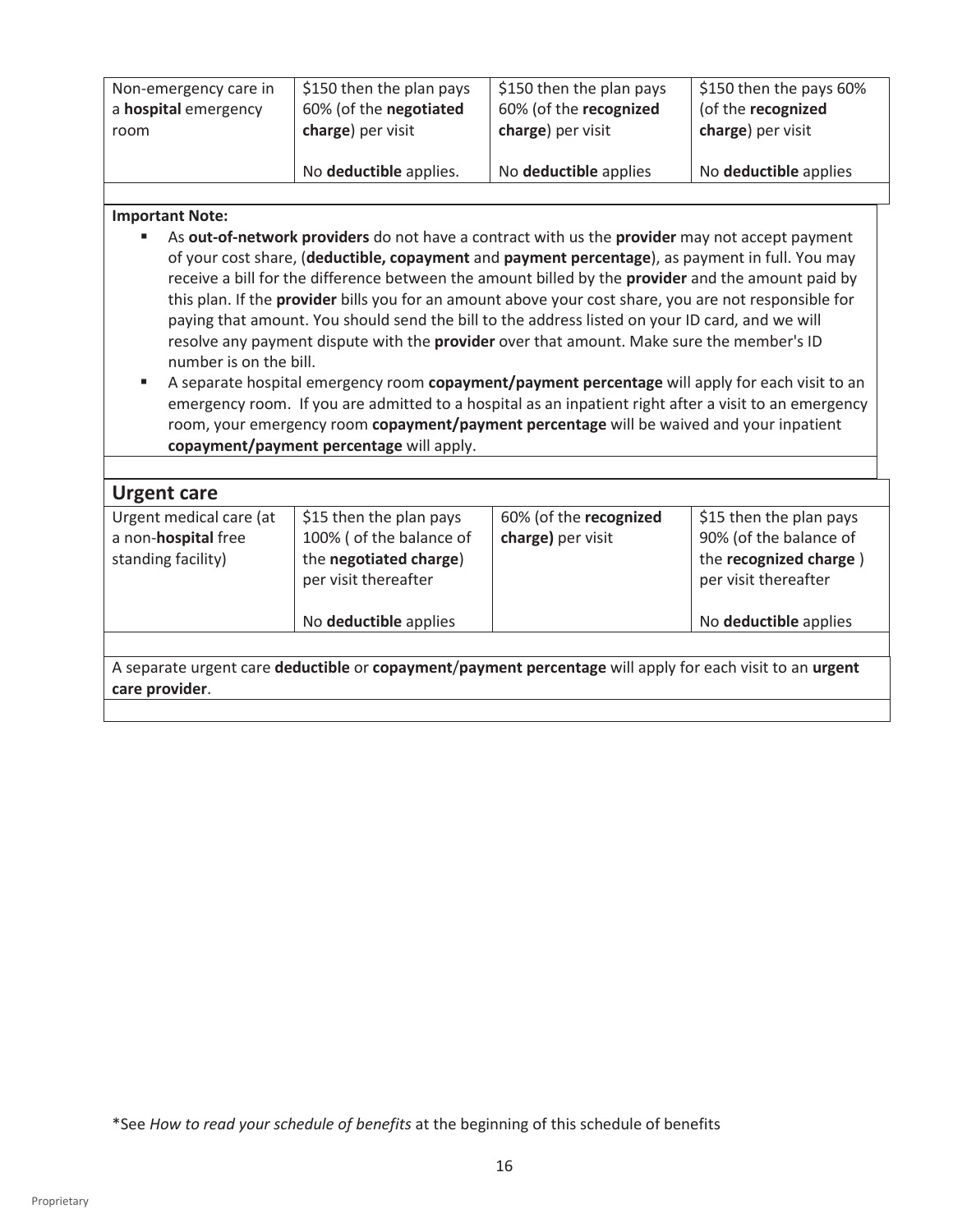| <b>Eligible health</b>                    | In-network                                          | <b>Out-of-network</b>                                                                                          | <b>Other health care</b>                            |  |  |  |
|-------------------------------------------|-----------------------------------------------------|----------------------------------------------------------------------------------------------------------------|-----------------------------------------------------|--|--|--|
| services                                  | coverage*                                           | coverage*                                                                                                      |                                                     |  |  |  |
| <b>Specific conditions</b>                |                                                     |                                                                                                                |                                                     |  |  |  |
| Autism spectrum disorder                  |                                                     |                                                                                                                |                                                     |  |  |  |
| Autism spectrum                           | Covered according to the                            | Covered according to the                                                                                       | Covered according to the                            |  |  |  |
| disorder treatment                        | type of benefit and the                             | type of benefit and the                                                                                        | type of benefit and the                             |  |  |  |
|                                           | place where the service is                          | place where the service is                                                                                     | place where the service is                          |  |  |  |
|                                           | received                                            | received                                                                                                       | received                                            |  |  |  |
|                                           |                                                     |                                                                                                                |                                                     |  |  |  |
| Applied behavior                          | Covered according to the<br>type of benefit and the | Covered according to the<br>type of benefit and the                                                            | Covered according to the<br>type of benefit and the |  |  |  |
| analysis                                  | place where the service is                          | place where the service is                                                                                     | place where the service is                          |  |  |  |
|                                           | received                                            | received                                                                                                       | received                                            |  |  |  |
|                                           |                                                     |                                                                                                                |                                                     |  |  |  |
|                                           |                                                     | All other coverage for diagnosis and treatment, including behavioral therapy, will continue to be provided the |                                                     |  |  |  |
| same as any other illness under this plan |                                                     |                                                                                                                |                                                     |  |  |  |
|                                           |                                                     |                                                                                                                |                                                     |  |  |  |
| <b>Birthing center</b>                    |                                                     |                                                                                                                |                                                     |  |  |  |
| Inpatient                                 | \$200 then the plan pays                            | \$200 then the plan pays                                                                                       | \$200 then the plan pays                            |  |  |  |
|                                           | 90% (of the balance of                              | 60% (of the balance of                                                                                         | 90% (of the balance of                              |  |  |  |
|                                           | the negotiated charge)                              | the recognized charge)                                                                                         | the recognized charge)                              |  |  |  |
|                                           | per admission                                       | per admission                                                                                                  | per admission                                       |  |  |  |
|                                           | No deductible applies                               | No deductible applies                                                                                          | No deductible applies                               |  |  |  |
|                                           |                                                     | The per admission copayment and/or deductible amount for newborns will be waived for nursery charges for       |                                                     |  |  |  |
|                                           |                                                     | the duration of the newborn's initial facility stay. The nursery charges waiver will not apply for non-routine |                                                     |  |  |  |
| facility stays.                           |                                                     |                                                                                                                |                                                     |  |  |  |
|                                           | Diabetic equipment, supplies and education          |                                                                                                                |                                                     |  |  |  |
| Diabetic equipment,                       | Covered according to the                            | Covered according to the                                                                                       | Covered according to the                            |  |  |  |
| supplies and education                    | type of benefit and the                             | type of benefit and the                                                                                        | type of benefit and the                             |  |  |  |
|                                           | place where the service is                          | place where the service is                                                                                     | place where the service is                          |  |  |  |
|                                           | received.                                           | received.                                                                                                      | received.                                           |  |  |  |
|                                           |                                                     |                                                                                                                |                                                     |  |  |  |
| <b>Family planning services - other</b>   |                                                     |                                                                                                                |                                                     |  |  |  |
| <b>Voluntary sterilization for males</b>  |                                                     |                                                                                                                |                                                     |  |  |  |
| Outpatient                                | 90% (of the negotiated                              | 60% (of the recognized                                                                                         | 90% (of the recognized                              |  |  |  |
|                                           | charge) per visit                                   | charge) per visit                                                                                              | charge) per visit                                   |  |  |  |
|                                           |                                                     |                                                                                                                |                                                     |  |  |  |
| <b>Abortion</b>                           |                                                     |                                                                                                                |                                                     |  |  |  |
| Outpatient                                | 90% (of the negotiated                              | 60% (of the recognized                                                                                         | 90% (of the recognized                              |  |  |  |
|                                           | charge) per visit                                   | charge) per visit                                                                                              | charge) per visit                                   |  |  |  |
|                                           |                                                     |                                                                                                                |                                                     |  |  |  |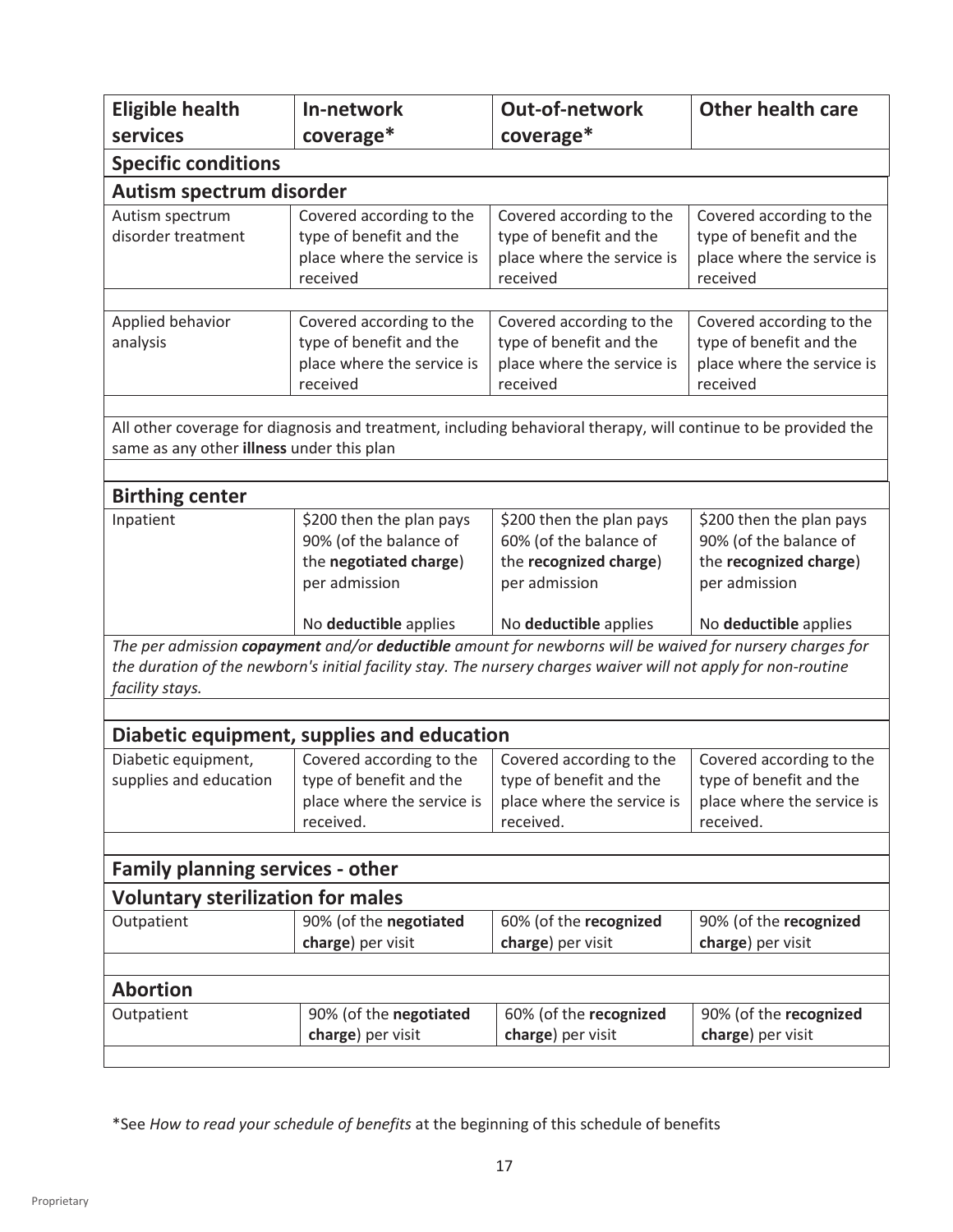|                                                     | Jaw joint disorder treatment                          |                                                                                                                    |                                                       |  |  |  |
|-----------------------------------------------------|-------------------------------------------------------|--------------------------------------------------------------------------------------------------------------------|-------------------------------------------------------|--|--|--|
| Jaw joint disorder                                  | 90% (of the negotiated                                | 60% (of the recognized                                                                                             | 90% (of the recognized                                |  |  |  |
| treatment                                           | charge) per visit                                     | charge) per visit                                                                                                  | charge) per visit                                     |  |  |  |
|                                                     |                                                       |                                                                                                                    |                                                       |  |  |  |
|                                                     |                                                       |                                                                                                                    |                                                       |  |  |  |
| Non-Surgical Lifetime                               | \$5,000                                               | \$5,000                                                                                                            | \$5,000                                               |  |  |  |
| Maximum Benefit                                     |                                                       |                                                                                                                    |                                                       |  |  |  |
| <b>Surgical Lifetime</b><br><b>Maximum Benefits</b> | Unlimited                                             | Unlimited                                                                                                          | Unlimited                                             |  |  |  |
|                                                     |                                                       |                                                                                                                    |                                                       |  |  |  |
| <b>Maternity and related newborn care</b>           |                                                       |                                                                                                                    |                                                       |  |  |  |
| Inpatient                                           | \$200 then the plan pays                              | \$200 then the plan pays                                                                                           | \$200 then the plan pays                              |  |  |  |
|                                                     | 90% (of the balance of                                | 60% (of the balance of                                                                                             | 90% (of the balance of                                |  |  |  |
|                                                     | the negotiated charge)                                | the recognized charge)                                                                                             | the recognized charge)                                |  |  |  |
|                                                     | per admission                                         | per admission                                                                                                      | per admission                                         |  |  |  |
|                                                     |                                                       |                                                                                                                    |                                                       |  |  |  |
|                                                     | No deductible applies                                 | No deductible applies                                                                                              | No deductible applies                                 |  |  |  |
|                                                     |                                                       | The per admission copayment and deductible amount for newborns will be waived for nursery charges for the          |                                                       |  |  |  |
|                                                     |                                                       | duration of the newborn's initial routine facility stay. The nursery charges waiver will not apply for non-routine |                                                       |  |  |  |
| facility stays.                                     |                                                       |                                                                                                                    |                                                       |  |  |  |
|                                                     |                                                       |                                                                                                                    |                                                       |  |  |  |
|                                                     | Delivery services and postpartum care services        |                                                                                                                    |                                                       |  |  |  |
| Performed in a facility or                          | 90% (of the negotiated                                | 60% (of the recognized                                                                                             | 90% (of the recognized                                |  |  |  |
| at a physician's office                             | charge) per visit                                     | charge) per visit                                                                                                  | charge) per visit                                     |  |  |  |
| Other prenatal care                                 | Covered according to the                              | Covered according to the                                                                                           | Covered according to the                              |  |  |  |
| services                                            | type of benefit and the<br>place where the service is | type of benefit and the<br>place where the service is                                                              | type of benefit and the<br>place where the service is |  |  |  |
|                                                     | received.                                             | received.                                                                                                          | received.                                             |  |  |  |
|                                                     |                                                       |                                                                                                                    |                                                       |  |  |  |
|                                                     | Delivery services and postpartum care services        |                                                                                                                    |                                                       |  |  |  |
| Performed in a facility or                          | 90% (of the negotiated                                | 60% (of the recognized                                                                                             | 90% (of the recognized                                |  |  |  |
| at a physician's office                             | charge) per visit                                     | charge) per visit                                                                                                  | charge) per visit                                     |  |  |  |
| Other prenatal care                                 | Covered according to the                              | Covered according to the                                                                                           | Covered according to the                              |  |  |  |
| services                                            | type of benefit and the                               | type of benefit and the                                                                                            | type of benefit and the                               |  |  |  |
|                                                     | place where the service is                            | place where the service is                                                                                         | place where the service is                            |  |  |  |
|                                                     | received.                                             | received.                                                                                                          | received.                                             |  |  |  |
|                                                     |                                                       |                                                                                                                    |                                                       |  |  |  |
| Mental health treatment – inpatient                 |                                                       |                                                                                                                    |                                                       |  |  |  |
| Inpatient mental health                             | \$200 then the plan pays                              | \$200 then the plan pays                                                                                           | \$200 then the plan pays                              |  |  |  |
| treatment                                           | 90% (of the balance of                                | 60% (of the balance of                                                                                             | 90% (of the balance of                                |  |  |  |
|                                                     | the negotiated charge)                                | the recognized charge)                                                                                             | the recognized charge)                                |  |  |  |
| Inpatient residential                               | per admission                                         | per admission                                                                                                      | per admission                                         |  |  |  |
| treatment facility                                  |                                                       |                                                                                                                    |                                                       |  |  |  |
|                                                     | No deductible applies                                 | No deductible applies                                                                                              | No deductible applies                                 |  |  |  |
| Coverage is provided                                |                                                       |                                                                                                                    |                                                       |  |  |  |
| under the same terms,                               |                                                       |                                                                                                                    |                                                       |  |  |  |
| conditions as any other                             |                                                       |                                                                                                                    |                                                       |  |  |  |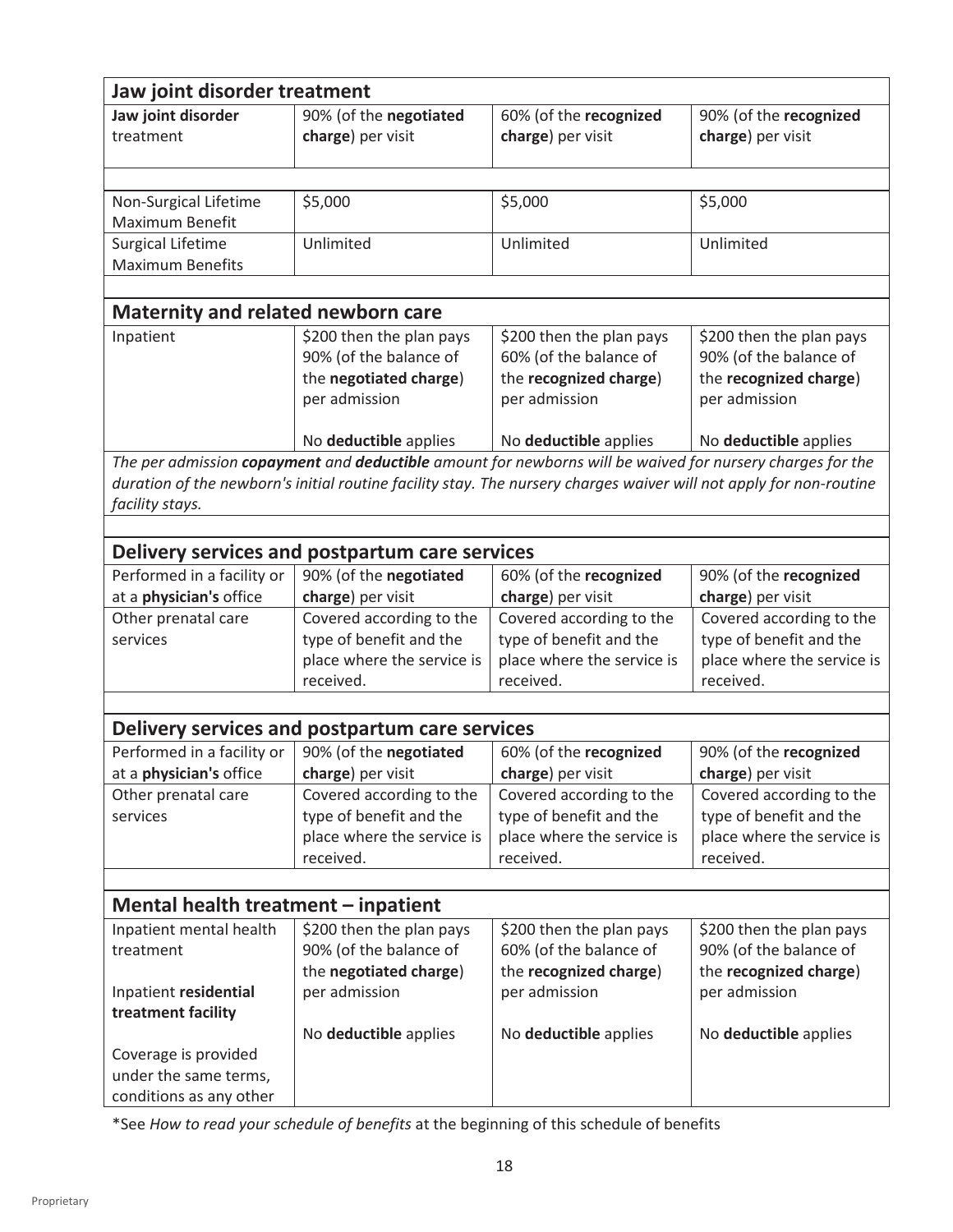| illness.                                       |                                                    |                          |                                             |  |  |  |
|------------------------------------------------|----------------------------------------------------|--------------------------|---------------------------------------------|--|--|--|
|                                                |                                                    |                          |                                             |  |  |  |
| <b>Mental health treatment - outpatient</b>    |                                                    |                          |                                             |  |  |  |
| Outpatient mental<br>health treatment office   | \$15 then the plan pays<br>100% (of the balance of | 60% (of the recognized   | 90% (of the recognized<br>charge) per visit |  |  |  |
| visits to a physician or                       | the negotiated charge)                             | charge) per visit        |                                             |  |  |  |
| behavioral health                              | per visit thereafter                               |                          | No deductible applies                       |  |  |  |
| provider includes                              |                                                    |                          |                                             |  |  |  |
| telemedicine                                   | No deductible applies                              |                          |                                             |  |  |  |
| consultation                                   |                                                    |                          |                                             |  |  |  |
|                                                |                                                    |                          |                                             |  |  |  |
| Coverage is provided                           |                                                    |                          |                                             |  |  |  |
| under the same terms,                          |                                                    |                          |                                             |  |  |  |
| conditions as any other                        |                                                    |                          |                                             |  |  |  |
| illness.                                       |                                                    |                          |                                             |  |  |  |
| Outpatient mental                              | \$15 then the plan pays                            | 60% (of the recognized   | 90% (of the recognized                      |  |  |  |
| health treatment office                        | 100% (of the balance of                            |                          | charge) per visit                           |  |  |  |
| visits to a physician or                       | the negotiated charge)                             | charge) per visit        |                                             |  |  |  |
| behavioral health                              | per visit thereafter                               |                          | No deductible applies                       |  |  |  |
| provider includes                              |                                                    |                          |                                             |  |  |  |
| telemedicine cognitive                         | No deductible applies                              |                          |                                             |  |  |  |
| behavior therapy                               |                                                    |                          |                                             |  |  |  |
| consultation                                   |                                                    |                          |                                             |  |  |  |
|                                                |                                                    |                          |                                             |  |  |  |
| Other outpatient mental                        | 100% (of the negotiated                            | 60% (of the recognized   | 90% (of the recognized                      |  |  |  |
| health treatment                               | charge) per visit                                  | charge) per visit        | charge) per visit                           |  |  |  |
| (includes skilled<br>behavioral health         |                                                    |                          |                                             |  |  |  |
| services in the home)                          | No deductible applies                              |                          | No deductible applies                       |  |  |  |
|                                                |                                                    |                          |                                             |  |  |  |
| <b>Partial hospitalization</b>                 |                                                    |                          |                                             |  |  |  |
| treatment                                      |                                                    |                          |                                             |  |  |  |
|                                                |                                                    |                          |                                             |  |  |  |
| <b>Intensive outpatient</b>                    |                                                    |                          |                                             |  |  |  |
| program                                        |                                                    |                          |                                             |  |  |  |
| The cost share doesn't                         |                                                    |                          |                                             |  |  |  |
|                                                |                                                    |                          |                                             |  |  |  |
| apply to in-network peer<br>counseling support |                                                    |                          |                                             |  |  |  |
| services                                       |                                                    |                          |                                             |  |  |  |
|                                                |                                                    |                          |                                             |  |  |  |
|                                                | Substance related disorders treatment - inpatient  |                          |                                             |  |  |  |
| Inpatient substance                            | \$200 then the plan pays                           | \$200 then the plan pays | \$200 then the plan pays                    |  |  |  |
| abuse detoxification                           | 90% (of the balance of                             | 60% (of the balance of   | 90% (of the balance of                      |  |  |  |
| during a hospital                              | the negotiated charge)                             | the recognized charge)   | the recognized charge)                      |  |  |  |
| confinement                                    | per admission                                      | per admission            | per admission                               |  |  |  |
|                                                |                                                    |                          |                                             |  |  |  |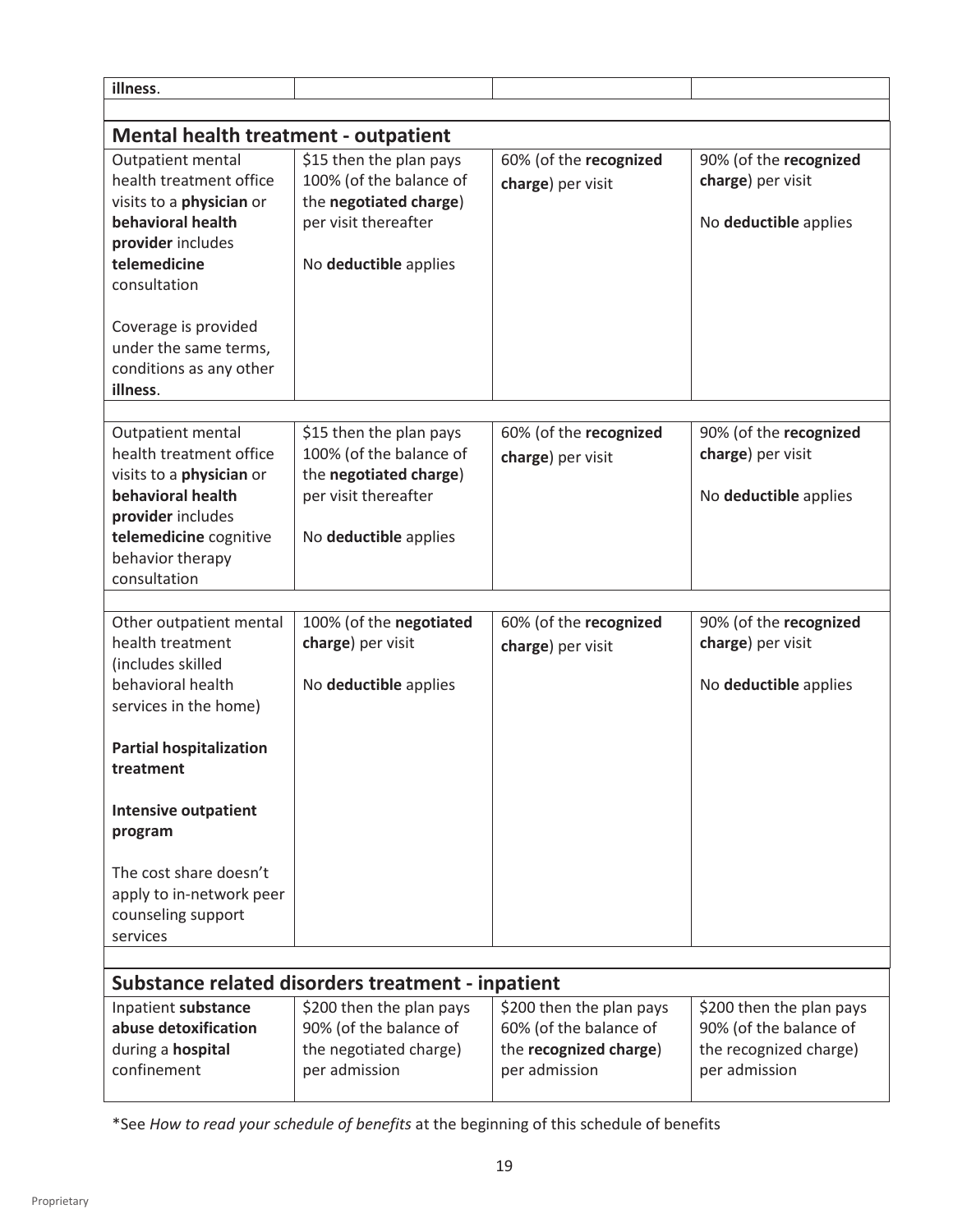| Inpatient substance<br>abuse rehabilitation<br>during a hospital<br>confinement<br>Inpatient residential<br>treatment facility during<br>a hospital confinement<br>Coverage is provided<br>under the same terms,<br>conditions as any other<br>illness. | No deductible applies                                                                                                         | No deductible applies                                                                 | No deductible applies                                                |
|---------------------------------------------------------------------------------------------------------------------------------------------------------------------------------------------------------------------------------------------------------|-------------------------------------------------------------------------------------------------------------------------------|---------------------------------------------------------------------------------------|----------------------------------------------------------------------|
|                                                                                                                                                                                                                                                         |                                                                                                                               | Substance related disorders treatment - outpatient: detoxification and rehabilitation |                                                                      |
| Outpatient substance<br>abuse office visits to a<br>physician or behavioral<br>health provider<br>(includes telemedicine<br>consultation)                                                                                                               | \$15 then the plan pays<br>100% (of the balance of<br>the negotiated charge)<br>per visit thereafter<br>No deductible applies | 60% (of the recognized<br>charge) per visit                                           | 90% (of the recognized<br>charge) per visit<br>No deductible applies |
| Coverage is provided<br>under the same terms,<br>conditions as any other<br>illness.                                                                                                                                                                    |                                                                                                                               |                                                                                       |                                                                      |
| Outpatient substance<br>abuse office visits to a<br>physician or behavioral<br>health provider includes<br>telemedicine cognitive<br>behavioral therapy<br>consultations<br>Coverage is provided<br>under the same terms,                               | \$15 then the plan pays<br>100% (of the balance of<br>the negotiated charge)<br>per visit thereafter<br>No deductible applies | 60% (of the recognized<br>charge) per visit                                           | 90% (of the recognized<br>charge) per visit<br>No deductible applies |
| conditions as any other<br>illness.                                                                                                                                                                                                                     |                                                                                                                               |                                                                                       |                                                                      |
| Other outpatient<br>substance abuse<br>services<br><b>Partial hospitalization</b><br>treatment                                                                                                                                                          | 100% (of the negotiated<br>charge) per visit<br>No deductible applies                                                         | 60% (of the recognized<br>charge) per visit                                           | 90% (of the recognized<br>charge) per visit<br>No deductible applies |
| <b>Intensive outpatient</b>                                                                                                                                                                                                                             |                                                                                                                               |                                                                                       |                                                                      |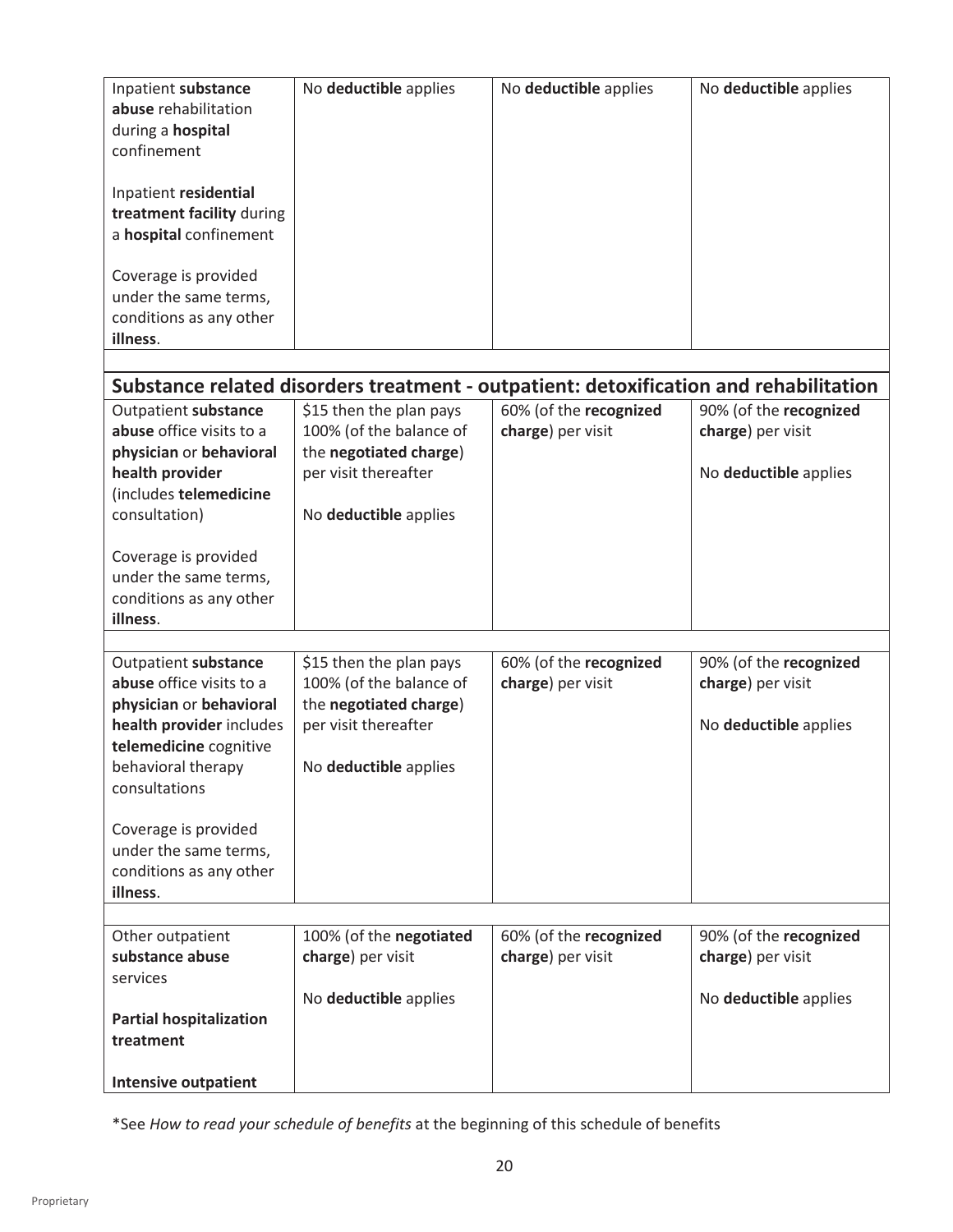| program                                                                               |  |  |
|---------------------------------------------------------------------------------------|--|--|
| The cost share doesn't<br>apply to in-network peer<br>counseling support<br>services. |  |  |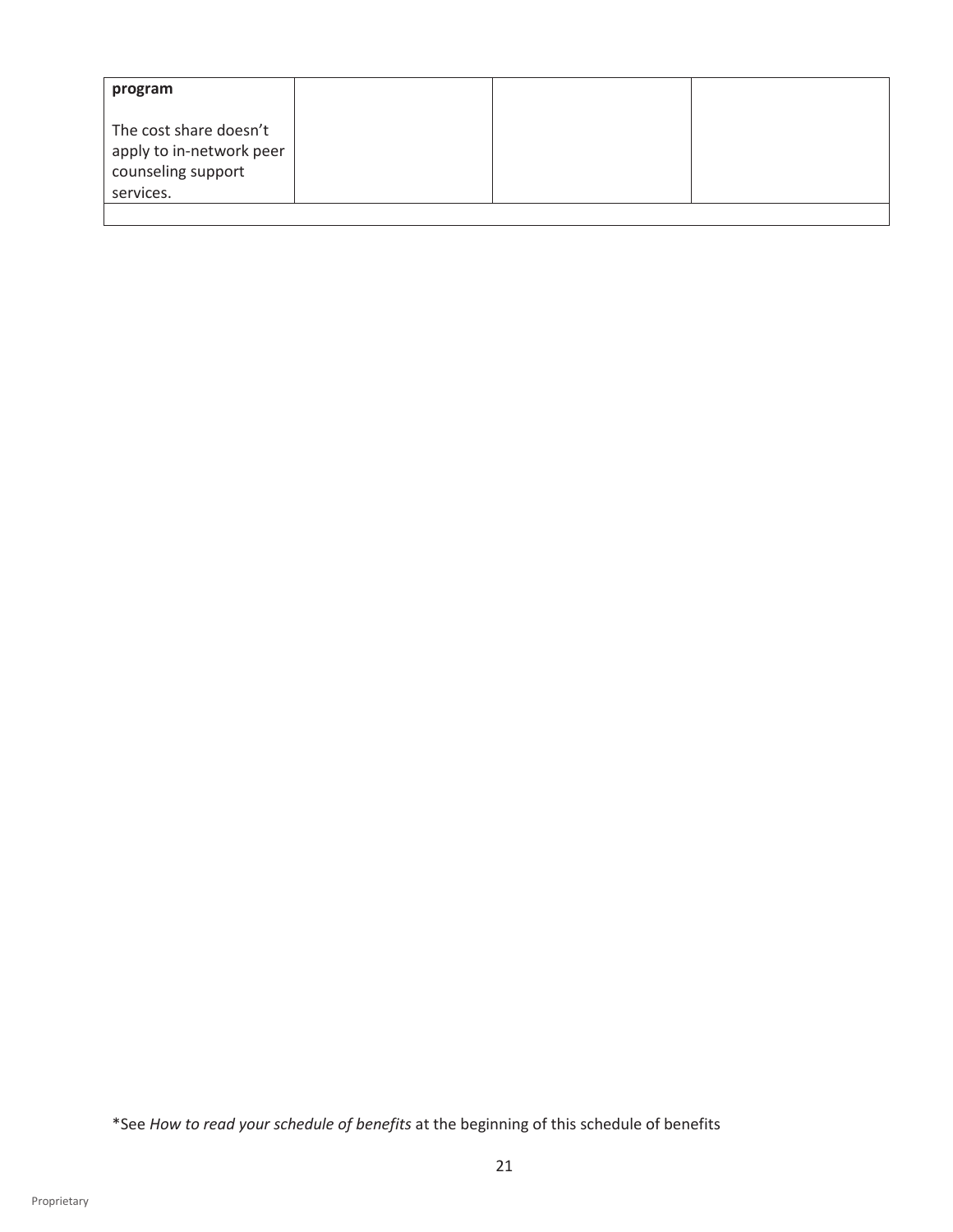| <b>Eligible health</b>                     | In-network                                               | In-network                 | <b>Out-of-network</b>      |
|--------------------------------------------|----------------------------------------------------------|----------------------------|----------------------------|
| services                                   | coverage*                                                | coverage*                  | coverage*                  |
|                                            | <b>Institute of Quality</b>                              | <b>Non-IOQ Facility</b>    |                            |
|                                            |                                                          |                            |                            |
|                                            | (IOQ) Facility                                           |                            |                            |
| <b>Obesity surgery</b>                     |                                                          |                            |                            |
| Inpatient hospital                         | \$200 then the plan pays                                 | <b>Not Covered</b>         | Not Covered                |
| (includes surgical                         | 90% (of the balance of                                   |                            |                            |
| procedure and acute                        | the negotiated charge)                                   |                            |                            |
| hospital services)                         | per admission                                            |                            |                            |
|                                            | No deductible applies                                    |                            |                            |
|                                            |                                                          |                            |                            |
| <b>Outpatient obesity surgery</b>          |                                                          |                            |                            |
|                                            | 90% (of the negotiated                                   | <b>Not Covered</b>         | Not Covered                |
|                                            | charge) per visit                                        |                            |                            |
| <b>Eligible health</b>                     | In-network                                               | <b>Out-of-network</b>      | <b>Other health care</b>   |
| services                                   | coverage*                                                | coverage*                  |                            |
|                                            | Oral and maxillofacial treatment (mouth, jaws and teeth) |                            |                            |
| Oral and maxillofacial                     | 90% (of the negotiated                                   | 90% (of the recognized     | 90% (of the recognized     |
| treatment (mouth, jaws                     | charge) per visit                                        | charge) per visit          | charge) per visit          |
| and teeth)                                 |                                                          |                            |                            |
| Orthodontic treatment                      | \$5,000                                                  | \$5,000                    | \$5,000                    |
| directly related to an                     |                                                          |                            |                            |
| orthognathic surgical                      |                                                          |                            |                            |
| procedure Lifetime                         |                                                          |                            |                            |
| Maximum                                    |                                                          |                            |                            |
| All other Oral and                         | 90% (of the negotiated                                   | 60% (of the recognized     | 90% (of the recognized     |
| maxillofacial treatment                    | charge) per visit                                        | charge) per visit          | charge) per visit          |
| (mouth, jaws and teeth)                    |                                                          |                            |                            |
|                                            |                                                          |                            |                            |
| <b>Reconstructive breast surgery</b>       |                                                          |                            |                            |
| Reconstructive breast                      | Covered according to the                                 | Covered according to the   | Covered according to the   |
| surgery                                    | type of benefit and the                                  | type of benefit and the    | type of benefit and the    |
|                                            | place where the service is                               | place where the service is | place where the service is |
|                                            | received                                                 | received                   | received                   |
| <b>Reconstructive surgery and supplies</b> |                                                          |                            |                            |
| Reconstructive surgery                     | Covered according to the                                 | Covered according to the   | Covered according to the   |
|                                            | type of benefit and the                                  | type of benefit and the    | type of benefit and the    |
|                                            | place where the service is                               | place where the service is | place where the service is |
|                                            | received                                                 | received                   | received                   |
|                                            |                                                          |                            |                            |
|                                            |                                                          |                            |                            |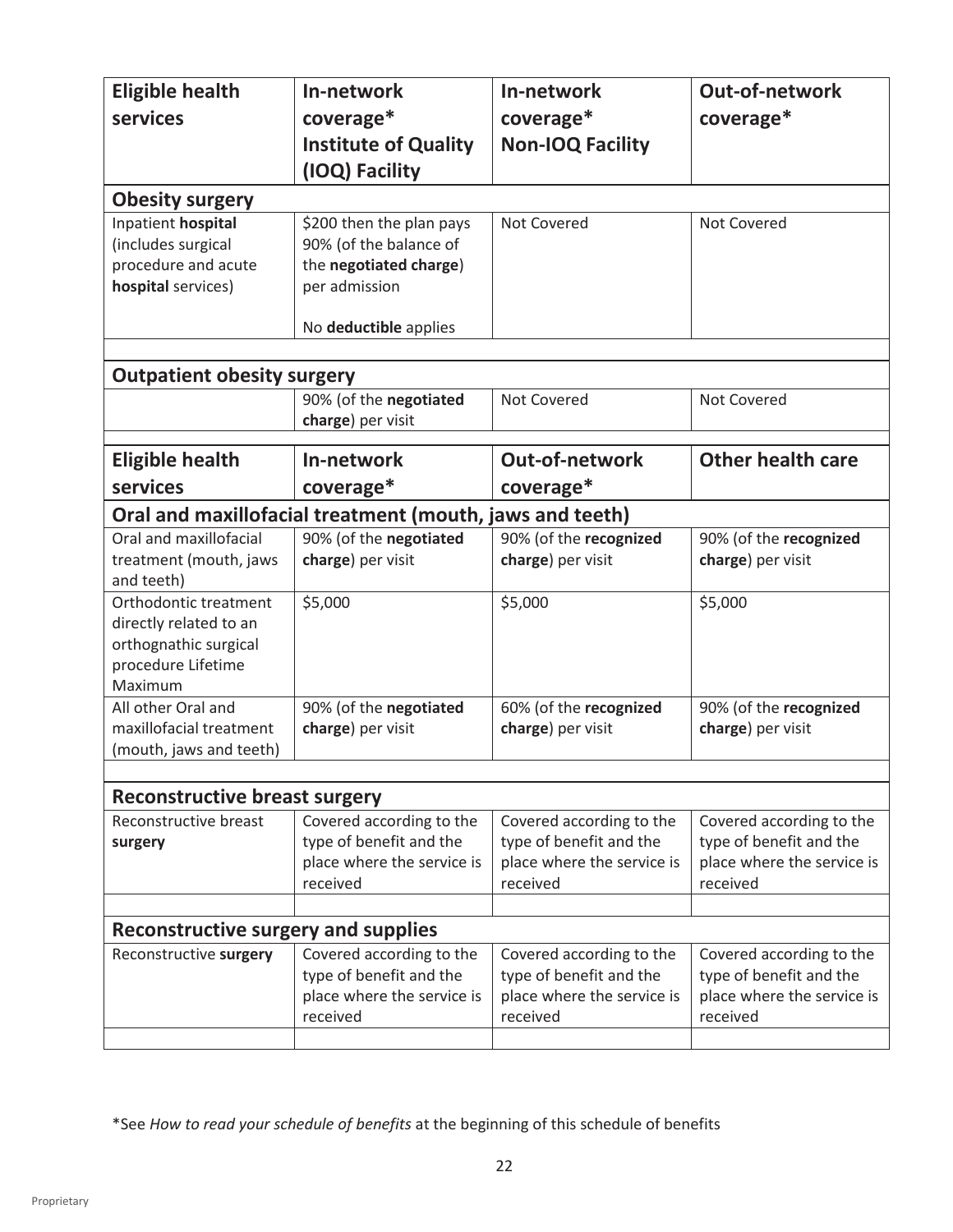| <b>Eligible health</b>                                                                                         |  | <b>Network (IOE</b>                                                                               |                                                      | <b>Network (Non-</b>                      | Out-of-network                                                                                    |          | <b>Other health</b>                                                                               |
|----------------------------------------------------------------------------------------------------------------|--|---------------------------------------------------------------------------------------------------|------------------------------------------------------|-------------------------------------------|---------------------------------------------------------------------------------------------------|----------|---------------------------------------------------------------------------------------------------|
| services                                                                                                       |  | facility)                                                                                         | <b>IOE facility)</b>                                 |                                           | coverage*                                                                                         |          | care                                                                                              |
| <b>Transplant services facility and non-facility</b>                                                           |  |                                                                                                   |                                                      |                                           |                                                                                                   |          |                                                                                                   |
| Inpatient hospital<br>transplant services                                                                      |  | \$200 then the plan<br>pays 90% (of the<br>balance of the<br>negotiated charge)<br>per transplant | pays 60% (of the<br>balance of the<br>per transplant | \$200 then the plan<br>negotiated charge) | \$200 then the plan<br>pays 60% (of the<br>balance of the<br>recognized charge)<br>per transplant |          | \$200 then the plan<br>pays 60% (of the<br>balance of the<br>recognized charge)<br>per transplant |
| Physician services                                                                                             |  | Covered according                                                                                 |                                                      | Covered according                         | Covered according                                                                                 |          | Covered according                                                                                 |
| including office<br>visits                                                                                     |  | to the type of<br>benefit and the                                                                 | to the type of<br>benefit and the                    |                                           | to the type of<br>benefit and the                                                                 |          | to the type of<br>benefit and the                                                                 |
|                                                                                                                |  | place where the                                                                                   | place where the                                      |                                           | place where the                                                                                   |          | place where the                                                                                   |
|                                                                                                                |  | service is received.                                                                              |                                                      | service is received.                      | service is received.                                                                              |          | service is received.                                                                              |
|                                                                                                                |  |                                                                                                   |                                                      |                                           |                                                                                                   |          |                                                                                                   |
| <b>Eligible health</b>                                                                                         |  | In-network                                                                                        |                                                      |                                           | Out-of-network                                                                                    |          | <b>Other health care</b>                                                                          |
| services                                                                                                       |  | coverage*                                                                                         |                                                      | coverage*                                 |                                                                                                   |          |                                                                                                   |
| <b>Treatment of infertility</b>                                                                                |  |                                                                                                   |                                                      |                                           |                                                                                                   |          |                                                                                                   |
| <b>Basic infertility</b>                                                                                       |  |                                                                                                   |                                                      |                                           |                                                                                                   |          |                                                                                                   |
| <b>Basic infertility</b>                                                                                       |  | Covered according to the                                                                          |                                                      |                                           | Covered according to the                                                                          |          | Covered according to the                                                                          |
|                                                                                                                |  | type of benefit and the                                                                           |                                                      |                                           | type of benefit and the                                                                           |          | type of benefit and the                                                                           |
|                                                                                                                |  | place where the service is                                                                        |                                                      |                                           | place where the service is                                                                        |          | place where the service is                                                                        |
|                                                                                                                |  | received                                                                                          |                                                      | received                                  |                                                                                                   | received |                                                                                                   |
| <b>Outpatient comprehensive infertility services</b>                                                           |  |                                                                                                   |                                                      |                                           |                                                                                                   |          |                                                                                                   |
|                                                                                                                |  | 90% (of the negotiated                                                                            |                                                      |                                           | 60% (of the recognized                                                                            |          | 90% (of the recognized                                                                            |
|                                                                                                                |  | charge) per visit                                                                                 |                                                      | charge) per visit                         |                                                                                                   |          | charge) per visit                                                                                 |
|                                                                                                                |  |                                                                                                   |                                                      |                                           |                                                                                                   |          |                                                                                                   |
| Maximum per lifetime**                                                                                         |  | \$10,000                                                                                          |                                                      | \$10,000                                  |                                                                                                   | \$10,000 |                                                                                                   |
|                                                                                                                |  |                                                                                                   |                                                      |                                           |                                                                                                   |          |                                                                                                   |
| ** As used for this benefit, "lifetime" is defined to include covered benefits paid under this plan or another |  |                                                                                                   |                                                      |                                           |                                                                                                   |          |                                                                                                   |
| plan underwritten and/or administered by Aetna or any Aetna affiliate, with the same policyholder              |  |                                                                                                   |                                                      |                                           |                                                                                                   |          |                                                                                                   |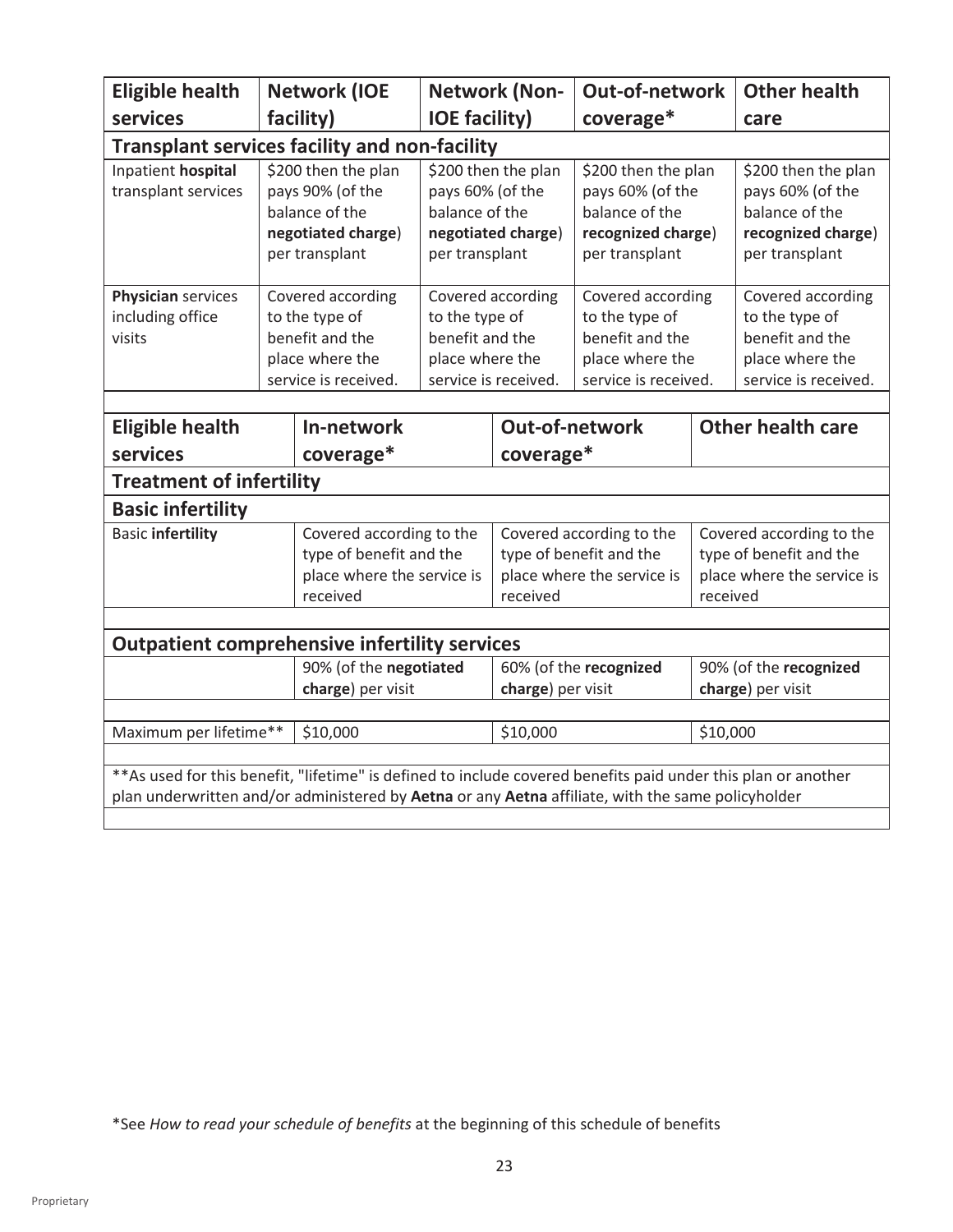| <b>Eligible health</b>                     | In-network                 | Out-of-network             | <b>Other health care</b>   |  |  |  |  |
|--------------------------------------------|----------------------------|----------------------------|----------------------------|--|--|--|--|
| services                                   | coverage*                  | coverage*                  |                            |  |  |  |  |
| <b>Specific therapies and tests</b>        |                            |                            |                            |  |  |  |  |
| <b>Outpatient diagnostic testing</b>       |                            |                            |                            |  |  |  |  |
| <b>Diagnostic complex imaging services</b> |                            |                            |                            |  |  |  |  |
|                                            | 90% (of the negotiated     | 60% (of the recognized     | 90% (of the recognized     |  |  |  |  |
|                                            | charge) per visit          | charge) per visit          | charge) per visit          |  |  |  |  |
|                                            |                            |                            |                            |  |  |  |  |
| Diagnostic lab work                        |                            |                            |                            |  |  |  |  |
|                                            | 90% (of the negotiated     | 60% (of the recognized     | 90% (of the recognized     |  |  |  |  |
|                                            | charge) per visit.         | charge) per visit.         | charge) per visit.         |  |  |  |  |
|                                            |                            |                            |                            |  |  |  |  |
| <b>Diagnostic radiological services</b>    |                            |                            |                            |  |  |  |  |
|                                            | 90% (of the negotiated     | 60% (of the recognized     | 90% (of the recognized     |  |  |  |  |
|                                            | charge) per visit.         | charge) per visit.         | charge) per visit.         |  |  |  |  |
|                                            |                            |                            |                            |  |  |  |  |
| Chemotherapy                               |                            |                            |                            |  |  |  |  |
| Chemotherapy                               | Covered according to the   | Covered according to the   | Covered according to the   |  |  |  |  |
|                                            | type of benefit and the    | type of benefit and the    | type of benefit and the    |  |  |  |  |
|                                            | place where the service is | place where the service is | place where the service is |  |  |  |  |
|                                            | received                   | received                   | received                   |  |  |  |  |
|                                            |                            |                            |                            |  |  |  |  |
| <b>Outpatient infusion therapy</b>         |                            |                            |                            |  |  |  |  |
|                                            | Covered according to the   | Covered according to the   | Covered according to the   |  |  |  |  |
|                                            | type of benefit and the    | type of benefit and the    | type of benefit and the    |  |  |  |  |
|                                            | place where the service is | place where the service is | place where the service is |  |  |  |  |
|                                            | received.                  | received.                  | received.                  |  |  |  |  |
|                                            |                            |                            |                            |  |  |  |  |
| <b>Outpatient radiation therapy</b>        |                            |                            |                            |  |  |  |  |
|                                            | Covered according to the   | Covered according to the   | Covered according to the   |  |  |  |  |
|                                            | type of benefit and the    | type of benefit and the    | type of benefit and the    |  |  |  |  |
|                                            | place where the service is | place where the service is | place where the service is |  |  |  |  |
|                                            | received.                  | received.                  | received.                  |  |  |  |  |
|                                            |                            |                            |                            |  |  |  |  |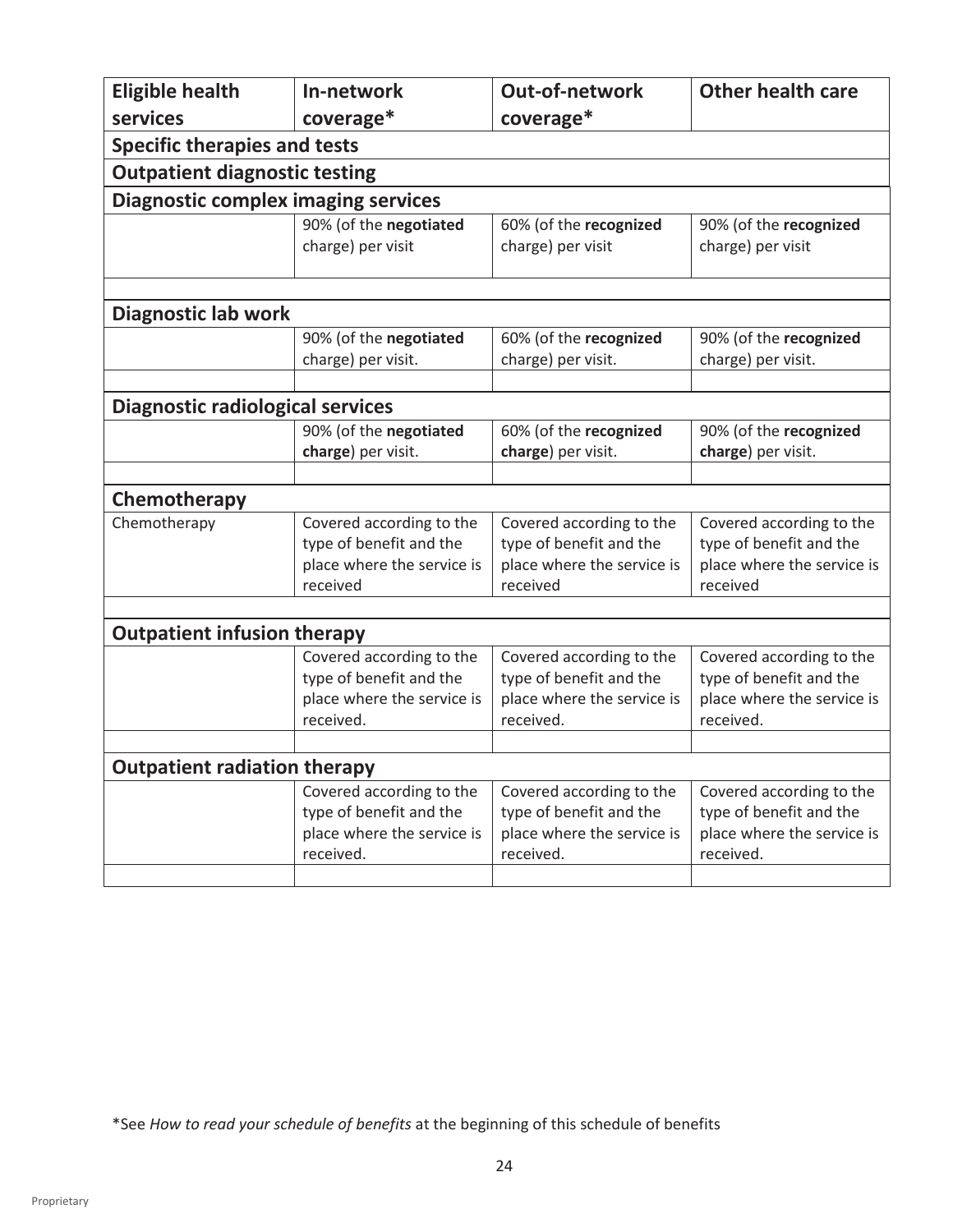|                                      | <b>Short-term rehabilitation services</b>                                          |                            |                            |  |  |  |
|--------------------------------------|------------------------------------------------------------------------------------|----------------------------|----------------------------|--|--|--|
|                                      | <b>Outpatient Physical, Massage, Occupational, Cardiac and Pulmonary Therapies</b> |                            |                            |  |  |  |
|                                      | \$15 then the plan pays                                                            | 60% (of the recognized     | 90% (of the recognized     |  |  |  |
|                                      | 100% (of the balance of                                                            | charge) per visit.         | charge) per visit.         |  |  |  |
|                                      | the negotiated charge)                                                             |                            |                            |  |  |  |
|                                      | per visit thereafter.                                                              |                            | No deductible applies      |  |  |  |
|                                      | No deductible applies                                                              |                            |                            |  |  |  |
| <b>Outpatient Speech Therapy</b>     |                                                                                    |                            |                            |  |  |  |
|                                      | \$15 then the plan pays                                                            | 60% (of the recognized     | 90% (of the recognized     |  |  |  |
|                                      | 100% (of the balance of                                                            | charge) per visit.         | charge) per visit.         |  |  |  |
|                                      | the negotiated charge)                                                             |                            |                            |  |  |  |
|                                      | per visit thereafter.                                                              |                            | No deductible applies      |  |  |  |
|                                      | No deductible applies                                                              |                            |                            |  |  |  |
| Short-term                           | First 25 visits per year                                                           | First 25 visits per year   | First 25 visits per year   |  |  |  |
| rehabilitation services              | regardless of medical                                                              | regardless of medical      | regardless of medical      |  |  |  |
| maximum                              | necessity; thereafter                                                              | necessity; thereafter      | necessity; thereafter      |  |  |  |
|                                      | medical necessity applies.                                                         | medical necessity applies. | medical necessity applies. |  |  |  |
|                                      |                                                                                    |                            |                            |  |  |  |
| <b>Habilitation therapy services</b> |                                                                                    |                            |                            |  |  |  |
|                                      | \$15 then the plan pays                                                            | 60% (of the recognized     | 90% (of the recognized     |  |  |  |
|                                      | 100% (of the balance of                                                            | charge) per visit          | charge) per visit          |  |  |  |
|                                      | the negotiated charge)                                                             |                            |                            |  |  |  |
|                                      | per visit thereafter                                                               |                            | No deductible applies      |  |  |  |
|                                      |                                                                                    |                            |                            |  |  |  |
|                                      | No deductible applies                                                              |                            |                            |  |  |  |
|                                      |                                                                                    |                            |                            |  |  |  |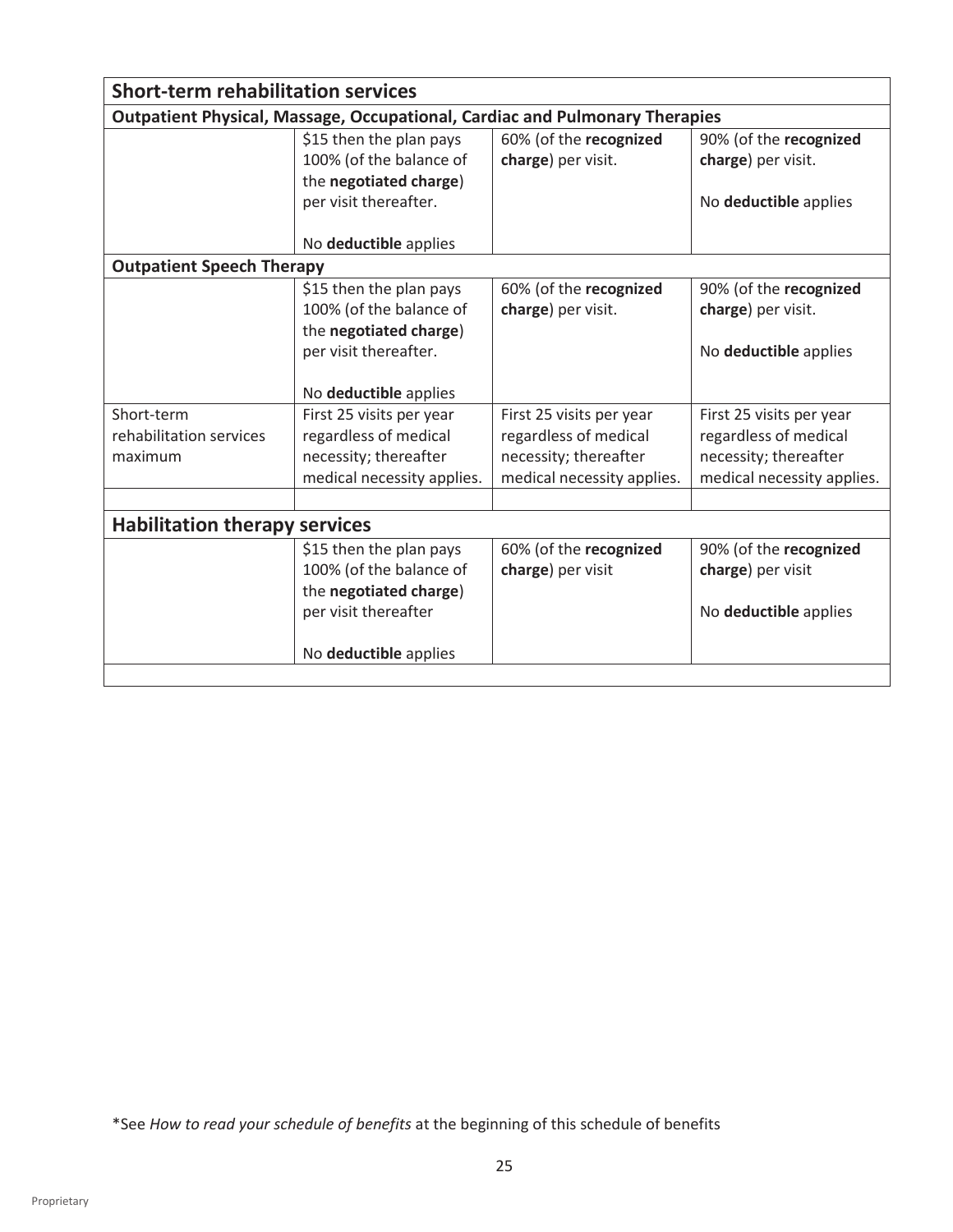| <b>Eligible health</b>                               | In-network                                                                                           | Out-of-network                              | <b>Other health care</b>                    |  |
|------------------------------------------------------|------------------------------------------------------------------------------------------------------|---------------------------------------------|---------------------------------------------|--|
| services                                             | coverage*                                                                                            | coverage*                                   |                                             |  |
| <b>Other services</b>                                |                                                                                                      |                                             |                                             |  |
| <b>Acupuncture</b>                                   |                                                                                                      |                                             |                                             |  |
| Acupuncture                                          | \$15 then the plan pays<br>100% (of the balance of<br>the negotiated charge)<br>per visit thereafter | 60% (of the recognized<br>charge) per visit | 90% (of the recognized<br>charge) per visit |  |
|                                                      | No deductible applies.                                                                               |                                             | No deductible applies.                      |  |
|                                                      |                                                                                                      |                                             |                                             |  |
| Maximum visits per<br>Calendar Year                  | 20                                                                                                   | 20                                          | 20                                          |  |
|                                                      |                                                                                                      |                                             |                                             |  |
| <b>Ambulance service</b>                             |                                                                                                      |                                             |                                             |  |
| Ground, air or water                                 | 90% (of the negotiated                                                                               | 90% (of the recognized                      | 90% (of the recognized                      |  |
| ambulance                                            | charge) per trip                                                                                     | charge) per trip                            | charge) per trip                            |  |
|                                                      |                                                                                                      |                                             |                                             |  |
| Clinical trial therapies                             | Clinical trial therapies (experimental or investigational)<br>Covered according to the               | Covered according to the                    | Covered according to the                    |  |
|                                                      | type of benefit and the                                                                              | type of benefit and the                     | type of benefit and the                     |  |
|                                                      | place where the service is                                                                           | place where the service is                  | place where the service is                  |  |
|                                                      | received                                                                                             | received                                    | received                                    |  |
|                                                      |                                                                                                      |                                             |                                             |  |
| <b>Clinical trials (routine patient costs)</b>       |                                                                                                      |                                             |                                             |  |
| Clinical trial (routine                              | Covered according to the                                                                             | Covered according to the                    | Covered according to the                    |  |
| patient costs)                                       | type of benefit and the                                                                              | type of benefit and the                     | type of benefit and the                     |  |
|                                                      | place where the service is                                                                           | place where the service is                  | place where the service is                  |  |
|                                                      | received                                                                                             | received                                    | received                                    |  |
|                                                      |                                                                                                      |                                             |                                             |  |
| <b>Durable medical equipment (DME)</b><br><b>DME</b> | 90% (of the negotiated                                                                               | 60% (of the recognized                      | 90% (of the recognized                      |  |
|                                                      | charge) per item                                                                                     | charge) per item                            | charge) per item                            |  |
|                                                      |                                                                                                      |                                             |                                             |  |
| <b>Hearing aids and exams</b>                        |                                                                                                      |                                             |                                             |  |
| Hearing aid exams                                    | Covered according to the                                                                             | Covered according to the                    | Covered according to the                    |  |
|                                                      | type of benefit and the                                                                              | type of benefit and the                     | type of benefit and the                     |  |
|                                                      | place where the service                                                                              | place where the service                     | place where the service is                  |  |
|                                                      | is received                                                                                          | is received                                 | received                                    |  |
|                                                      |                                                                                                      |                                             |                                             |  |
| <b>Hearing aids</b>                                  | 90% (of the negotiated<br>charge) per item                                                           | 90% (of the recognized<br>charge) per item  | 90% (of the recognized<br>charge) per item  |  |
|                                                      |                                                                                                      |                                             |                                             |  |
|                                                      | No deductible applies                                                                                | No deductible applies                       | No deductible applies                       |  |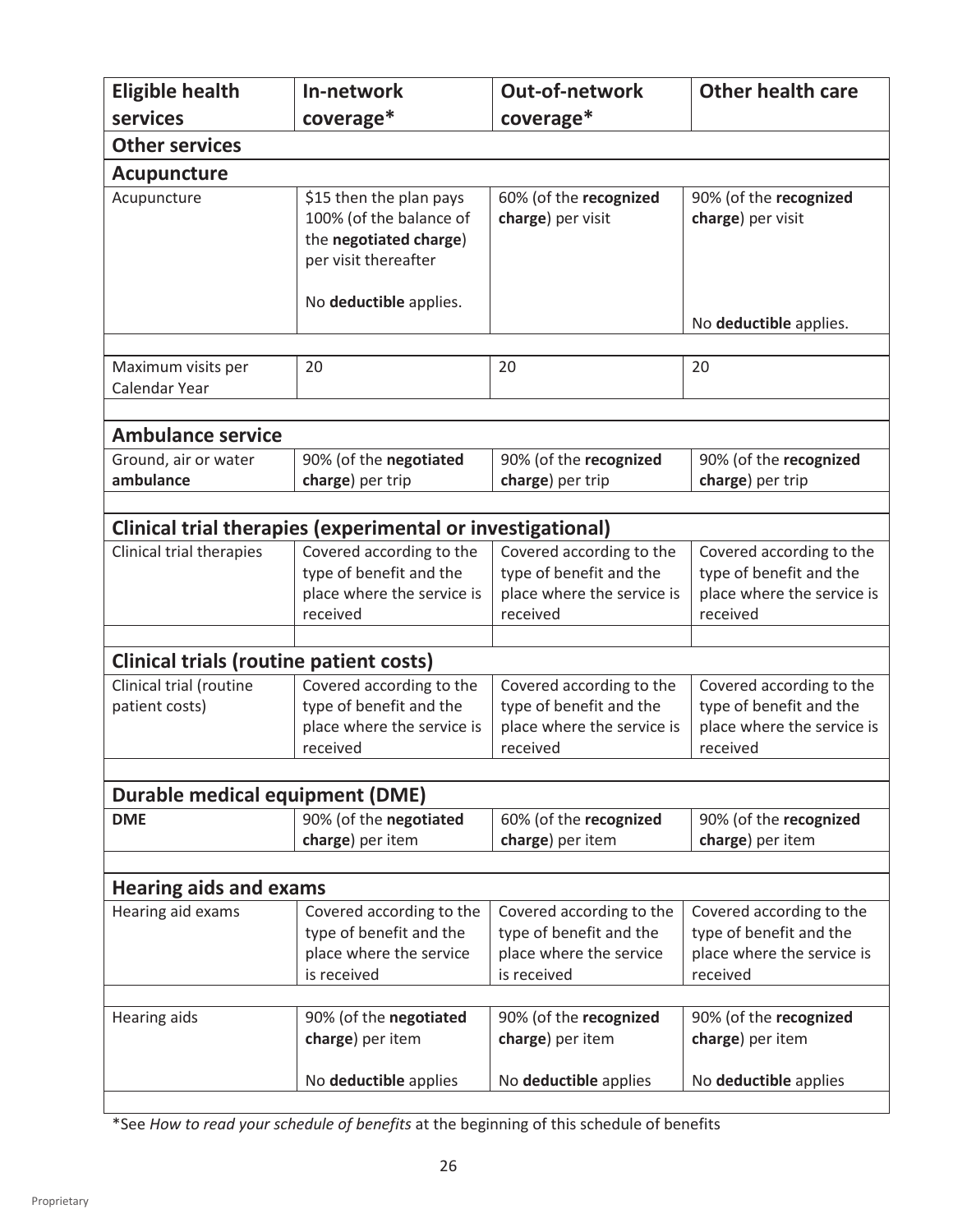| <b>Hearing aids</b>                        | One per ear every 36<br>months consecutive<br>period                                                 | One per ear every 36<br>months consecutive<br>period                                           | One per ear every 36<br>months consecutive<br>period                                           |
|--------------------------------------------|------------------------------------------------------------------------------------------------------|------------------------------------------------------------------------------------------------|------------------------------------------------------------------------------------------------|
|                                            |                                                                                                      |                                                                                                |                                                                                                |
| Maximum per 36                             | \$1,000                                                                                              | \$1,000                                                                                        | \$1,000                                                                                        |
| months                                     |                                                                                                      |                                                                                                |                                                                                                |
|                                            |                                                                                                      |                                                                                                |                                                                                                |
| <b>Non-preventive hearing exams</b>        |                                                                                                      |                                                                                                |                                                                                                |
| For adults and children                    | \$15 then the plan pays<br>100% (of the balance of<br>the negotiated charge)<br>per visit thereafter | 60% (of the recognized<br>charge) per visit                                                    | 90% (of the recognized<br>charge) per visit                                                    |
|                                            | No deductible applies.                                                                               |                                                                                                | No deductible applies.                                                                         |
|                                            |                                                                                                      |                                                                                                |                                                                                                |
| Maximum                                    | One exam in any 12 consecutive month period.                                                         |                                                                                                |                                                                                                |
|                                            |                                                                                                      |                                                                                                |                                                                                                |
| <b>Nutritional supplements</b>             |                                                                                                      |                                                                                                |                                                                                                |
| Nutritional supplements                    | Covered according to the<br>type of benefit and the<br>place where the service is<br>received.       | Covered according to the<br>type of benefit and the<br>place where the service is<br>received. | Covered according to the<br>type of benefit and the<br>place where the service is<br>received. |
|                                            |                                                                                                      |                                                                                                |                                                                                                |
| <b>Prosthetic devices</b>                  |                                                                                                      |                                                                                                |                                                                                                |
| Prosthetic devices                         | 90% (of the negotiated<br>charge) per item                                                           | 60% (of the recognized<br>charge) per item                                                     | 90% (of the recognized<br>charge) per item                                                     |
| Foot Orthotics Lifetime<br>Maximum Benefit | \$500                                                                                                | \$500                                                                                          | \$500                                                                                          |
|                                            |                                                                                                      |                                                                                                |                                                                                                |
|                                            |                                                                                                      |                                                                                                |                                                                                                |

| <b>Spinal manipulation</b>          |                                                                                                                               |                                             |                                                                      |
|-------------------------------------|-------------------------------------------------------------------------------------------------------------------------------|---------------------------------------------|----------------------------------------------------------------------|
| Spinal manipulation                 | \$15 then the plan pays<br>100% (of the balance of<br>the negotiated charge)<br>per visit thereafter<br>No deductible applies | 60% (of the recognized<br>charge) per visit | 90% (of the recognized<br>charge) per visit<br>No deductible applies |
|                                     |                                                                                                                               |                                             |                                                                      |
| Maximum visits per<br>Calendar Year | 20                                                                                                                            | 20                                          | 20                                                                   |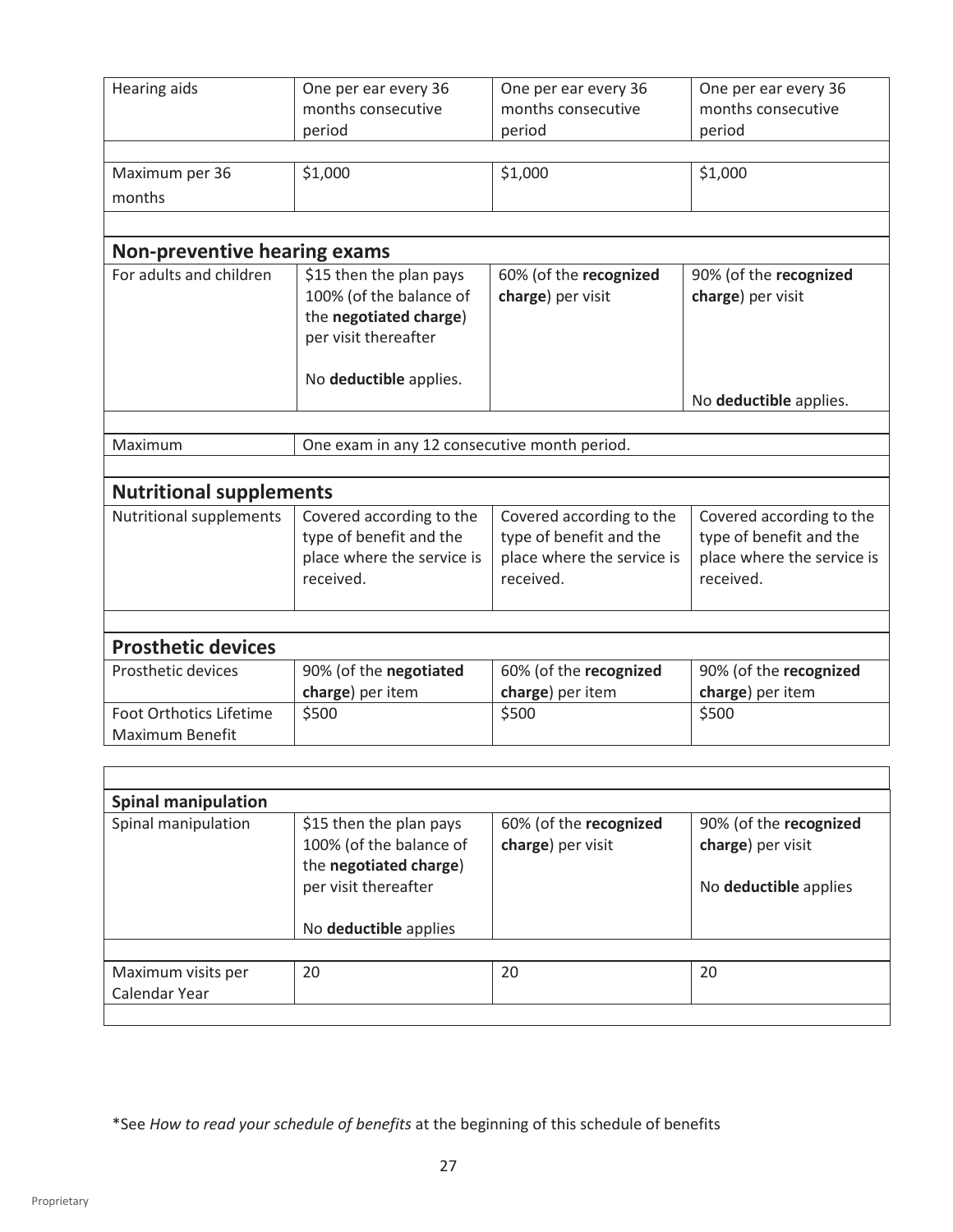| <b>Vision care</b>                                                       |                                                                     |                                             |                                                                      |
|--------------------------------------------------------------------------|---------------------------------------------------------------------|---------------------------------------------|----------------------------------------------------------------------|
| <b>Routine vision care</b>                                               |                                                                     |                                             |                                                                      |
| Routine vision exams (including refraction)                              |                                                                     |                                             |                                                                      |
| Performed by a legally<br>qualified<br>ophthalmologist or<br>optometrist | 100% of the negotiated<br>charge per visit<br>No deductible applies | 60% (of the recognized<br>charge) per visit | 90% (of the recognized<br>charge) per visit<br>No deductible applies |
|                                                                          |                                                                     |                                             |                                                                      |
| Maximum visits per<br>Calendar Year                                      | 1 visit                                                             | 1 visit                                     | 1 visit                                                              |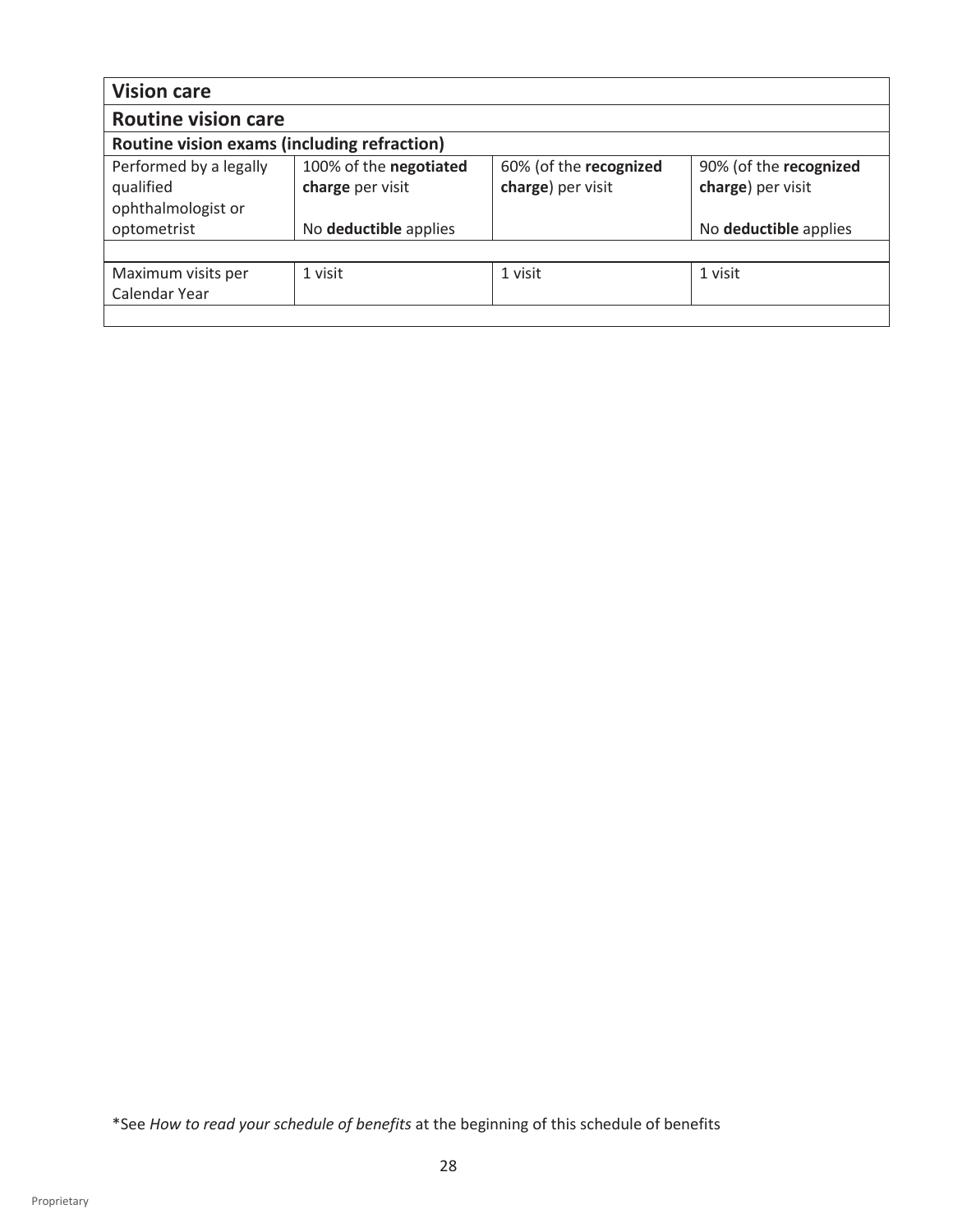| <b>Eligible health</b>                                                                                                                                                                                                    | In-network coverage*                                                                          | Out-of-network coverage*                                                                                   |  |
|---------------------------------------------------------------------------------------------------------------------------------------------------------------------------------------------------------------------------|-----------------------------------------------------------------------------------------------|------------------------------------------------------------------------------------------------------------|--|
| services                                                                                                                                                                                                                  |                                                                                               |                                                                                                            |  |
| <b>Outpatient prescription drugs</b>                                                                                                                                                                                      |                                                                                               |                                                                                                            |  |
| <b>Plan features</b>                                                                                                                                                                                                      | Deductible/Copayment/Payment Percentage/Maximums                                              |                                                                                                            |  |
| <b>Deductible waiver</b>                                                                                                                                                                                                  |                                                                                               |                                                                                                            |  |
|                                                                                                                                                                                                                           | The calendar year deductible is waived for all prescription drugs.                            |                                                                                                            |  |
|                                                                                                                                                                                                                           |                                                                                               |                                                                                                            |  |
| cancer prescription drugs                                                                                                                                                                                                 |                                                                                               | Deductible and copayment/payment percentage waiver for risk reducing breast                                |  |
|                                                                                                                                                                                                                           |                                                                                               | The Calendar Year deductible and the per prescription copayment/payment percentage will not apply to risk  |  |
|                                                                                                                                                                                                                           |                                                                                               | reducing breast cancer prescription drugs when obtained at a network pharmacy. This means that such risk   |  |
|                                                                                                                                                                                                                           | reducing breast cancer prescription drugs will be paid at 100%.                               |                                                                                                            |  |
|                                                                                                                                                                                                                           |                                                                                               |                                                                                                            |  |
|                                                                                                                                                                                                                           | Deductible and copayment/payment percentage waiver for tobacco cessation                      |                                                                                                            |  |
|                                                                                                                                                                                                                           | prescription and over-the-counter drugs                                                       | The Calendar Year deductible and the per prescription copayment/payment percentage will not apply to the   |  |
|                                                                                                                                                                                                                           |                                                                                               | first two 90-day treatment regimens for tobacco cessation prescription drugs and OTC drugs when obtained   |  |
|                                                                                                                                                                                                                           |                                                                                               | at a network pharmacy. This means that such prescription drugs and OTC drugs will be paid at 100%. Your    |  |
|                                                                                                                                                                                                                           |                                                                                               | Calendar Year deductible and any prescription copayment/payment percentage will apply after those two      |  |
| regimens have been exhausted.                                                                                                                                                                                             |                                                                                               |                                                                                                            |  |
|                                                                                                                                                                                                                           |                                                                                               |                                                                                                            |  |
|                                                                                                                                                                                                                           | Deductible and copayment/payment percentage waiver for contraceptives                         |                                                                                                            |  |
|                                                                                                                                                                                                                           |                                                                                               | The Calendar Year deductible and the per prescription copayment/payment percentage will not apply to       |  |
| paid at 100%:                                                                                                                                                                                                             |                                                                                               | female contraceptive methods when obtained at a network pharmacy. This means that the following will be    |  |
|                                                                                                                                                                                                                           |                                                                                               | Certain over-the-counter (OTC) and generic contraceptive prescription drugs and devices for each of        |  |
|                                                                                                                                                                                                                           | the methods identified by the FDA. Related services and supplies needed to administer covered |                                                                                                            |  |
|                                                                                                                                                                                                                           |                                                                                               | devices will also be paid at 100%. If a generic prescription drug or device is not available for a certain |  |
| method, you may obtain certain brand-name prescription drugs for that method paid at 100%.                                                                                                                                |                                                                                               |                                                                                                            |  |
|                                                                                                                                                                                                                           |                                                                                               |                                                                                                            |  |
| The Calendar Year deductible and the per prescription copayment/payment percentage continue to apply to<br>prescription drugs that have a generic equivalent or generic alternative available within the same therapeutic |                                                                                               |                                                                                                            |  |
| drug class obtained at a network pharmacy unless you are granted a medical exception.                                                                                                                                     |                                                                                               |                                                                                                            |  |
|                                                                                                                                                                                                                           |                                                                                               |                                                                                                            |  |
|                                                                                                                                                                                                                           | Outpatient prescription drug maximum out-of-pocket limit                                      |                                                                                                            |  |
|                                                                                                                                                                                                                           | Outpatient prescription drug maximum out-of-pocket limit per calendar year                    |                                                                                                            |  |
| Individual                                                                                                                                                                                                                | \$1,200 per calendar year                                                                     |                                                                                                            |  |
| Family                                                                                                                                                                                                                    | \$3,600 per calendar year                                                                     |                                                                                                            |  |
|                                                                                                                                                                                                                           |                                                                                               |                                                                                                            |  |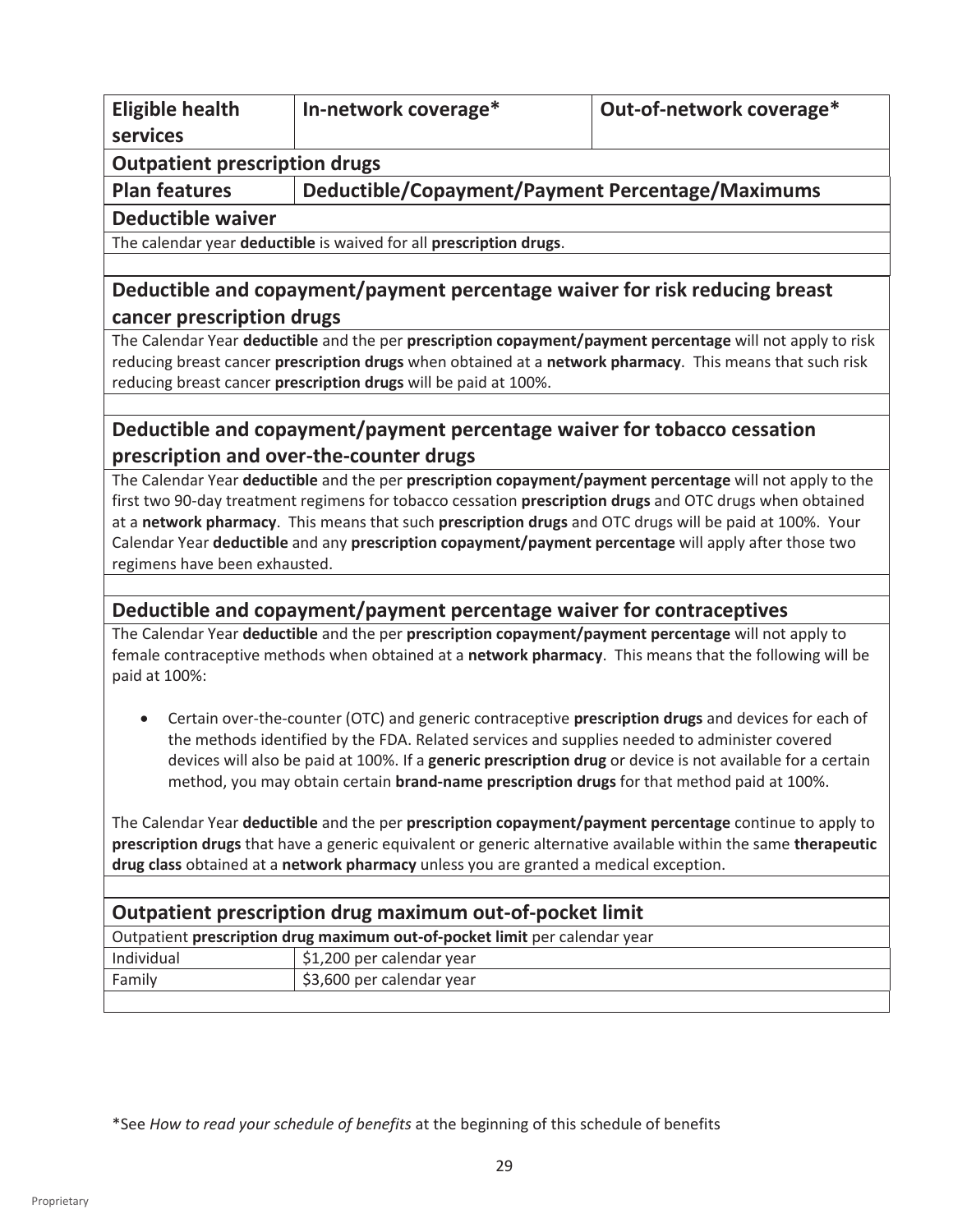|                                                                                                  |                                                                                                                                                                                | Generic prescription drugs (including specialty drugs) |  |  |  |
|--------------------------------------------------------------------------------------------------|--------------------------------------------------------------------------------------------------------------------------------------------------------------------------------|--------------------------------------------------------|--|--|--|
| Per prescription copayment/payment percentage                                                    |                                                                                                                                                                                |                                                        |  |  |  |
| For each fill up to a 31<br>day supply filled at a<br>retail pharmacy                            | Copayment is the greater of \$10 or 30%<br>(of the negotiated charge) but will be<br>no more than \$100 per supply                                                             | Not covered                                            |  |  |  |
|                                                                                                  | <b>Payment percentage</b> is 100% (of the<br>negotiated charge)<br>No Calendar Year deductible applies                                                                         |                                                        |  |  |  |
| More than a 31 day<br>supply but less than a 91<br>day supply filled at a<br>mail order pharmacy | Copayment is the greater of \$20 or 30%<br>(of the negotiated charge) but will be<br>no more than \$200 per supply<br>Payment percentage is 100% (of the<br>negotiated charge) | Not covered                                            |  |  |  |
|                                                                                                  | No Calendar Year deductible applies                                                                                                                                            |                                                        |  |  |  |

| Brand-name prescription drugs (including specialty drugs)                                        |                                                                                                                           |             |  |
|--------------------------------------------------------------------------------------------------|---------------------------------------------------------------------------------------------------------------------------|-------------|--|
| Per prescription copayment/payment percentage                                                    |                                                                                                                           |             |  |
| For each fill up to a 31<br>day supply filled at a<br>retail pharmacy                            | <b>Copayment</b> is the greater of \$10 or 40%<br>(of the negotiated charge) but will be<br>no more than \$100 per supply | Not covered |  |
|                                                                                                  | <b>Payment percentage</b> is 100% (of the<br>negotiated charge)<br>No Calendar Year deductible applies                    |             |  |
| More than a 31 day<br>supply but less than a 91<br>day supply filled at a<br>mail order pharmacy | <b>Copayment</b> is the greater of \$20 or 40%<br>(of the negotiated charge) but will be<br>no more than \$200 per supply | Not covered |  |
|                                                                                                  | Payment percentage is 100% (of the<br>negotiated charge)<br>No Calendar Year deductible applies                           |             |  |
|                                                                                                  |                                                                                                                           |             |  |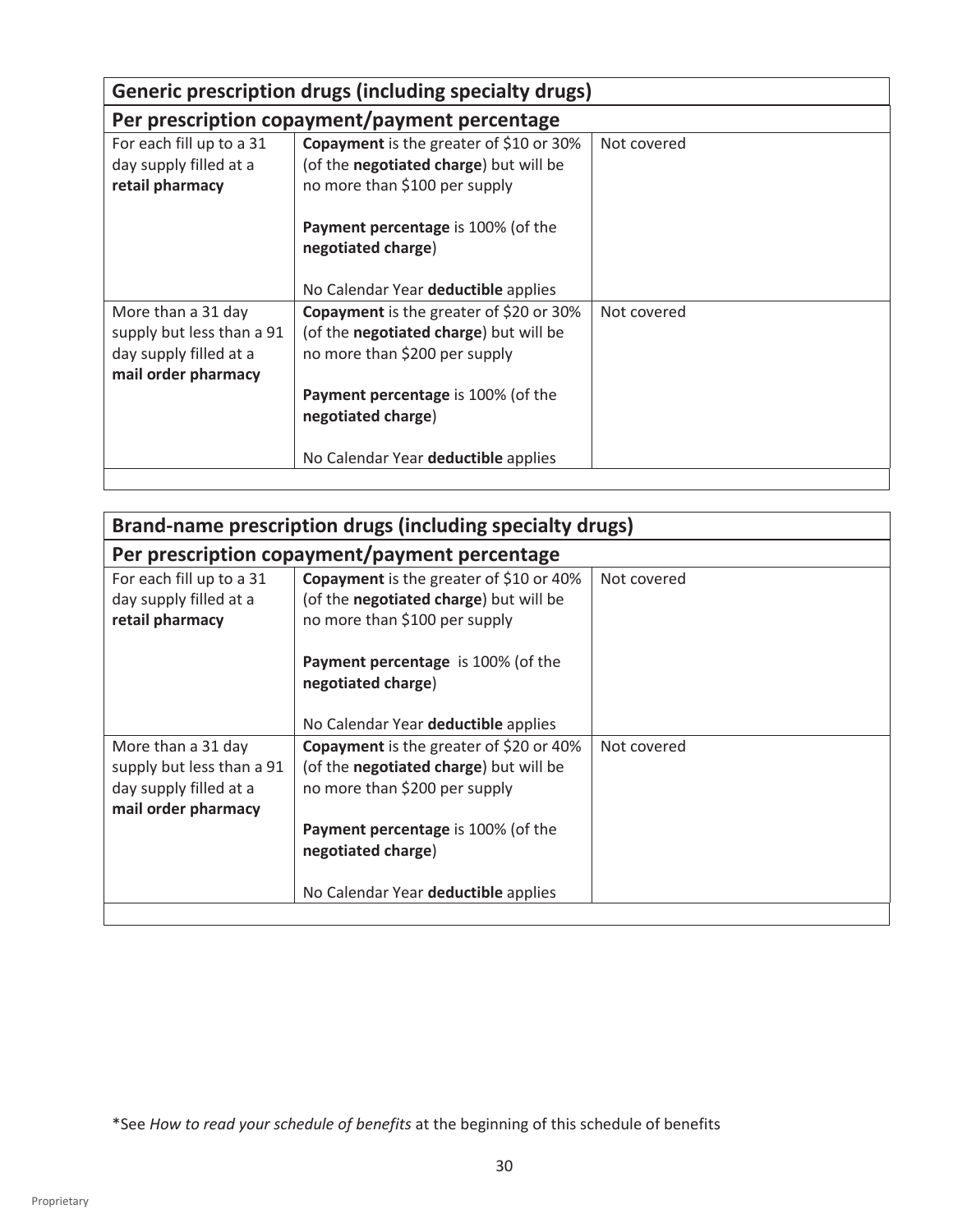### **Generic prescription drugs for smoking cessation, asthma and antihyperlipidemic (including specialty drugs)**

|                                                     | Per prescription copayment/payment percentage                           |             |  |  |  |  |
|-----------------------------------------------------|-------------------------------------------------------------------------|-------------|--|--|--|--|
| For each fill up to a 31                            | Copayment is the greater of \$5 or 10%                                  | Not covered |  |  |  |  |
| day supply filled at a                              | (of the negotiated charge) but will be                                  |             |  |  |  |  |
| retail pharmacy                                     | no more than \$100 per supply                                           |             |  |  |  |  |
|                                                     |                                                                         |             |  |  |  |  |
|                                                     | Payment percentage is 100% (of the                                      |             |  |  |  |  |
|                                                     | negotiated charge)                                                      |             |  |  |  |  |
|                                                     |                                                                         |             |  |  |  |  |
|                                                     | No Calendar Year deductible applies                                     |             |  |  |  |  |
| More than a 31 day                                  | Copayment is the greater of \$10 or 10%                                 | Not covered |  |  |  |  |
| supply but less than a 91<br>day supply filled at a | (of the negotiated charge) but will be<br>no more than \$200 per supply |             |  |  |  |  |
| mail order pharmacy                                 |                                                                         |             |  |  |  |  |
|                                                     | Payment percentage is 100% (of the                                      |             |  |  |  |  |
|                                                     | negotiated charge)                                                      |             |  |  |  |  |
|                                                     |                                                                         |             |  |  |  |  |
|                                                     | No Calendar Year deductible applies                                     |             |  |  |  |  |
| Lifetime Maximum for                                | One 90 day supply                                                       | Not covered |  |  |  |  |
| <b>Smoking Cessation Aids</b>                       |                                                                         |             |  |  |  |  |
| or Drugs                                            |                                                                         |             |  |  |  |  |
|                                                     |                                                                         |             |  |  |  |  |
|                                                     | Brand-name prescription drugs for smoking cessation, asthma and         |             |  |  |  |  |
|                                                     | antihyperlipidemic (including specialty drugs)                          |             |  |  |  |  |
|                                                     | Per prescription copayment/payment percentage                           |             |  |  |  |  |
| For each fill up to a 31                            | Copayment is the greater of \$10 or 20%                                 | Not covered |  |  |  |  |
| day supply filled at a                              |                                                                         |             |  |  |  |  |
|                                                     |                                                                         |             |  |  |  |  |
| retail pharmacy                                     | (of the negotiated charge) but will be<br>no more than \$100 per supply |             |  |  |  |  |
|                                                     |                                                                         |             |  |  |  |  |
|                                                     | Payment percentage is 100% (of the                                      |             |  |  |  |  |
|                                                     | negotiated charge)                                                      |             |  |  |  |  |
|                                                     |                                                                         |             |  |  |  |  |
|                                                     | No Calendar Year deductible applies                                     |             |  |  |  |  |
| More than a 31 day                                  | Copayment is the greater of \$20 or 20%                                 | Not covered |  |  |  |  |
| supply but less than a 91                           | (of the negotiated charge) but will be                                  |             |  |  |  |  |
| day supply filled at a                              | no more than \$200 per supply                                           |             |  |  |  |  |
| mail order pharmacy                                 |                                                                         |             |  |  |  |  |
|                                                     | Payment percentage is 100% (of the                                      |             |  |  |  |  |
|                                                     | negotiated charge)                                                      |             |  |  |  |  |
|                                                     | No Calendar Year deductible applies                                     |             |  |  |  |  |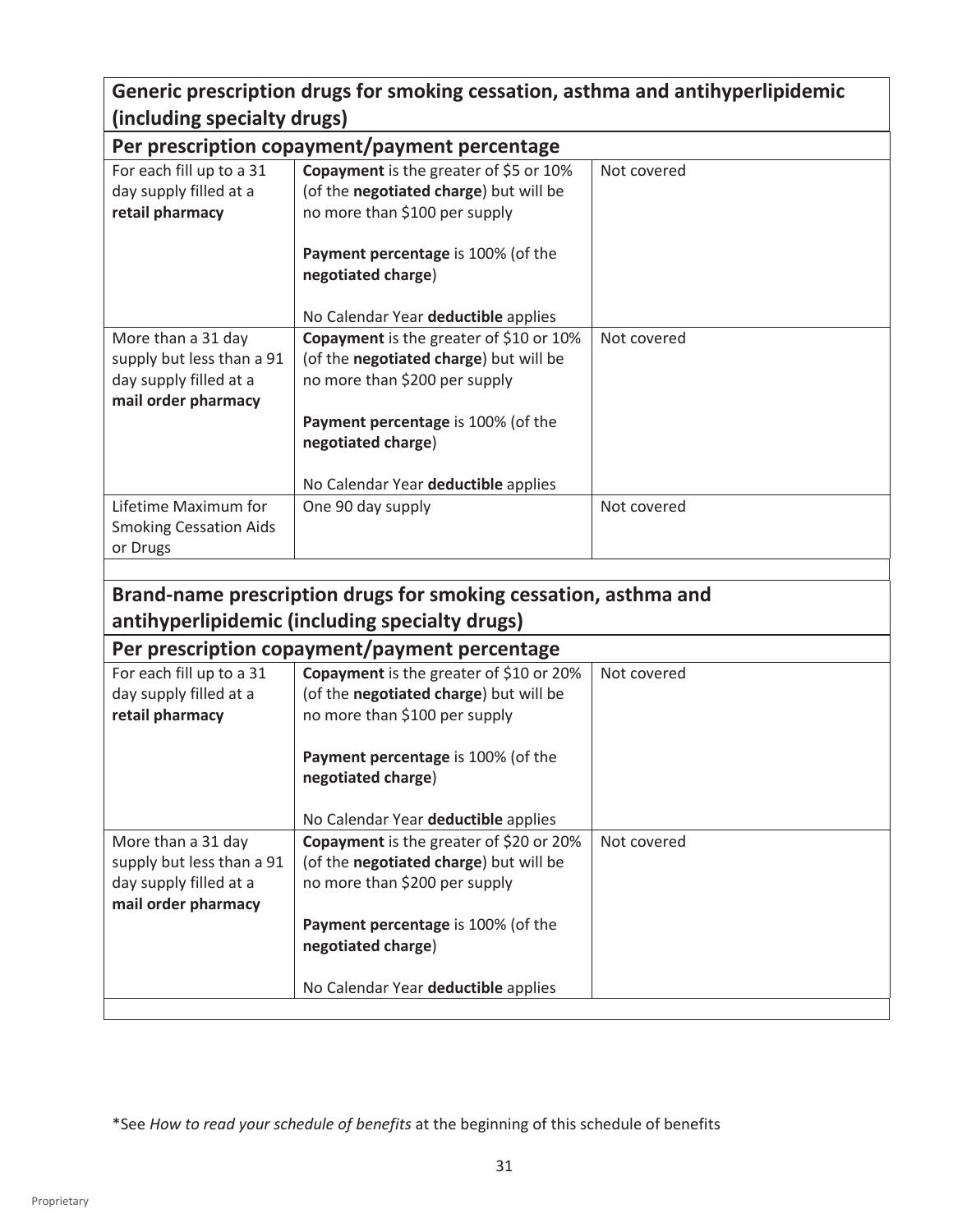| <b>Generic Diabetic supplies, drugs and insulin</b> |                                                        |             |  |
|-----------------------------------------------------|--------------------------------------------------------|-------------|--|
| Per prescription copayment/payment percentage       |                                                        |             |  |
| For each fill up to a 31                            | \$5 copayment per supply                               | Not covered |  |
| day supply filled at a                              |                                                        |             |  |
| retail pharmacy                                     | Payment percentage is 100% (of the                     |             |  |
|                                                     | negotiated charge                                      |             |  |
|                                                     |                                                        |             |  |
|                                                     | No Calendar Year deductible applies                    |             |  |
| More than a 31 day                                  | \$10 copayment per supply                              | Not covered |  |
| supply but less than a 91                           |                                                        |             |  |
| day supply filled at a                              | Payment percentage is 100% (of the                     |             |  |
| mail order pharmacy                                 | negotiated charge                                      |             |  |
|                                                     | No Calendar Year deductible applies                    |             |  |
|                                                     |                                                        |             |  |
|                                                     | <b>Brand-name Diabetic supplies, drugs and insulin</b> |             |  |
|                                                     | Per prescription copayment/payment percentage          |             |  |
| For each fill up to a 31                            | \$15 copayment per supply                              | Not covered |  |
| day supply filled at a                              |                                                        |             |  |
| retail pharmacy                                     | Payment percentage is 100% (of the                     |             |  |
|                                                     | negotiated charge                                      |             |  |
|                                                     |                                                        |             |  |
|                                                     | No Calendar Year deductible applies                    |             |  |
| More than a 31 day                                  | \$30 copayment per supply                              | Not covered |  |
| supply but less than a 91                           |                                                        |             |  |
| day supply filled at a                              | Payment percentage is 100% (of the                     |             |  |
| mail order pharmacy                                 | negotiated charge                                      |             |  |
|                                                     |                                                        |             |  |
|                                                     | No Calendar Year deductible applies                    |             |  |
|                                                     |                                                        |             |  |

| <b>Proton Pump Inhibitors and Non-Sedating Antihistamines</b> |      |             |  |
|---------------------------------------------------------------|------|-------------|--|
| <b>Monthly Maximum</b>                                        | \$20 | Not covered |  |
| Benefit paid by plan                                          |      |             |  |
| (applies to covered                                           |      |             |  |
| prescription strength                                         |      |             |  |
| and over-the-counter                                          |      |             |  |
| equivalent versions. See                                      |      |             |  |
| your Booklet for details.                                     |      |             |  |
|                                                               |      |             |  |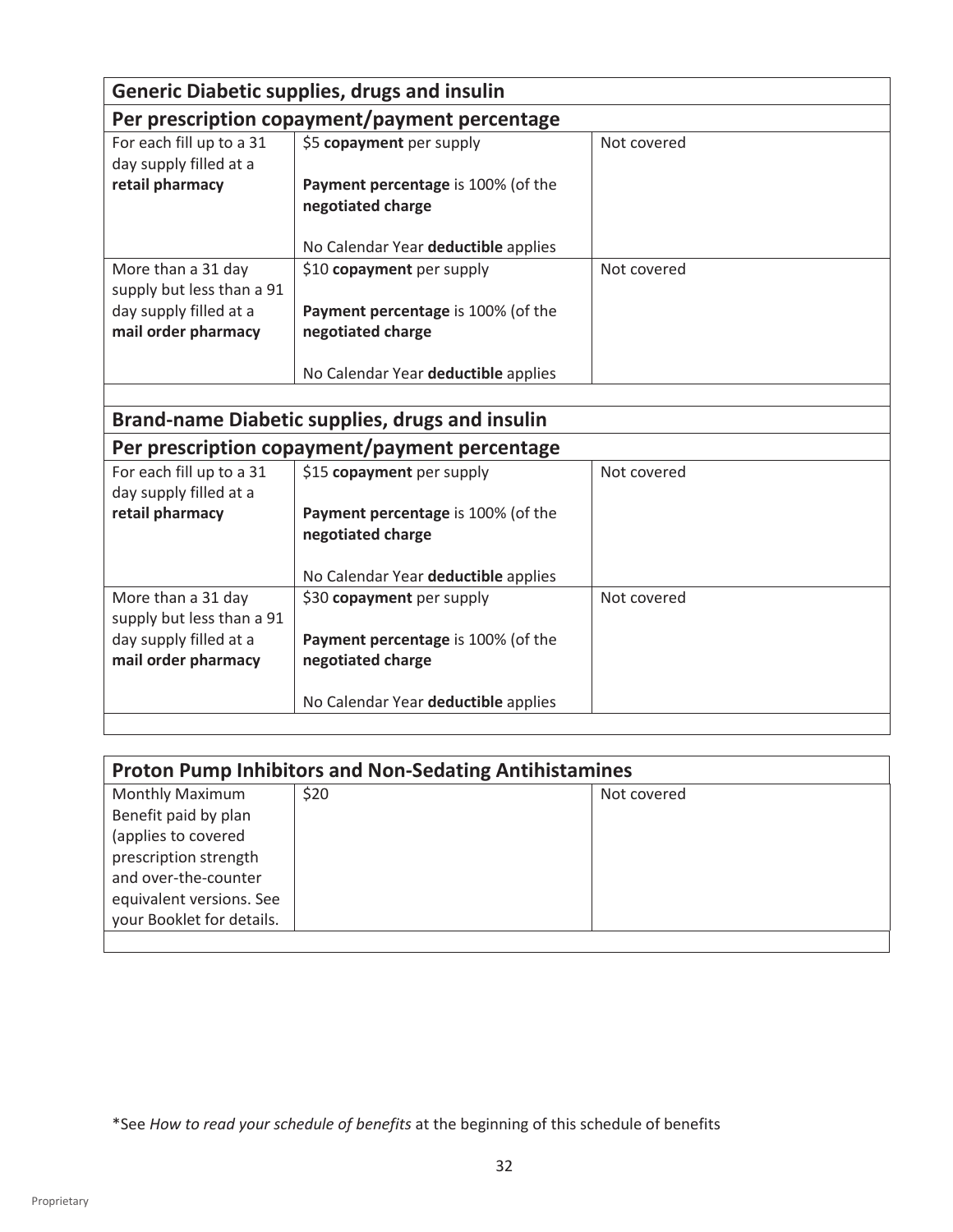#### **General coverage provisions**

This section provides detailed explanations about the:

- **•** Deductible
- x **Maximum out-of-pocket limits**
- Maximums

that are listed in the first part of this schedule of benefits.

#### **Deductible provisions**

**Eligible health services** applied to the out-of-network **deductibles** will be applied to satisfy the in-network **deductibles**. **Eligible health services** applied to the in-network **deductibles** will be applied to satisfy the outof-network **deductibles**.

The **deductible** may not apply to certain **eligible health services**. You must pay any applicable **copayments/payment percentage** for **eligible health services** to which the **deductible** does not apply.

#### **Individual**

This is the amount you owe for in-network and out-of-network **eligible health services** each Calendar Year before the plan begins to pay for **eligible health services**. This Calendar Year **deductible** applies separately to you and each of your covered dependents. After the amount you pay for **eligible health services** reaches the Calendar Year **deductible**, this plan will begin to pay for **eligible health services** for the rest of the Calendar Year.

#### **Family**

This is the amount you and your covered dependents owe for in-network and out-of-network **eligible health services** each Calendar Year before the plan begins to pay for **eligible health services**. After the amount you and your covered dependents pay for **eligible health services** reach this family Calendar Year **deductible**, this plan will begin to pay for **eligible health services** that you and your covered dependents incur for the rest of the Calendar Year.

To satisfy this family **deductible** limit for the rest of the Calendar Year, the following must happen:

The combined **eligible health services** that you and each of your covered dependents incur towards the individual Calendar Year **deductibles** must reach this family **deductible** limit in a Calendar Year.

When this occurs in a Calendar Year, the individual Calendar Year **deductibles** for you and your covered dependents will be considered to be met for the rest of the Calendar Year.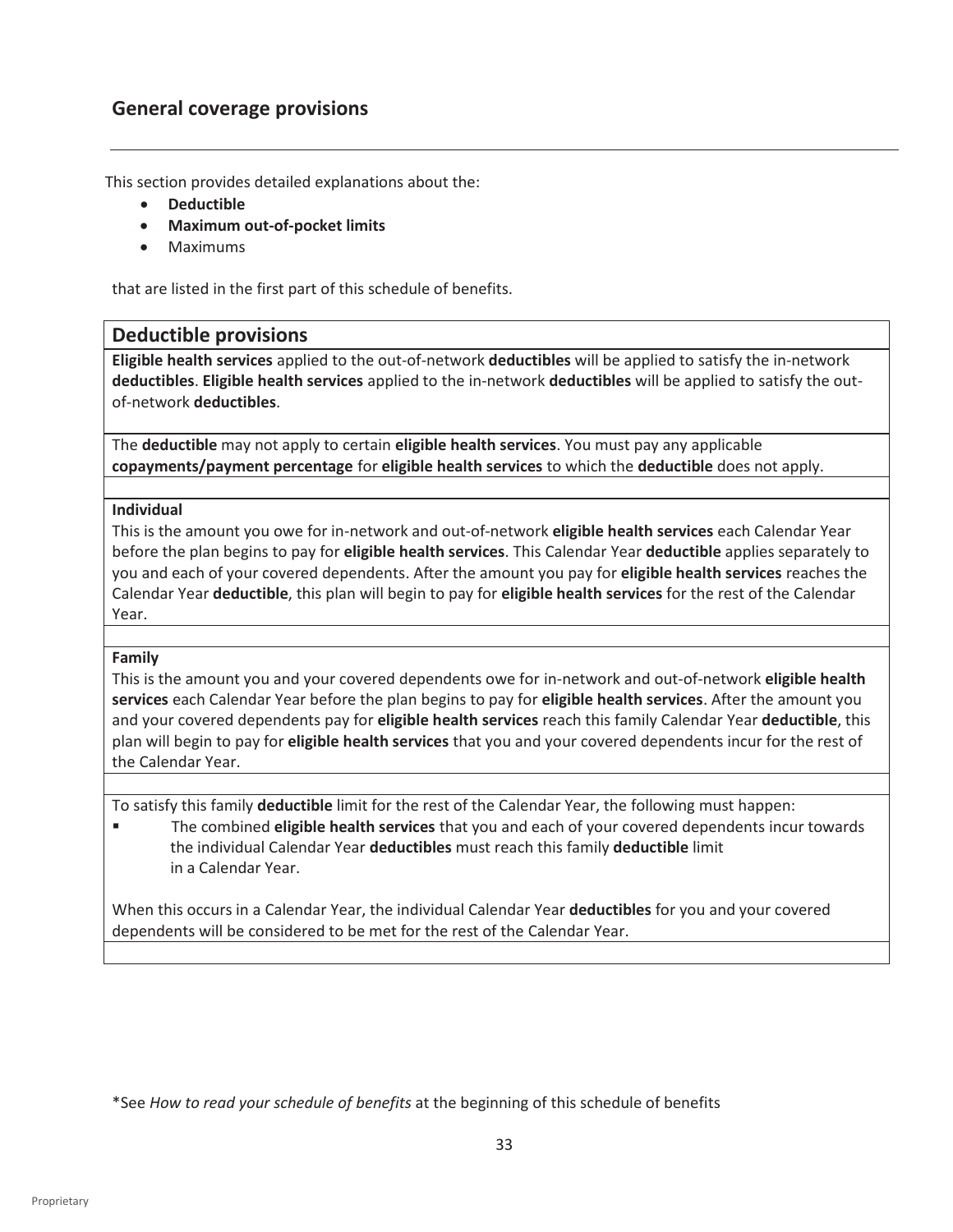#### **Common Accident Deductible**

This limit applies when two or more family members are injured in the same accident. The common accident deductible limit places a limit on your **deductible** expenses when covered expenses are applied toward the separate Calendar Year **deductibles**. When this occurs, and all covered expenses related to the accident in that Calendar Year exceed the common accident deductible limit, your plan will then pay the excess amount based on the plan **payment percentage**. The added benefit will be reduced by any family deductible limit benefit amount paid for the same covered expenses.

#### **Deductible carryover**

Any amounts that you paid for **eligible health services** in the last three months of a Calendar Year that apply toward that year's Calendar Year **deductibles** will also count toward the following year's Calendar Year **deductibles**.

#### **Per Admission Deductible**

Separate **deductibles** may apply per facility. These **deductibles** are in addition to any other **deductibles**  applicable under this plan. They may apply to each **stay** or they may apply on a per day basis up to a per admission maximum amount.

**Eligible health services** applied to the per admission **deductible** cannot be applied to any other **deductible** required in this plan. Likewise, **eligible health services** applied to this plan's other **deductibles** cannot be applied to meet the per admission **deductible**.

#### **Copayments**

#### **Copayment**

As it applies to in-network coverage, this is a specified dollar amount or percentage that must be paid by you at the time you receive **eligible health services** from a **network provider**.

#### **Per Admission Copayment**

A per admission **copayment** is an amount you are required to pay when you or a covered dependent have a **stay** in an inpatient facility.

Separate **copayments** may apply per facility. These **copayments** are in addition to any other **copayments** applicable under this plan. They may apply to each **stay** or they may apply on a per day basis up to a per admission maximum amount.

The per admission **copayment** amount is equal to a facility's **semi-private room rate** for one day.

#### **Payment percentage**

The specific percentage the plan pays for a health care service listed in the schedule of benefits.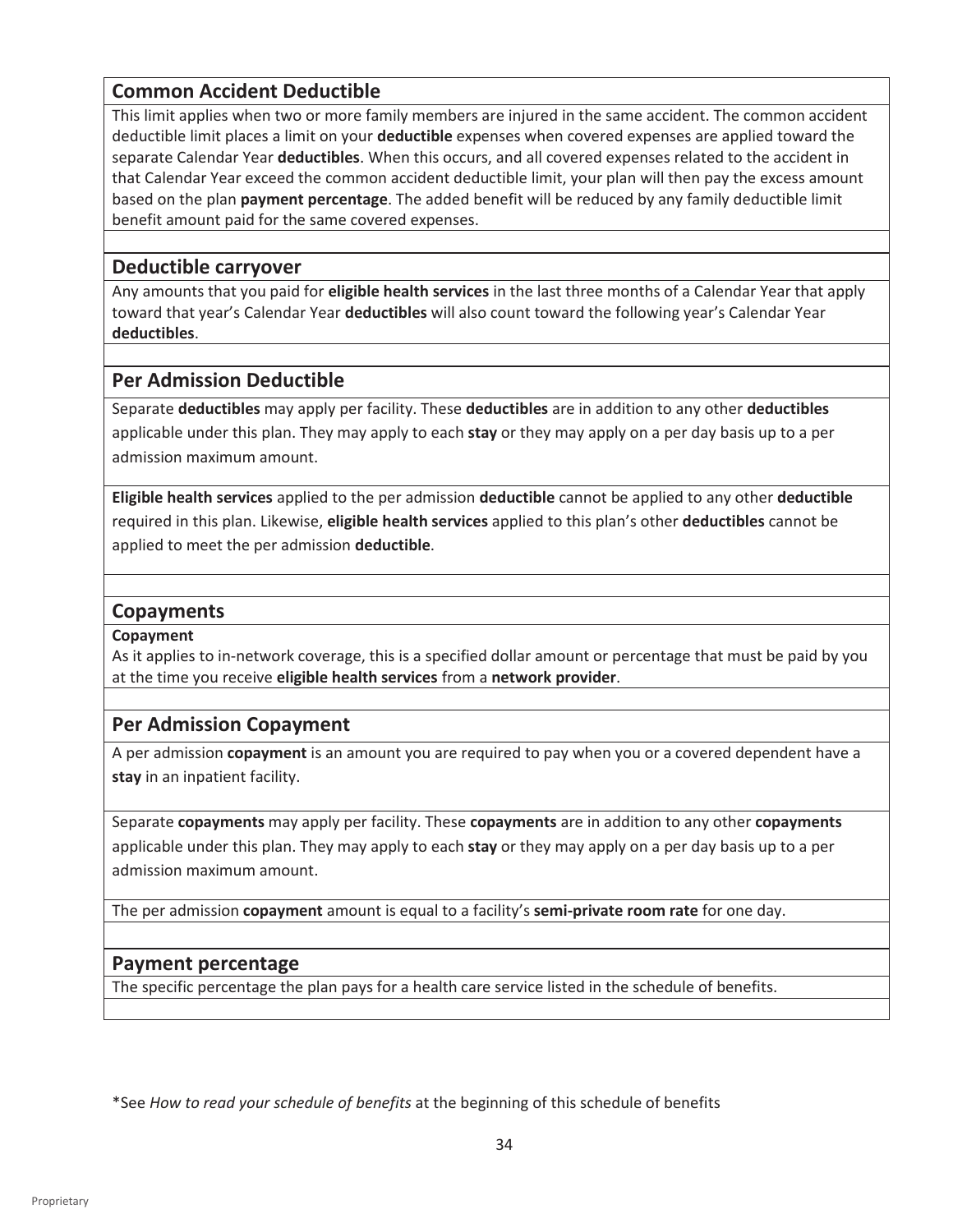#### **Maximum out-of-pocket limits provisions**

**Eligible health services** applied to the **out-of-network maximum out-of-pocket limit** will be applied to satisfy the in-network **maximum out-of-pocket limit** and **eligible health services** applied to the in-network **maximum out-of-pocket limit** will be applied to satisfy the out-of-network **maximum out-of-pocket limit**.

The **maximum out-of-pocket limit** is the maximum amount you are responsible to pay for **copayments/payment percentage** and **deductibles** for **eligible health services** during the Calendar Year. This plan has an individual and family **maximum out-of-pocket limit**. As to the individual **maximum out-of-pocket limit** each of you must meet your **maximum out-of-pocket limit** separately.

#### **Individual**

Once the amount of the **copayments/payment percentage** and **deductibles** you and your covered dependents have paid for **eligible health services** during the Calendar Year meets the individual **maximum out-of-pocket limit**, this plan will pay 100% of the **negotiated charge** or **recognized charge** for **covered benefits** that apply toward the limit for the rest of the Calendar Year for that person.

#### **Family**

Once the amount of the **copayments/payment percentage** and **deductibles** you and your covered dependents have paid for **eligible health services** during the Calendar Year meets this family **maximum outof-pocket limit**, this plan will pay 100% of the **negotiated charge** or **recognized charge** for such **covered benefits** that apply toward the limit for the remainder of the Calendar Year for all covered family members.

To satisfy this family **maximum out-of-pocket limit** for the rest of the Calendar Year, the following must happen:

**•** The family **maximum out-of-pocket limit** is a cumulative **maximum out-of-pocket limit** for all family members. The family **maximum out-of-pocket limit** can be met by a combination of family members with no single individual within the family contributing more than the individual **maximum out-ofpocket limit** amount in a Calendar Year.

The **maximum out-of-pocket limit** may not apply to certain **eligible health services**. If the **maximum out-ofpocket limit** does not apply to a covered benefit, your **copayment**/**payment percentage** for that covered benefit will not count toward satisfying the **maximum out-of-pocket limit** amount.

Certain costs that you incur do not apply toward the **maximum out-of-pocket limit**. These include:

- All costs for non-covered services
- x Amounts you pay toward a **deductible**
- **•** Copayment
- Any out of pocket costs for non-emergency use of the emergency room
- **EXECT** Any out of pocket costs for outpatient **prescription drugs**
- **EXECT:** As it applies to out-of-network coverage: Charges, expenses or costs in excess of the **recognized charge**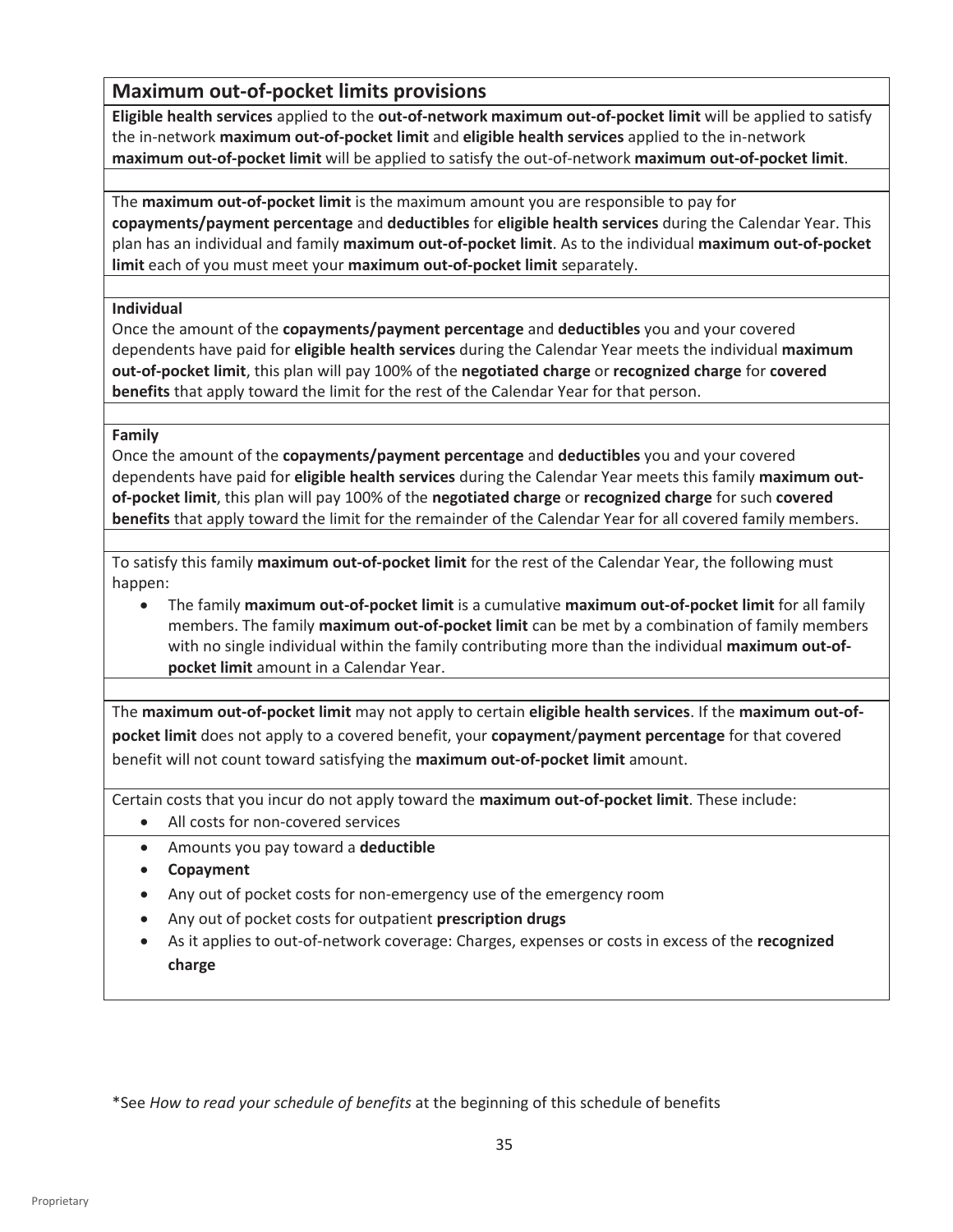#### **Maximum provisions**

**Eligible health services** applied to the **out-of-network** maximum will not be applied to satisfy the network maximum and **eligible health services** applied to the network maximum will not be applied to satisfy the **outof-network** maximum.

### **Calculations; determination of recognized charge; determination of benefits provisions**

Your financial responsibility for the costs of services will be calculated on the basis of when the service or supply is provided, not when payment is made. Benefits will be pro-rated to account for treatment or portions of stays that occur in more than one Calendar Year. Determinations regarding when benefits are covered are subject to the terms and conditions of the booklet.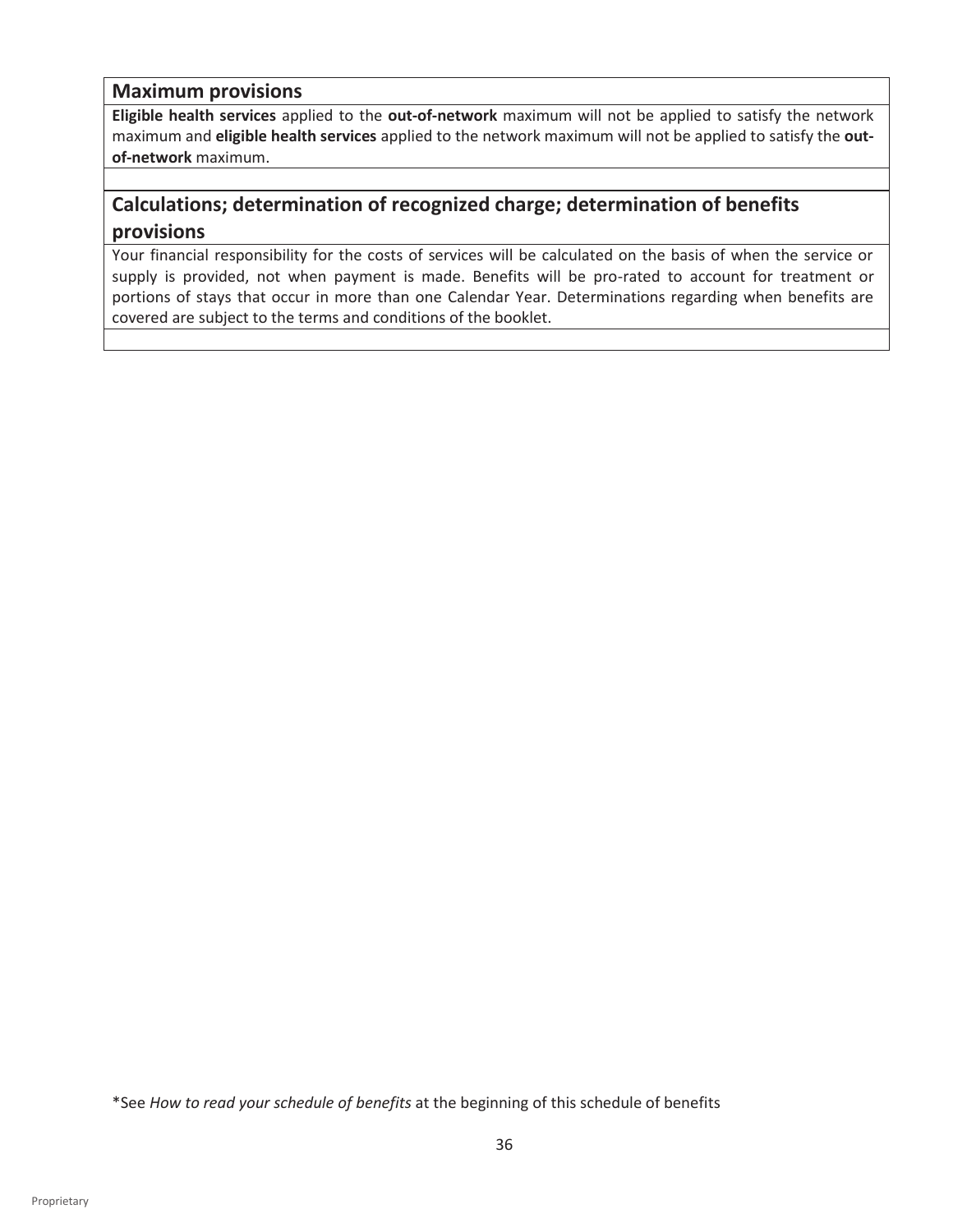This section provides detailed explanations about the:

**•** Outpatient prescription drug maximum out-of-pocket limits

#### **Outpatient prescription drug maximum out-of-pocket limits provisions**

The outpatient **prescription drug maximum out-of-pocket limit** is the maximum amount you are responsible to pay for **copayments/coinsurance** for **eligible health services** during the calendar year. This plan has an individual and family outpatient **prescription drug maximum out-of-pocket limit**. As to the individual outpatient **prescription drug maximum out-of-pocket limit** each of you must meet your outpatient **prescription drug maximum out-of-pocket limit** separately.

#### **Individual**

Once the amount of the **copayments/coinsurance** you and your covered dependents have paid for **eligible health services** during the coinsurance meets the individual outpatient **prescription drug maximum out-ofpocket limit**, this plan will pay 100% of the **covered benefits** that apply toward the limit for the rest of the coinsurance for that person.

#### **Family**

Once the amount of the **copayments/coinsurance** you and your covered dependents have paid for **eligible health services** during the calendar year meets this family outpatient **prescription drug maximum out-ofpocket limit**, this plan will pay 100% of such **covered benefits** that apply toward the limit for the remainder of the calendar year for all covered family members.

To satisfy this family outpatient **prescription drug maximum out-of-pocket limit** for the rest of the calendar year, the following must happen:

• The family outpatient **prescription drug maximum out-of-pocket limit** is a cumulative outpatient **prescription drug maximum out-of-pocket limit** for all family members. The family **maximum out-ofpocket limit** can be met by a combination of family members with no single individual within the family contributing more than the individual outpatient **prescription drug maximum out-of-pocket limit** amount in a calendar year.

The outpatient **prescription drug maximum out-of-pocket limit** may not apply to certain **eligible health services**. If the outpatient **prescription drug maximum out-of-pocket limit** does not apply to a covered benefit, your **copayment**/**payment percentage** for that covered benefit will not count toward satisfying the outpatient **prescription drug maximum out-of-pocket limit** amount.

Certain costs that you incur do not apply toward the outpatient **prescription drug maximum out-of-pocket limit**. These include:

• All costs for non-covered services